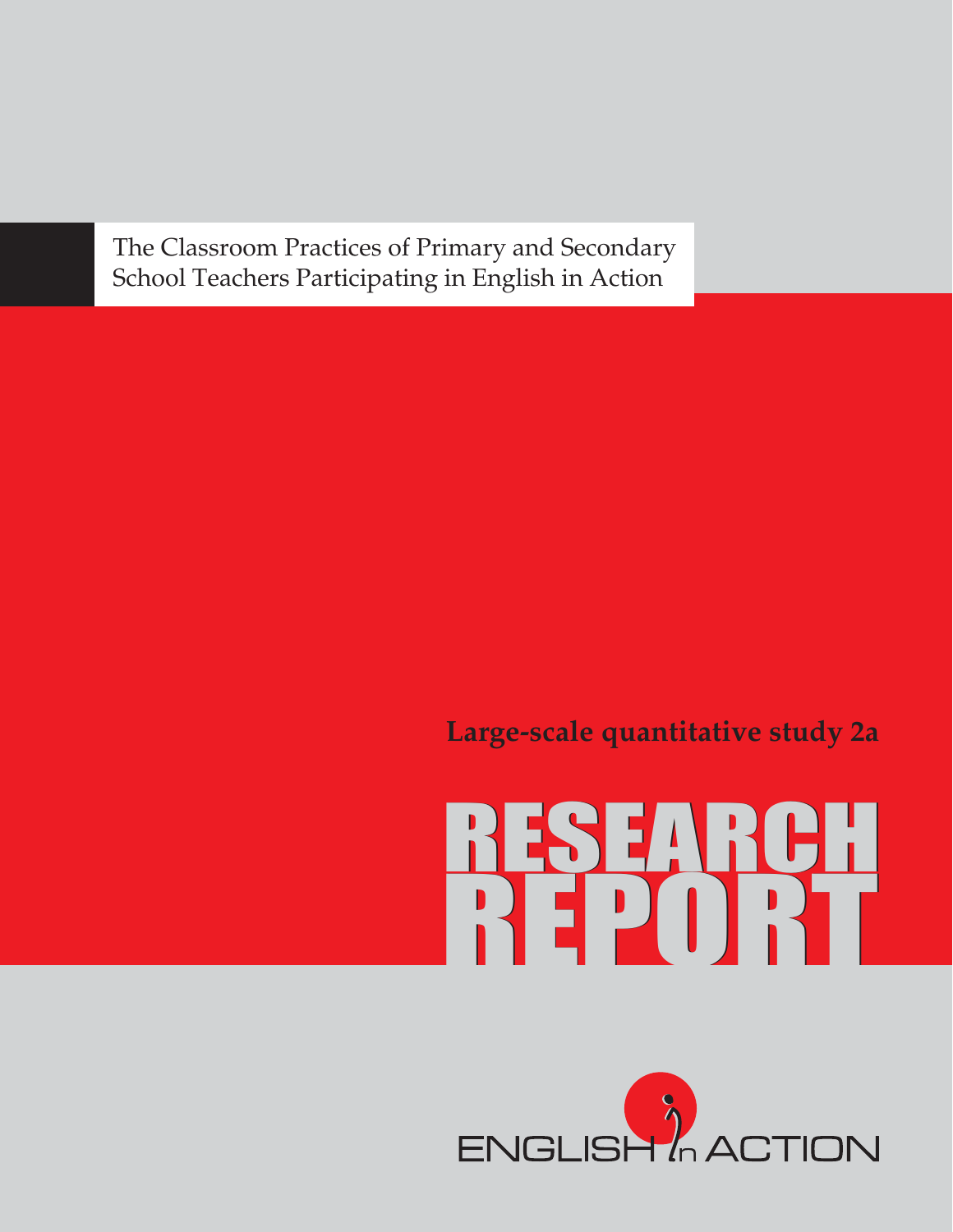English in Action (EIA). (2011). *The Classroom Practices of Primary and Secondary School Teachers Participating in English in Action*. Dhaka, Bangladesh: EIA

For more information about English in Action, visit: http://www.eiabd.com

© English in Action, 2011

Published by English in Action (EIA) in Dhaka, Bangladesh

English in Action House 1, Road 80, Gulshan 2 Dhaka-1212, Bangladesh. Phone: 88-02 8822234 88-02 8822161 Fax: 88-02 8822663 Email: info@eiabd.com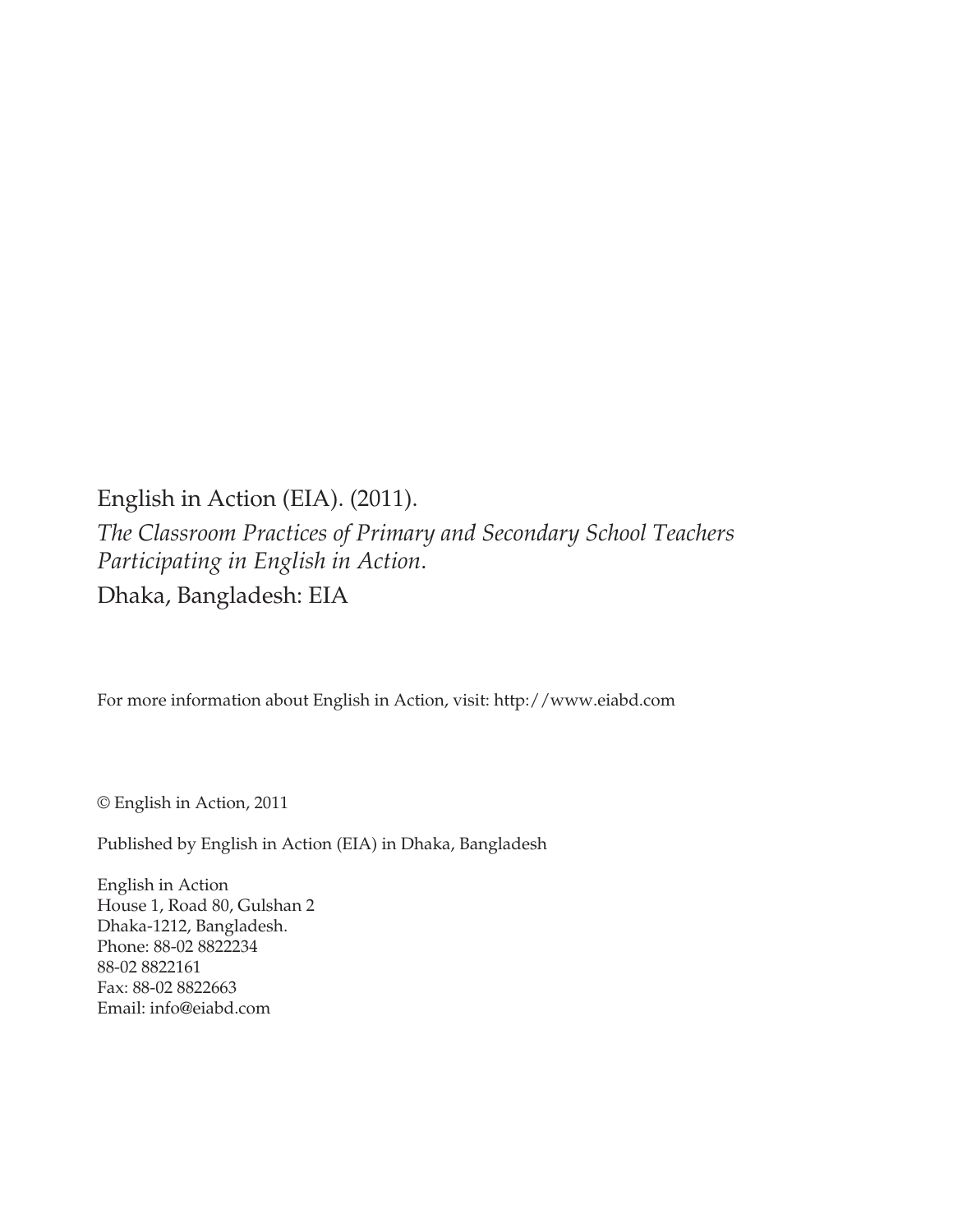# **The Classroom Practices of Primary and Secondary School Teachers Participating in English in Action**

# **Executive Summary**

The purpose of this study was to indicate the extent of change observed in the classroom practice of teachers participating in EIA with reference to that observed in a baseline study of a sample of schools prior to the intervention. It was a large-scale quantitative observation study of teaching and language practices among teachers and students participating in the EIA Primary and Secondary programmes. A feature of improved English language teaching is an increase in the amount of student talk in lessons, as well as an increase in the use of the target language by both teachers and students. Thus this study focused upon the use of English by teachers and students, the extent of teacher and student talk time, the nature of the teachers' talk, as well as the nature of the activities that students took part in. One lesson from each of the 350 Primary teachers and 141 of the Secondary teachers were observed.

### **a) Primary findings**

The data from Primary classroom observations show that the overall percentage of teacher talk time took up about a third (34%) of the lesson, while the overall percentage of student talk time was only slightly less (27%). This indicates a significant emphasis on communication and interaction in the classroom. When teachers were talking, the data suggest that the teachers were involving students in communicative activities for much of the time: they were asking questions 28% of the time, organising 27% of the time, giving feedback 19% of the time, and presenting only 23% of the time. When Primary teachers were talking, they used English the majority of the time (71%). This marks a great increase from the Baseline study 3, where only 27% of teachers spoke in English more than they did in Bangla.

When Primary students were talking, they also used English the large majority of the time (88%). This marks a great increase from the Baseline study 3, which identified few occasions when individual students or groups were encouraged to speak in English (2-4% of the lesson time). Moreover, students seem to be engaged in the lessons observed: much of the time they were speaking in chorus (40%); 30% of the time they were talking on their own; 14% of the time they were taking part in activities in which they were speaking in pairs; and 16% of the time they were speaking in groups. This shows a relatively wide range of activities that allow for both teacher-student and student-student interaction. Primary students were also engaged in listening activities for 10% of the lesson time, in reading activities for 5% of the time and in writing activities for 4% of the time.

While the total lesson time of the classes observed varied, the percentages of lesson time spent on the various activities measured might look like this, on average:

If the lesson was a total of 45 minutes, the teacher was talking for about 15 minutes and the students were talking for about 12 minutes of that time. For 5 minutes of the lesson, the students were listening to audio materials, for 2 minutes they were reading and for 2 minutes they were writing.

Of the 12 minutes when students were talking, they were talking in English for 10 of those minutes. Of those 12 minutes, students were chorusing for about 5 minutes, speaking in groups for about 2 minutes and speaking in pairs for about 2 minutes, and a single student was talking for about 4 minutes. These activities were happening in English the majority of the time (roughly 80%).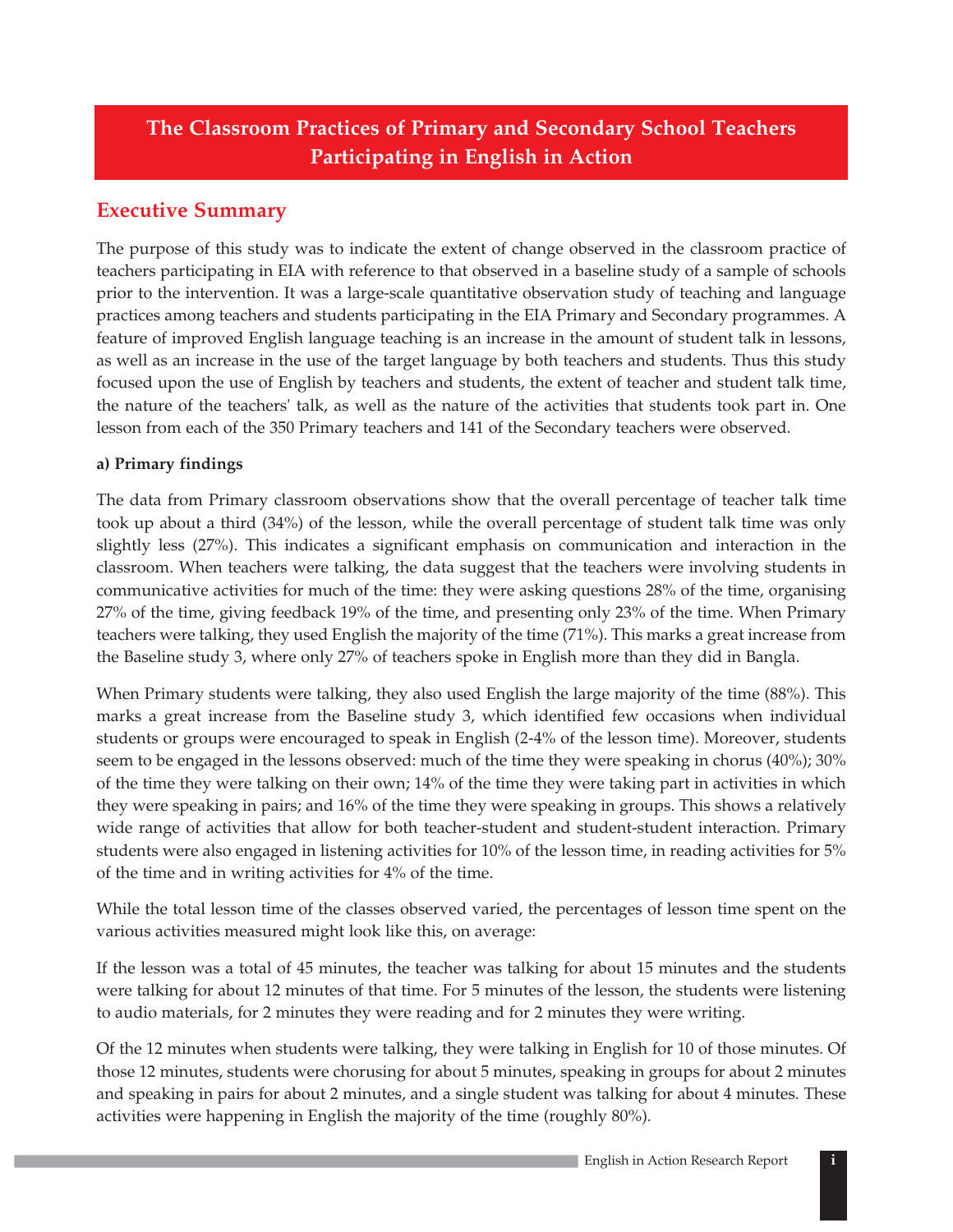Of the 15 minutes when teachers were talking, they were talking in English for about 11 of those minutes. Of those 15 minutes, teachers were asking questions for 4 minutes, presenting for 3.5 minutes, giving feedback for 3 minutes and organising for 4 minutes. These activities were happening in English the majority of the time (roughly 65%).

Other activities were going on for 9.5 minutes. It is not clear from the data what these other activities were, but this will be investigated in follow-up studies (2b).

### **b) Secondary findings**

The data from Secondary classroom observations show that the overall percentage of teacher talk time took up a third (33%) of the lesson, while the overall percentage of student talk time was 23%. Here too the findings suggest a significant emphasis on communication and interaction in the classroom. When teachers were talking, the data suggest that for much of the time the teachers were involving students in communicative activities: they were asking questions 26% of the time, organising 20% of the time, giving feedback 24% of the time, and presenting only 30% of the time. When Secondary teachers were talking, they used English the large majority of the time (86%). When Secondary students were talking, they also used English the large majority of the time (88%). When students were talking, a large amount of the time (39%) they were talking on their own, but they were also frequently engaged in both pair work (31% of the time) and group work (26% of the time). Only 3% of the time they were speaking in chorus. This shows a relatively wide range of activities that allow for both teacher-student and studentstudent interaction. Secondary students were also engaged in listening activities for 4% of the lesson, in reading activities for 4% of the time and in writing activities for 8% of the time.

While the total lesson time of the classes observed varied, the percentages of lesson time spent on the various activities measured might look like this, on average:

If the lesson was a total of 45 minutes, the teacher was talking for about 15 minutes and the students were talking for about 10 minutes of that time. For 2 minutes of the lesson the students were listening to audio materials, for 2 minutes they were reading and for 3.5 minutes they were writing.

Of the 10 minutes when students were talking, they were talking in English for 9 of those minutes. Of those 10 minutes, students were speaking in groups for about 3 minutes and speaking in pairs for about 3 minutes, there was almost no chorusing, and a single student was talking for about 4 minutes. These activities were happening in English the majority of the time (roughly 72%).

Of the 15 minutes when teachers were talking, they were talking in English for about 13 of those minutes. Of those 15 minutes, teachers were asking questions for 4 minutes, presenting for 4.5 minutes, giving feedback for 3.5 minutes and organising for 3 minutes. These activities were happening in English the majority of the time (roughly 78%).

Other activities were going on for 12.5 minutes. It is not clear from the data what these other activities are, but this can be investigated in follow-up studies.

### **c) Comparing Primary and Secondary findings**

When comparing the data from the Primary and Secondary classes, the teachers are spending around the same amount of time talking in a lesson, but the Secondary teachers in the study were speaking English slightly more than their Primary counterparts. The Primary students spent a slightly larger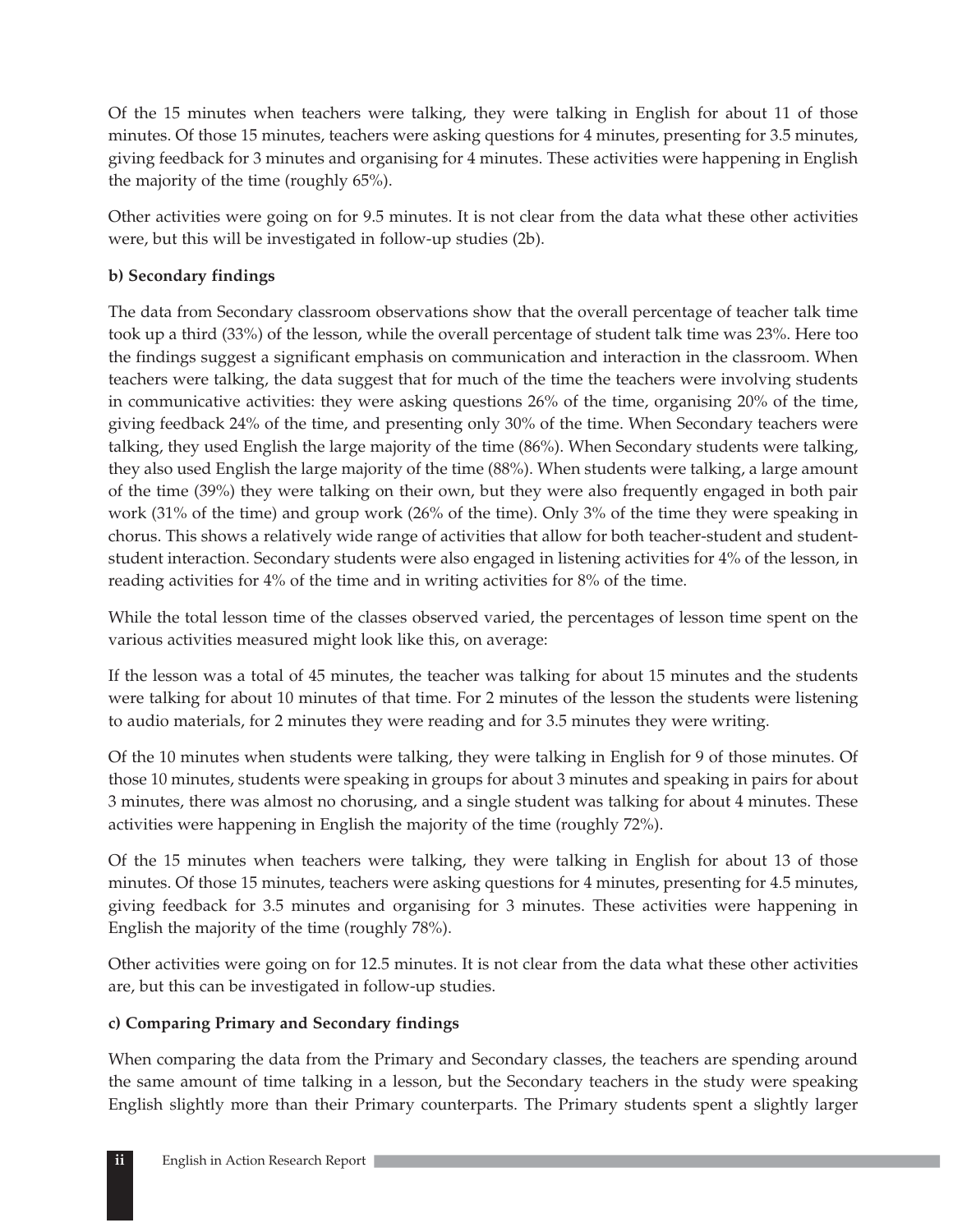percentage of the lesson talking than the Secondary students, while the Secondary students were involved in writing activities more often than the Primary students. Primary and Secondary students used English around the same percentage of time when they are talking in the lesson. Pair work and group work were more common in Secondary classrooms, while choral work was much more common in Primary classrooms.

The differences in use of English in the classroom in terms of teachers' demographic background information showed no significant difference in the amount of time on speaking in English between different teacher age groups. Male teachers were more likely to spend more time talking in English than female teachers, but the difference was not statistically significant. There was a significant difference in terms of the amount of English used by teachers in different locations of the school: teachers in semiurban schools used more English than teachers in rural areas and urban schools. Teachers in Dhaka spent more time speaking in English than teachers in other areas. Teachers in Khulna spent the least amount of time speaking in English among the areas. No significant differences were found among teachers who had different levels of qualification. There was, however, significant statistical difference in the amount of time spent talking in English among teachers who had higher scores on the Trinity examination: those who achieved a higher grade were more likely to use more English in the classroom compared to those who achieved a lower grade.

### **d) Overall findings**

This study indicates significant changes in classroom practices and the amount of English language compared with that observed in the Baseline 3 study conducted in 2009. At that time teachers were observed to be primarily reading from the textbook, rarely involving students in activities, and in twothirds of the lessons, speaking in English less than in Bangla. In only a small proportion of lessons did the students speak in English during a lesson or have opportunities to participate actively in discussion or to answer questions.

### **e) Recommendations**

The following recommendations should be considered in order to further support and sustain the changes being observed in the classroom:

- $\bullet$  As teachers and students are clearly using English for the majority of the lesson, the focus of the EIA interventions should shift from supporting an increase in English use to an increase in the quality of interactions in English.
- $\bullet$  The fact that teachers are asking more questions, organising and giving more feedback is an indication that they are attempting to implement more communicative practices in their teaching. However, further support in this area is surely needed, as teachers are still presenting for a large percentage of the lesson time.
- $\bullet$  Similarly, while the study indicates that students are involved in more interactive activities than in the Baseline study 3, this improvement needs to be reinforced. Further implementation of pair and group work among both Primary and Secondary teachers should be encouraged, with a focus on the pedagogical value of such activities. The implementation of increased communicative choral work should be supported, particularly in Secondary classrooms where it occurred infrequently.
- $\bullet$ As there was only a small amount of reading and writing activity going on in the lessons observed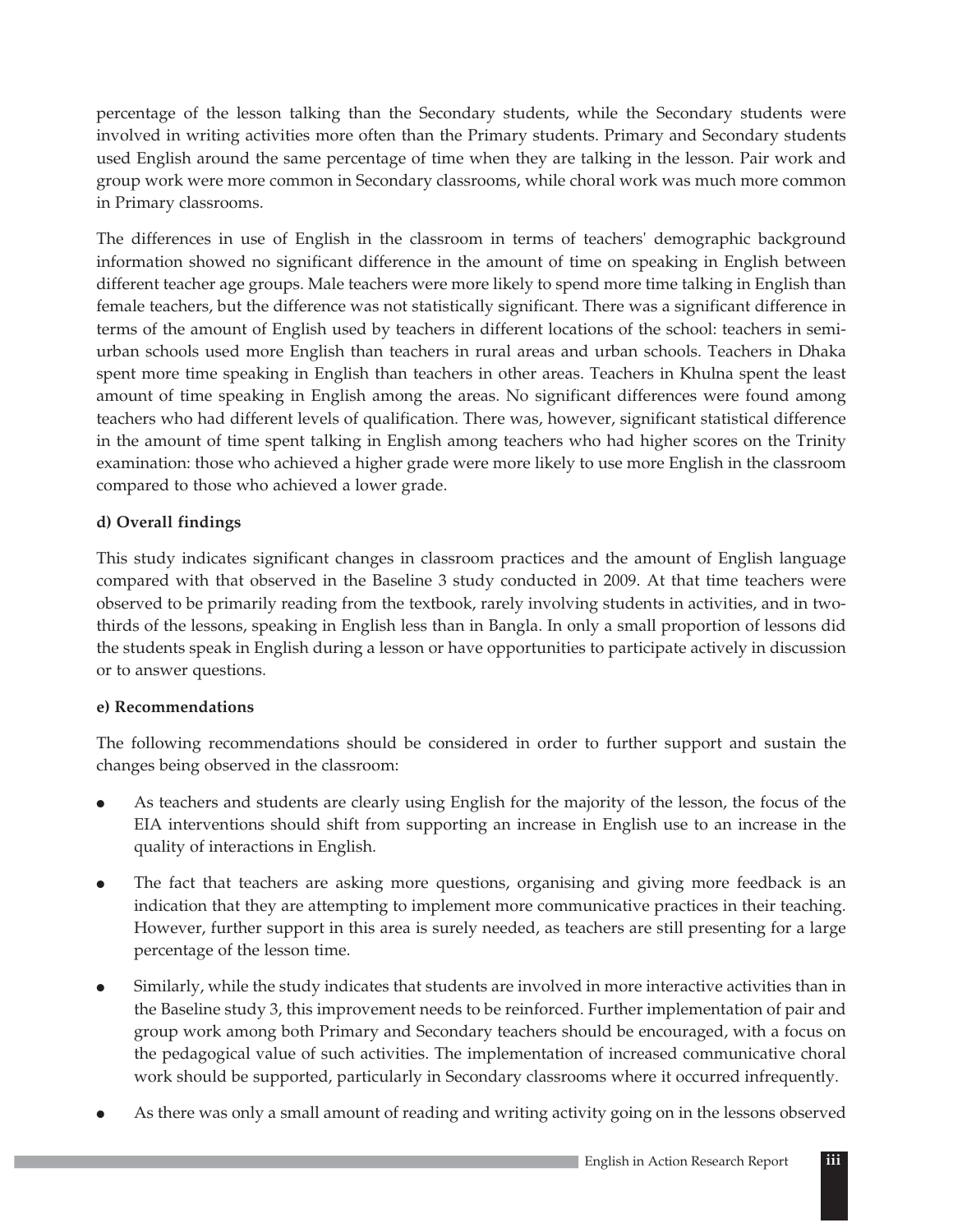(4-8% of the time), this study suggests that teachers need support in introducing spoken activities that reinforce development of students' reading and writing skills and allow for better integration of EIA approaches with the national curriculum.

- $\bullet$  As teachers with higher levels of English ability are more likely to use English in their classroom, the further development of teachers' English language skills should be considered.
- $\bullet$  Teachers in semi-urban areas tend to use more English in their classes than teachers in rural and urban schools. Thus a better understanding of the various contextual factors that inhibit teachers' implementation of EIA practices and use of English is needed to provide further support in these areas.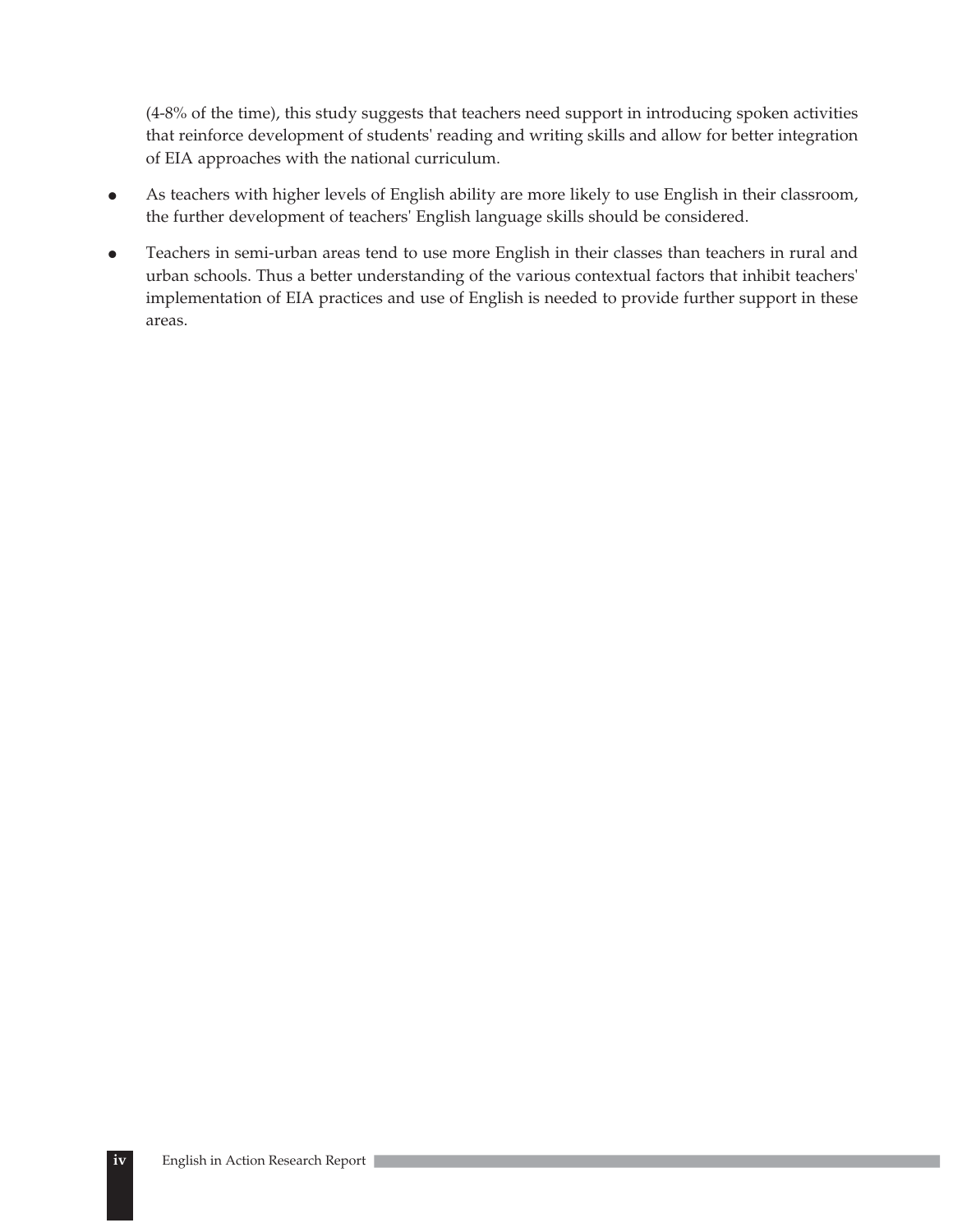# **Table of Contents**

|    | <b>Executive Summary</b>                                          |                                                                                                         | $\mathbf{i}$             |  |
|----|-------------------------------------------------------------------|---------------------------------------------------------------------------------------------------------|--------------------------|--|
|    | a) Primary findings                                               |                                                                                                         | $\mathbf{i}$             |  |
|    | b) Secondary findings                                             |                                                                                                         | $\mathbf{ii}$            |  |
|    |                                                                   | c) Comparing Primary and Secondary findings                                                             | $\overline{\textbf{ii}}$ |  |
|    | d) Overall findings                                               |                                                                                                         | iii                      |  |
|    | e) Recommendations                                                |                                                                                                         | iii                      |  |
| 1. | Introduction                                                      |                                                                                                         | $\mathbf{1}$             |  |
| 2. | Methodology                                                       |                                                                                                         |                          |  |
|    | 2.1 The instrument                                                |                                                                                                         | 3                        |  |
|    | 2.2 The sample                                                    |                                                                                                         | 3                        |  |
|    |                                                                   | 2.3 Training the researchers                                                                            | 3                        |  |
|    |                                                                   | 2.4 Undertaking the observations                                                                        | 4                        |  |
|    | 2.5 Data management                                               |                                                                                                         | $\overline{4}$           |  |
|    | 2.6 Data analysis                                                 |                                                                                                         | 4                        |  |
| 3. | Findings                                                          |                                                                                                         | 5                        |  |
|    | 3.1 Primary                                                       |                                                                                                         |                          |  |
|    | 3.1.1 Teachers                                                    |                                                                                                         |                          |  |
|    | 3.1.2 Students                                                    |                                                                                                         |                          |  |
|    | 3.1.3 Summary                                                     |                                                                                                         |                          |  |
|    | 3.2 Secondary                                                     |                                                                                                         |                          |  |
|    |                                                                   | 3.2.1 Teachers                                                                                          |                          |  |
|    | 3.2.2 Students                                                    |                                                                                                         | 13<br>15                 |  |
|    | 3.2.3 Summary                                                     |                                                                                                         |                          |  |
|    | 3.3 Comparing Primary and Secondary                               |                                                                                                         |                          |  |
|    | 3.4 Comparison with results from other studies: cross-tabulations |                                                                                                         |                          |  |
| 4. | Conclusions                                                       |                                                                                                         | 19                       |  |
| 5. | Recommendations                                                   |                                                                                                         |                          |  |
|    | References                                                        |                                                                                                         |                          |  |
|    | Acknowledgements                                                  |                                                                                                         |                          |  |
|    | Appendices                                                        |                                                                                                         | viii                     |  |
|    | Appendix 1                                                        | 2a observation instrument and guidance notes                                                            | viii                     |  |
|    | Appendix 2                                                        | Statistical tables relating to descriptive statistics from classroom<br>observations (Sections 3.1-3.3) | xiii                     |  |
|    | Appendix 3                                                        | Statistical tables relating to cross-tabulations (Section 3.4)                                          | xvii                     |  |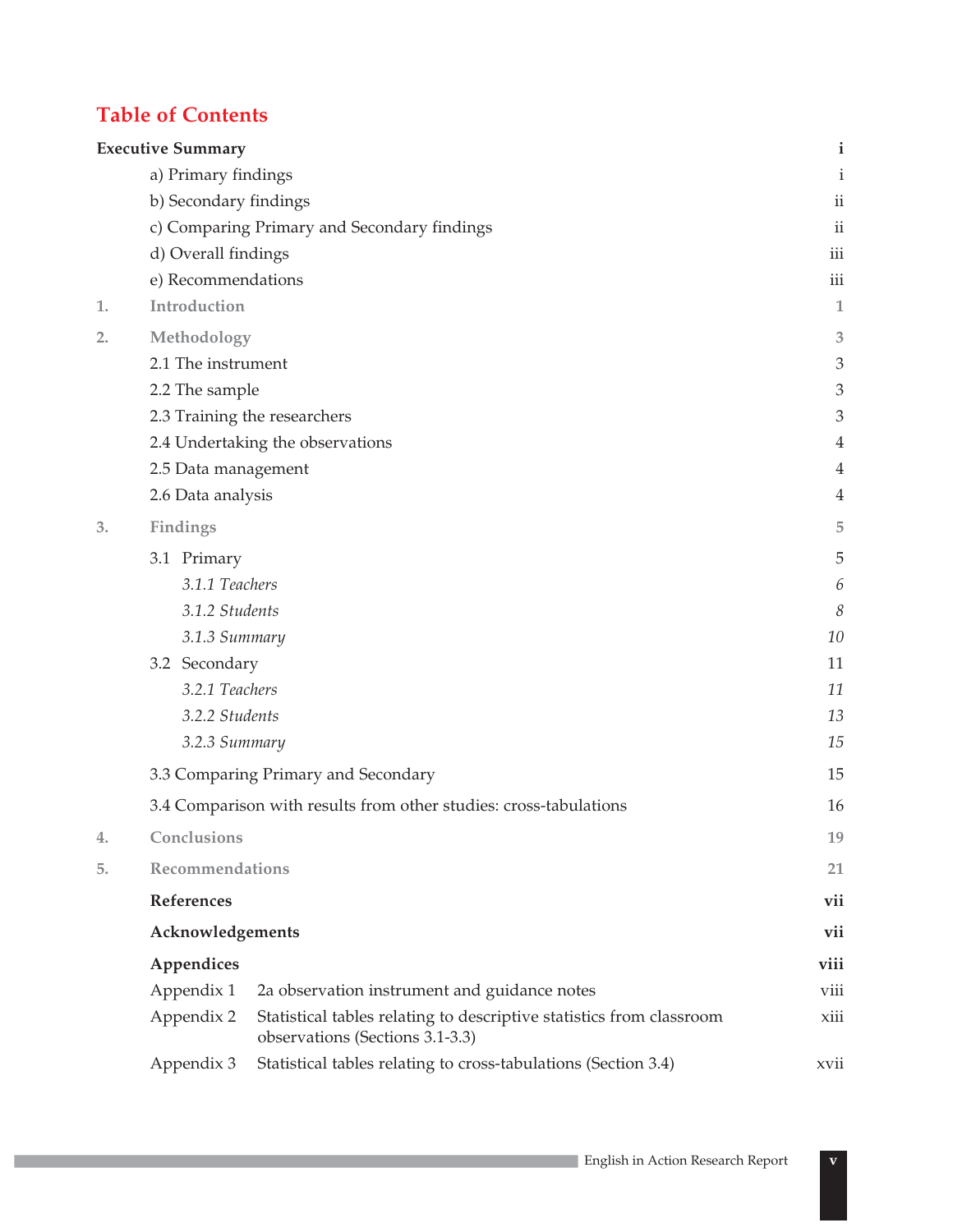# **List of Tables and Figures**

| Table 1  | Output 1 & 3, Indicator 2 - Practice                                                  | $\,1\,$        |
|----------|---------------------------------------------------------------------------------------|----------------|
| Table 2  | Types of teachers' talk: English vs. Bangla (Primary)                                 | $\overline{7}$ |
| Table 3  | Students' talk: English vs. Bangla (Primary)                                          | 10             |
| Table 4  | Types of teacher talk: English vs. Bangla (Secondary)                                 | 12             |
| Table 5  | Students talk: English vs. Bangla (Secondary)                                         | 14             |
| Table 6  | Demographic categories and sub-categories                                             | 16             |
| Table 7  | The characteristics of teachers participating in the 2a classroom observation studies | 17             |
|          |                                                                                       |                |
| Figure 1 | Outputs and indicators relating to Study 2a                                           | $\overline{2}$ |
| Figure 2 | Percentage of talk and other activities in lessons (Primary)                          | 5              |
| Figure 3 | Language used by teachers (Primary)                                                   | 6              |
| Figure 4 | Types of teacher talk (Primary)                                                       | 6              |
| Figure 5 | Language used by students (Primary)                                                   | 9              |
| Figure 6 | Types of student talk (Primary)                                                       | 9              |
| Figure 7 | Percentage of talk and other activities in lessons (Secondary)                        | 11             |
| Figure 8 | Language used by teachers (Secondary)                                                 | 11             |
| Figure 9 | Types of teacher talk (Secondary)                                                     | 12             |
|          | Figure 10 Language used by students (Secondary)                                       | 13             |
|          | Figure 11 Types of student talk (Secondary)                                           | 14             |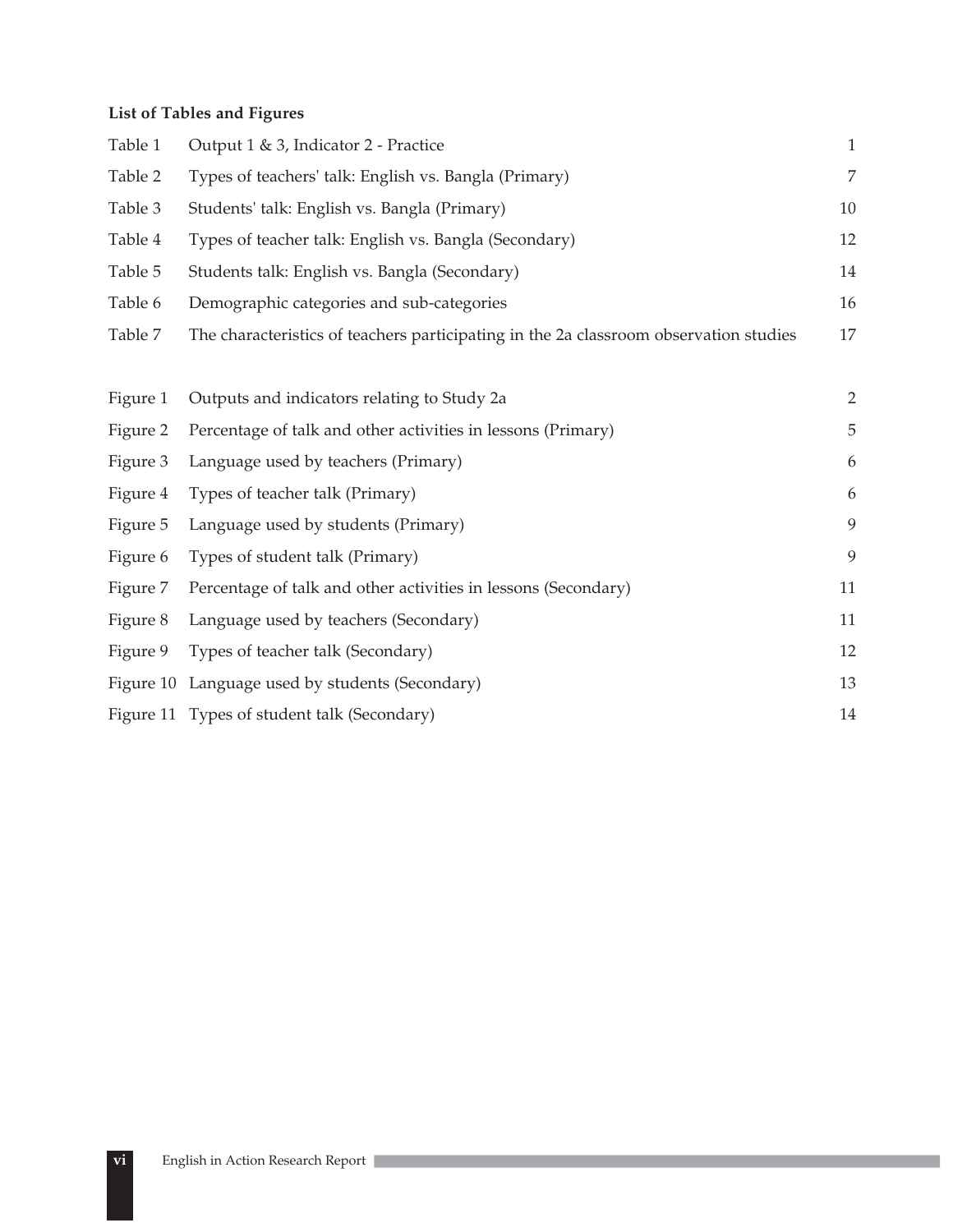# **1. Introduction**

A key principle of communicative language teaching is that the students should receive as much opportunity to speak as is possible when learning English. This is particularly important when students only have the chance to practise the language through formal education. Previous research in language teaching has established that when teachers take up most of the lesson time talking, this can severely limit students' opportunities to develop proficiency in the target language (Cook 2001). A general goal of English language teachers is to motivate their students to speak - to use the language they are learning (Nunan 1991). Thus an increase in student talk time during lessons was of key importance for the Primary and Secondary EIA interventions. A goal often aimed for in English language teaching is for students to speak during 70% of the lesson, while teachers should speak for 30% of the time. Of course, there are variations depending on the objectives of the lessons and the need for explanations from the teacher. Moreover, the amount of teacher talk is not the only indicator of quality language teaching, but also the nature of that talk - whether teachers engage the attention of the class, present them with comprehensible input and also allow them to ask questions and comment.

The main purpose of this study was to indicate the extent of change brought about in the classroom practice of teachers participating in EIA. The study particularly focuses upon the extent of teacher talk time and student talk time in lessons, and the use of English language among both teachers and students in the classroom. The quality of teacher talk will not be the focus of this analysis but will be explored in further research (studies 2b and 3b).

In particular, Study 2a considers:

- $\bullet$ the amount and language of teacher and student talk
- $\bullet$ the purpose of teachers' talk (to present, organise, question or give feedback)
- $\bullet$ the classroom activities in which student talk occurs (individual, pair, group or choral work)
- $\bullet$ the extent of students' reading, writing or listening to recorded EIA materials in class

In assessing these questions, the study addresses the following issue:

 $\bullet$ How has the classroom practice of teachers changed as a result of their participation in EIA?

This study was mandated in the EIA logframe as follows:

### **Table 1: Output 1 & 3, Indicator 2 - Practice**

*Indicator 2: Practice - the numbers of teachers evidencing Communicative Language Teaching (CLT) approaches in their classroom practice*

| Indicator | <b>Study</b>                                                                                         | Purpose                                                                                          | <b>Process &amp; Product</b>                                                                                                                                                                        | <b>Timeline</b>             | Completion<br>Date | Persons/<br><b>Contractors</b><br>Responsible                                                                           |
|-----------|------------------------------------------------------------------------------------------------------|--------------------------------------------------------------------------------------------------|-----------------------------------------------------------------------------------------------------------------------------------------------------------------------------------------------------|-----------------------------|--------------------|-------------------------------------------------------------------------------------------------------------------------|
| Practice  | Large scale<br>sample<br>survey,<br>based upon<br>baseline 3<br>classroom<br>observation<br>schedule | Identify the<br>extent to<br>which<br>changes in<br>classroom<br>practice are<br>taking<br>place | Mass observation using<br>modified TQI observation<br>schedule to include<br>information on pupil<br>participation and teachers'<br>use of English language;<br>follow-up teacher & pupil<br>q'aire | January to<br>March<br>2011 | April 2011         | To be carried<br>out by local<br>teacher<br>support<br>partners<br>supported by<br>OU research<br>teams and<br>EIA base |

(Extracted from EIA 2009a)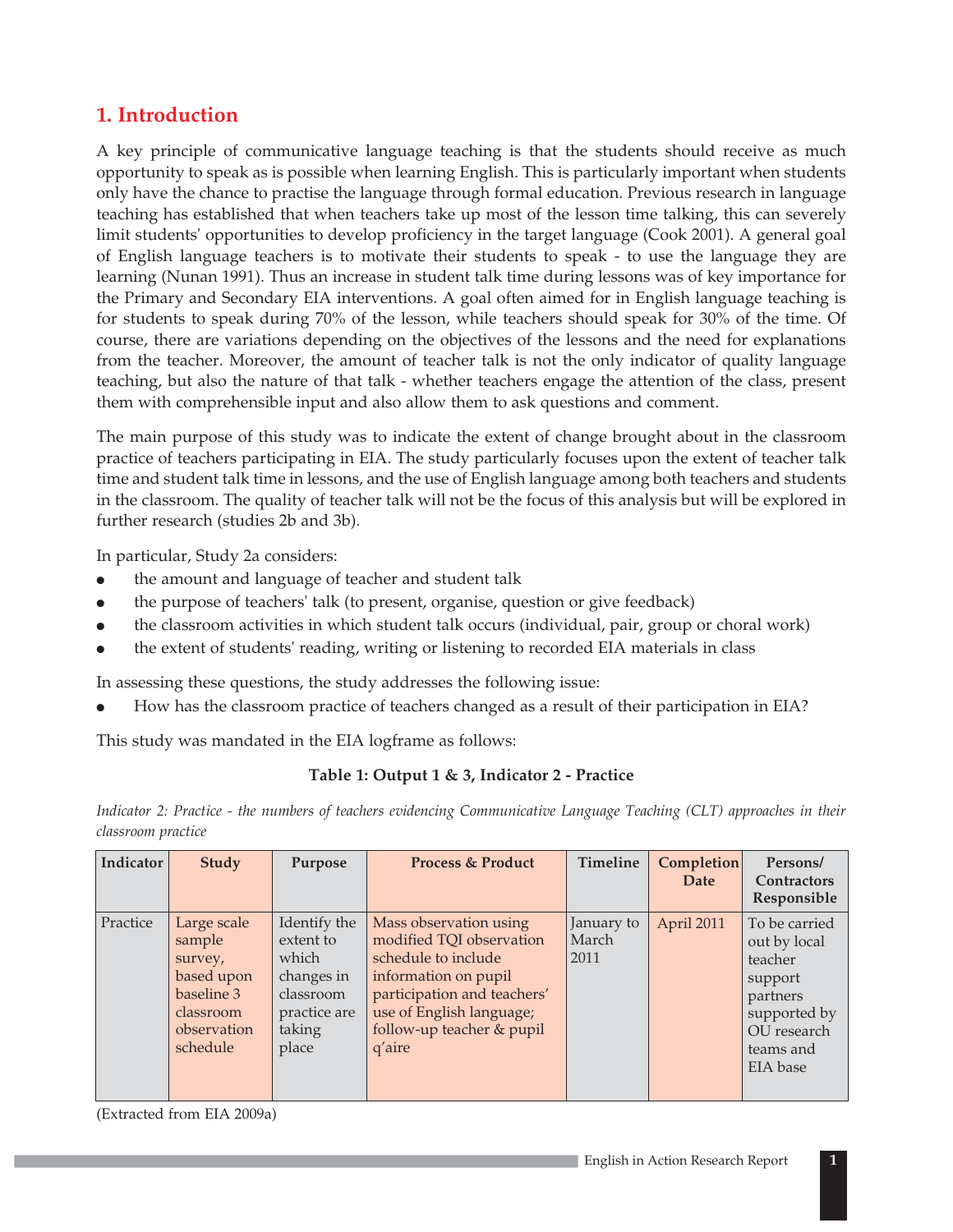It also relates to the following outputs and indicators:

### **Figure 1: Outputs and indicators relating to study 2a**

|  | <b>Output 1 (Primary)</b> |
|--|---------------------------|
|--|---------------------------|

| Indicator                                                                                                                              |
|----------------------------------------------------------------------------------------------------------------------------------------|
| <b>Practice:</b> the numbers of teachers evidencing<br>Communicative Language Teaching (CLT)<br>approaches in their classroom practice |
| EL Competence: the numbers of teachers and<br>pupils with demonstrable competence in<br>communicative English language                 |

**Output 3** (Secondary)

| Indicator                                                                                                                              |
|----------------------------------------------------------------------------------------------------------------------------------------|
| <b>Practice:</b> the numbers of teachers evidencing<br>Communicative Language Teaching (CLT)<br>approaches in their classroom practice |
| EL Competence: the numbers of teachers and<br>pupils with demonstrable competence in<br>communicative English language                 |

(Extracted from EIA 2010)

Study 2a is a follow-up to Baseline study 3 - *An Observation Study of English Lessons in Primary and Secondary Schools in Bangladesh (2009b)*. Baseline study 3 provided an indication of the types of activity that happen in English classes in Bangladesh. Conducted in 2009, it was based on a total of 252 classroom observations (162 from Secondary classes and 90 from Primary classes). Regarding interactivity and language use, Baseline study 3 concluded the following:

- $\bullet$  The pedagogic approach adopted in most lessons observed did not encourage a communicative approach to learning English. Teachers tended to read from the textbook, ask closed questions or move around the classroom monitoring and facilitating students as they worked individually. All other pedagogic activities were observed in less than 10% of classes.
- $\bullet$  In two-thirds of the English lessons (67%), the teacher spoke in English less than in Bangla, while 27% of teachers spoke in English more than in Bangla. Only infrequently did teachers explain something in English (from 0-5% at any of the times sampled).
- $\bullet$  Only a small proportion of students spoke in English during a lesson. In two-thirds of the classes observed (68%) 'none or hardly any' spoke in English, while in 23% of classes only 'some' (<50%) had an opportunity to do so. There were only few occasions when individual students or groups were encouraged to speak in English: from 2-4% of classes at any of the times sampled.
- $\bullet$  In two-thirds of classes, less than half of the students had opportunities to participate actively in discussion or to answer questions. In most classes students were not interactive at all. The students only participated by answering the questions asked by the teacher.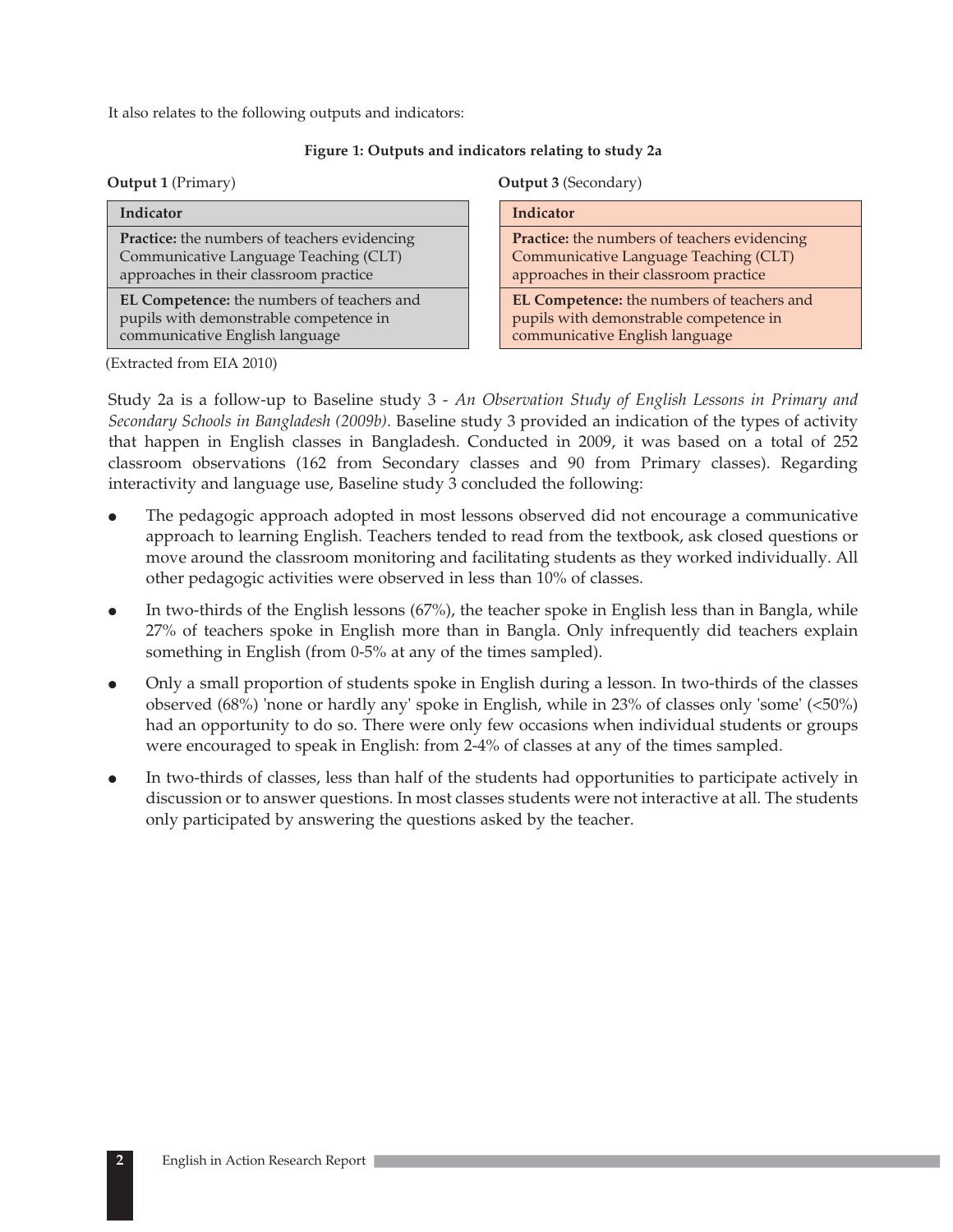# **2. Methodology**

This was a large-scale quantitative survey of teacher and language practices among teachers and students participating in both the EIA Primary and Secondary programmes.

### **2.1 The instrument**

The instrument used to gather data on classroom practices for the Baseline Study 3 provided only a rough overview of the type of language being used by teachers in the classroom and the types of activities that students were involved in. The gaps between observations were also quite large (5 minutes) and it was felt that, as a result, much of the detail of teacher-student interaction and language use was not captured. A new instrument was therefore designed that would capture more detailed data on teacher and student practices and language use.

The instrument used for the 2a study was designed to capture what the teachers and students were doing at one-minute intervals during the lesson and which language was being used. It was designed in reference to other instruments which measure classroom interaction and the features of communicative language teaching (e.g. Malamah-Thomas 1987; Spada 1990). At each minute of a lesson, the researcher recorded two things:

- 1. **what the teacher was doing** (presenting, organising, asking questions or giving feedback) and in what language (English or Bangla)
- 2. **what the student was doing** (speaking, listening, reading or writing) and in what language (English or Bangla). If the student was speaking, the results recorded what kind of speaking they are doing (alone, in pairs, groups or chorusing).

The instrument designed for the 2a study (see Appendix 1) did not require an expert understanding of communicative language teaching practices, but only minimal training to recognise the various classroom activities (presenting, organising, asking questions, giving feedback).

The instrument was piloted during classroom observations in UCEP schools by various EIA team members. There were concerns that recording teacher and student activities every minute would be too demanding on the observer, but this proved not to be so as the task of the observer was to make a quick notation of what happening in the classroom, and not to make any further comment on, or critical observation of, classroom activity.

### **2.2 The sample**

The goal was to observe one lesson for each of the sample teachers, with the expected outcome of achieving 80% of all EIA teachers. A total of 491 teachers in government schools (79% of EIA teachers) were observed once, in June 2010: 350 Primary teachers and 141 Secondary teachers.

### **2.3 Training the researchers**

The observations were undertaken by EIA Teacher Facilitators (TFs). The TFs were trained to use the instrument by EIA Teacher Development Coordinators (TDCs) and Open University staff in a 30 minute session as part of their general training. This training took place in both English and Bangla. The TFs were shown the instrument and given an explanation of how to fill it in. They were also provided with written guidelines on how to undertake the observation and with definitions, and examples of, each of the classroom activities. These notes were both in English and Bangla. During the training, it was emphasised that the observation procedure was not part of the TFs' support role, but simply to observe and record what was happening in the classroom.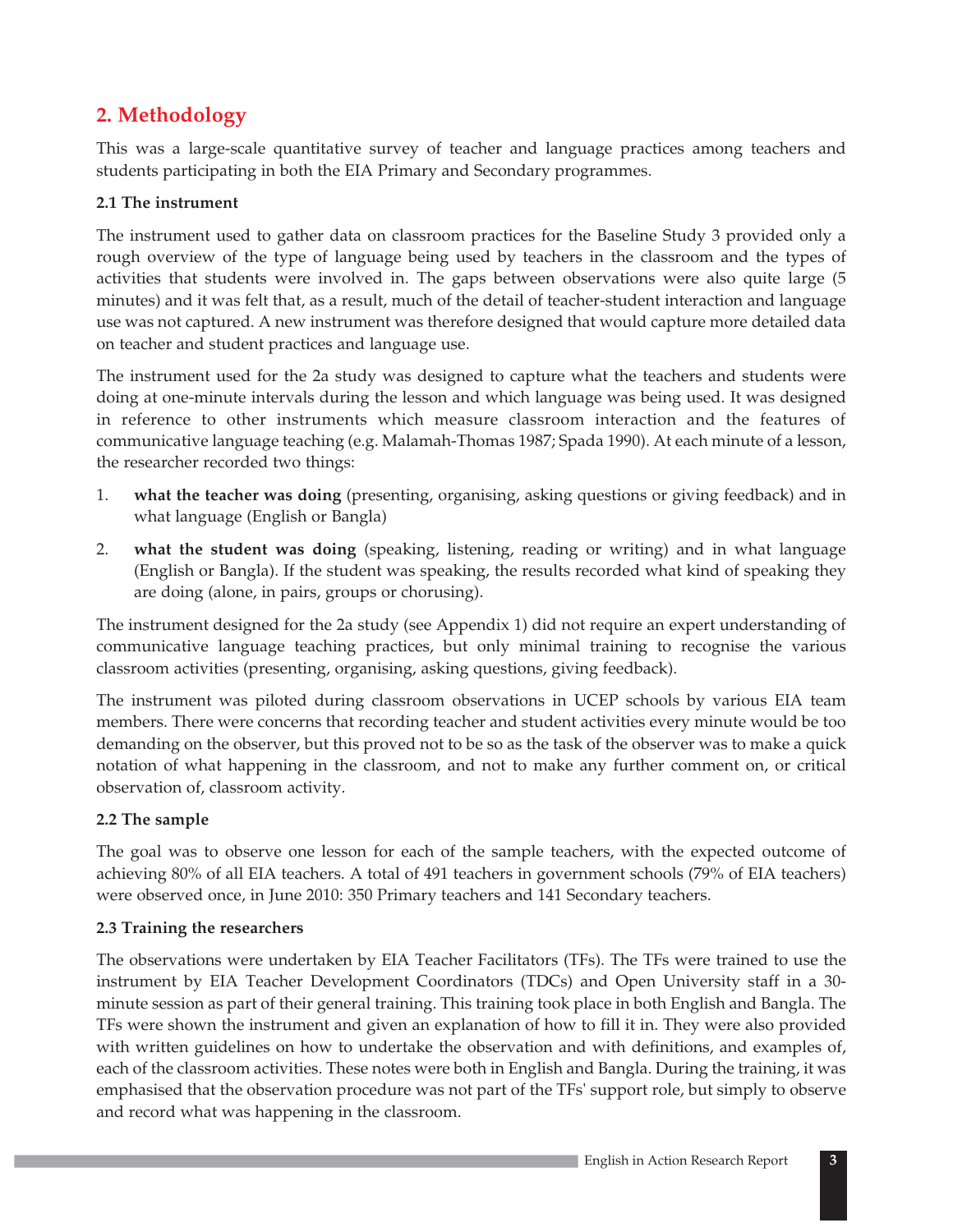Before going to carry out the classroom observations, the TDCs and TFs met again and refreshed their understanding of how to conduct the observation. Some TFs also consulted IER researchers about using the tool.

In the June cluster meeting, prior to the classroom observations, the TFs informed the teachers that they would visit one of their classes within the next few days. TFs had been encouraged in their training to make their presence in the classrooms as unobtrusive as possible. This does not discount the fact that teachers might be 'performing' for the observer, but even if this is so, it means that the teacher was able to do was is observed. Whether he or she continues to do so or not is another matter. Other studies in the research programme address this (e.g. the study of perceptions, 2b).

### **2.4 Undertaking the observations**

The TFs undertook the classroom observations in June 2010, with teachers who they were not otherwise observing for professional development purposes. Each of the 56 TFs observed approximately 8-9 teachers. The classes observed ranged in length from 40-55 minutes. As in all cases of classroom observation, the presence of the observer is likely to have had an effect on both the teacher and students being observed. Teachers participating in EIA programmes may have felt an obligation to 'perform' the types of activities that are a focus of the interventions.

As part of the normal ethical procedures adhered to in EIA, permission was given by the Head Teacher, the Teacher and the students for the observation to proceed.

Once the observations had been completed, the TFs sent the filled-out sheets to the EIA Dhaka office.

### **2.5 Data management**

A database was developed in SPSS for data storage and analysis. The database was developed with every minute as a case of inquiry and 'Teachers' Speaking', 'Students' Speaking' and 'Other Activities' as variables. The data were entered horizontally from minute 1 to maximum lesson length for each of the variables. After processing the data, the database was sent to the Open University for analysis.

There were, however, some issues regarding data collection and management. Some observers (25%) did not use the instrument quite as intended and entered only a tick mark to record what the teachers and students were doing, but did not provide a 'B' (for Bangla) or an 'E' (for English). The data still provide useful information about teacher and student talk time, but these were treated as missing data in the analysis relating to the balance of English and Bangla use.

### **2.6 Data analysis**

For the data analysis, mostly descriptive statistics, frequencies, cross-tabulations and averages were used to measure the teacher vs. student talk time and other activities in the classroom. The length of each lesson varied from 40 to 55 minutes. In order to ensure the rigorousness of the analysis, the data were analysed independently by two highly-qualified statisticians.

As noted above, because some of the data had been entered incorrectly, in analysing it, the tick-marked data were included when looking at time count analysis that is not concerned with which language is being used, for example, in calculating the total proportion of teacher/student talk time or the extent of pair or group work. These data were treated as missing data. Despite the loss of information, the proportion of teachers using English is still so large that the findings can be generalised to all EIA teachers (i.e. the confidence levels of the difference reported were not affected; in all cases these were treated as 95% unless specified).

Tests of significance (t-test and correlations) were applied to see whether teachers' speaking of English, teaching activities, and students' English skills have any significant relation with gender, age, school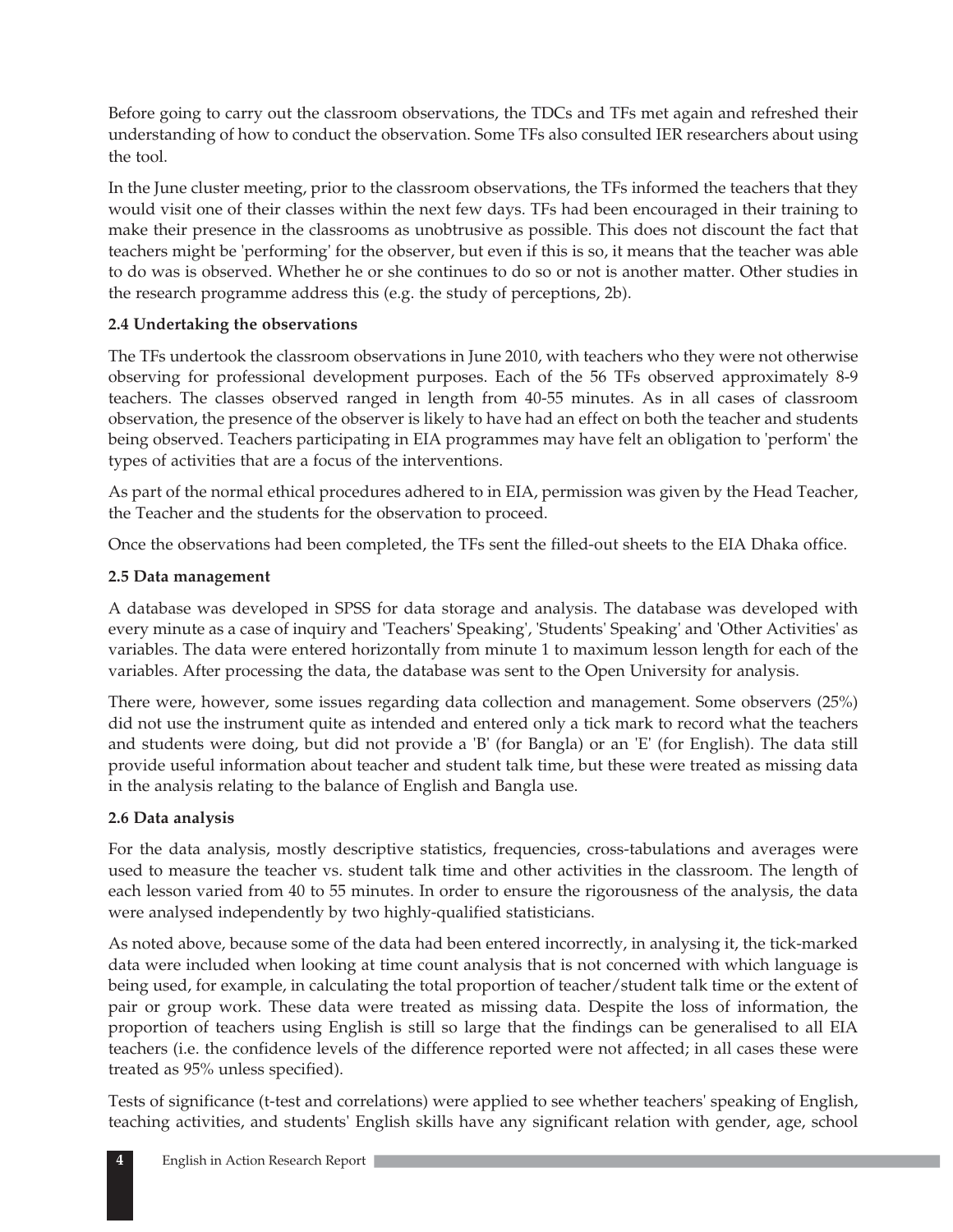location (urban, rural, semi-urban), teachers' age, level of qualification, training and experience with technology. Further statistical analysis to investigate patterns of teacher classroom behaviour or clusters of teachers (in terms of demographic data) has been attempted but no clear picture emerged, though more sophisticated approaches are being pursued.

# **3. Findings**

### **3.1 Primary**

Teachers talking vs. students talking

The data show that the average percentage of teacher talk time was 34.0%, while the average percentage of student talk time was 27.1%. Students were engaged in listening activities for 9.7% of the time, in reading activities for 4.5% of the time and in writing activities for 4.1% of the time. During 20.5% of the time, other things were going on in the classroom (see Figure  $2^1$ ).





*<sup>1</sup> Note that throughout the report, the charts may vary slightly from the percentages quoted in the text, reflecting a rounding up or down in the formation of charts. Appendix 2 contains all of the statistical tables that resulted in these charts.*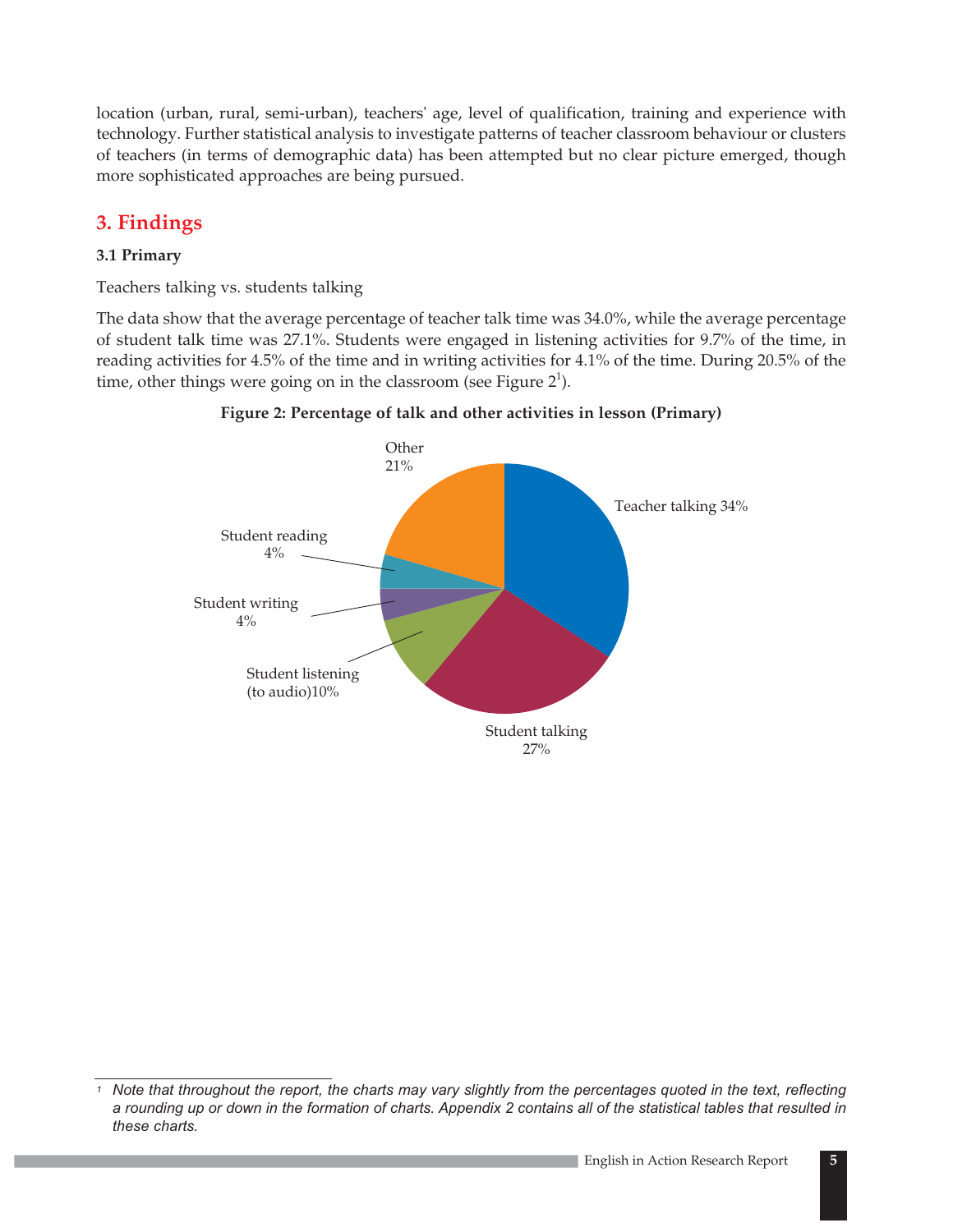### *3.1.1 Teachers*

### *Teachers talking: English vs. Bangla*

When teachers are talking, the data show that they are using significantly more English than Bangla in their classrooms: on average 71.2% of the time they were using English compared to 28.8% of the time using Bangla (see Figure 3; note that all figures are rounded off percentages).



### **Figure 3: Language used by teachers (Primary)**

### *Types of teacher talk*

When teachers were talking, they are asking questions 28.1% of the time, organising 27.1% of the time, presenting 23.1% of the time and giving feedback 19.1% of the time (see Figure 4). (The total percentage is less than 100% because of the missing data noted in Section 2.5: Data management.) The high percentage of time spent asking questions, organising and giving feedback seems to indicate that teachers are making great efforts to involve students in their English lessons.

### **Figure 4: Types of teacher talk (Primary)**

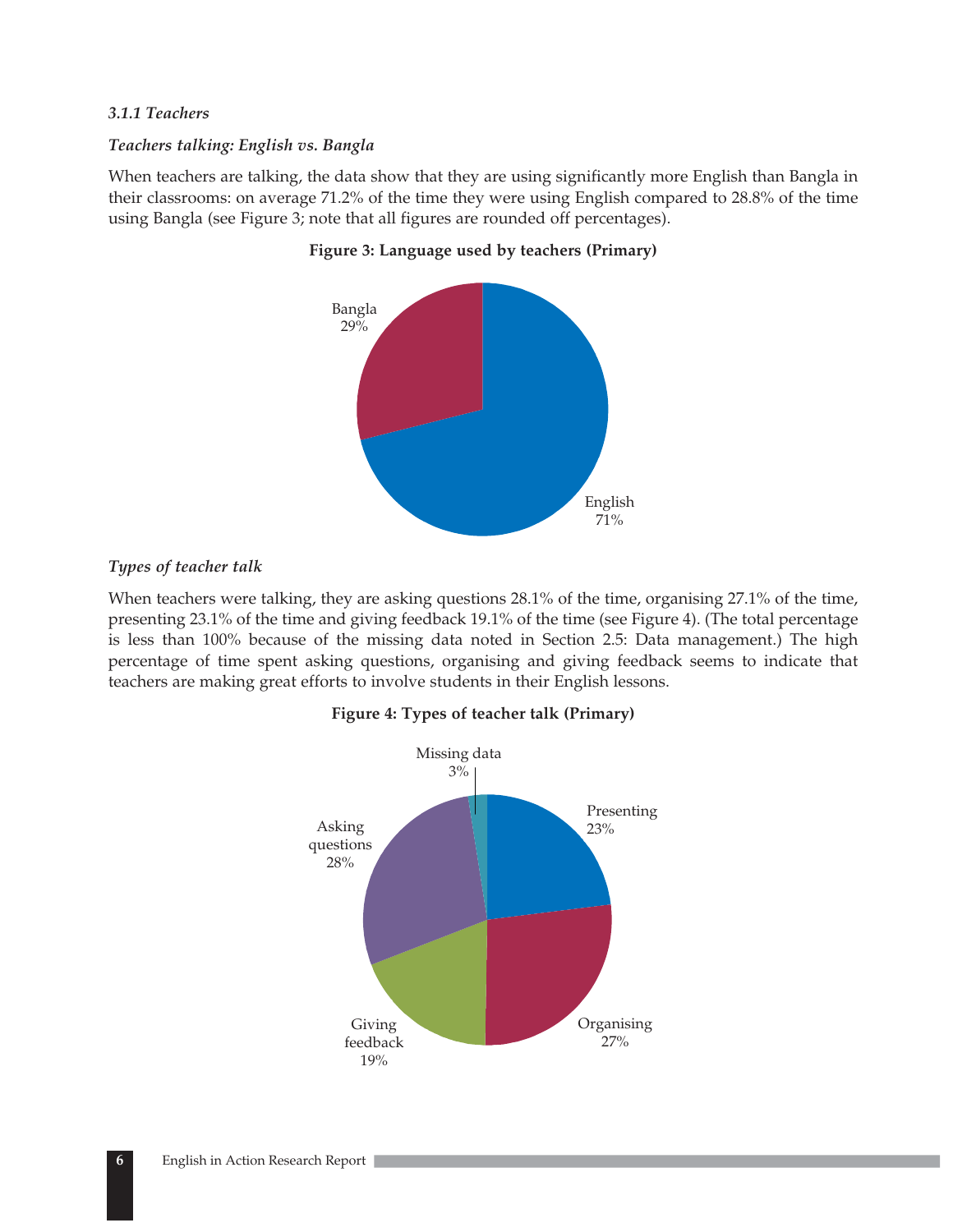For each of these types of teacher talk, the percentage of English and Bangla used was calculated. In each of the categories, English was used the majority of the time (see Table 2). The total percentage is less than 100% because of the missing data.

| <b>Teacher activity</b> | $%$ English | % Bangla |
|-------------------------|-------------|----------|
| Presenting              | $66.0\%$    | 24.2%    |
| Organising              | $54.5\%$    | 32.7%    |
| Giving feedback         | 68.3%       | 24.4%    |
| Asking questions        | $69.1\%$    | $22.4\%$ |

### **Table 2: Types of teachers' talk: English vs. Bangla (Primary)**

The percentages of each activity (presenting, organising, etc.) presented in this table are explained below along with illustrations of the nature of these activities.

### *Presenting*

23.1% of the time when teachers were talking, they were presenting material. 66% of that time (i.e. of the 23.1%), the teacher was presenting in English.

The following box explains what is meant by 'presenting' (see Appendix 1):

The teacher is giving information to the students. They may be describing, explaining or narrating, whether from the textbook or from their own knowledge, or from any other source. Students are expected to listen to the information. Examples include:

- $\bullet$ *This is a story about a young girl who was born in Holland.*
- -*We use the present tense to talk about people's habits and routines.*
- $\bullet$ *Drinking contaminated water can cause diseases.*

### *Organising*

27.1% of the time when teachers were talking, they were organising. 54.5% of that time (i.e. of the 27.1%), the teacher was organising in English.

The following box explains what is meant by 'organising' (see Appendix 1):

The teacher is telling the students what to do. Students are expected not only to listen, but also to do something according to the teacher's directions. Examples include:

- $\bullet$ *OK students, now turn and face your partner.*
- -*I want you to look at me and listen carefully.*
- $\bullet$ *Repeat after me.*
- $\bullet$ *Malik, can you take this letter to the school office?*
- $\bullet$ *It's time to go to your next class.*

**7**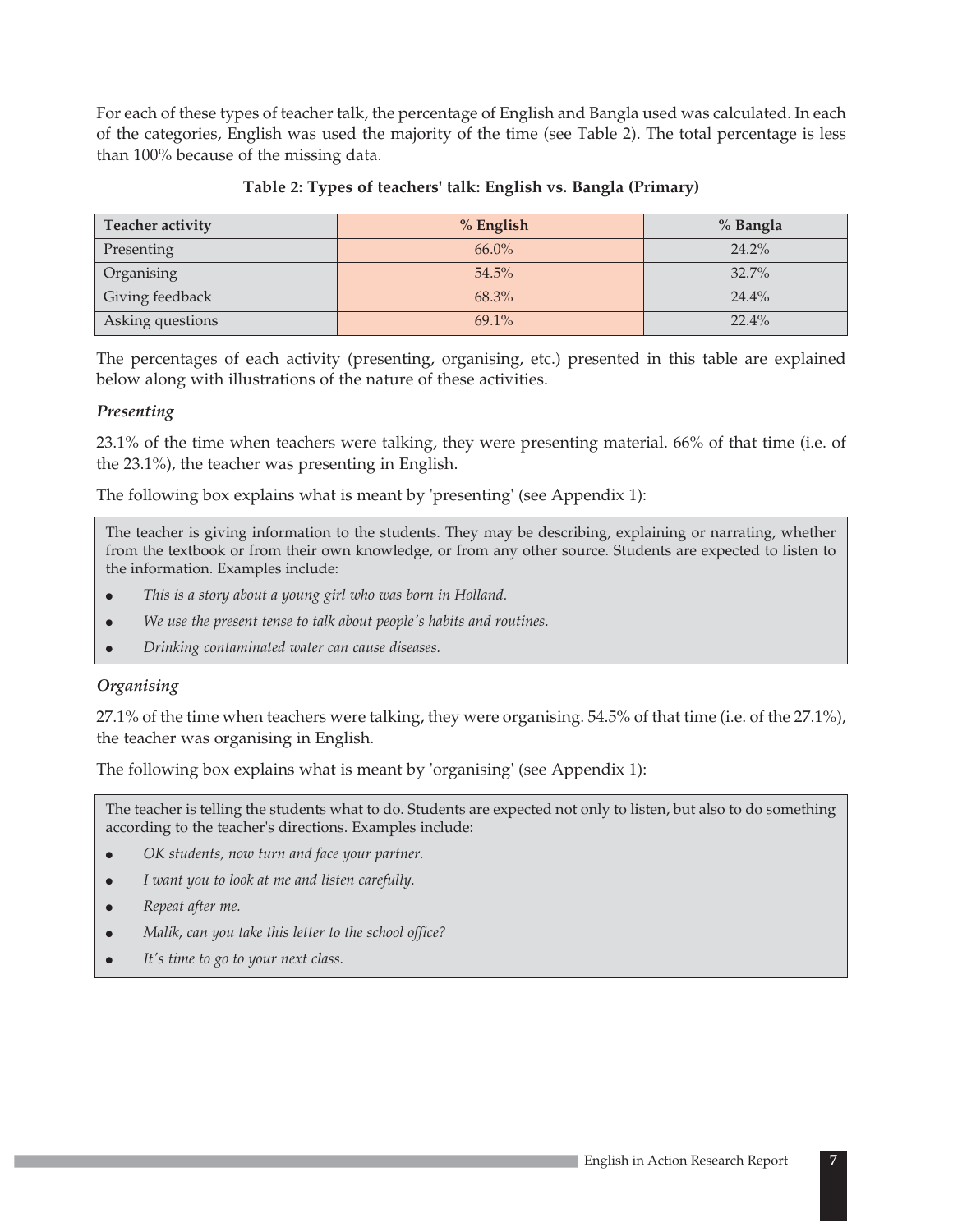### *Giving feedback*

19.1% of the time when teachers were talking, they were giving feedback. 68.3% of that time (i.e. of the 19.1%), the teacher was giving feedback in English.

Feedback can be either positive or negative and may serve not only to let learners know how well they have performed but also to increase motivation and build a supportive classroom climate. The following box explains what is meant by 'giving feedback' (see Appendix 1):

The teacher is responding to something students have said or done, and evaluating or commenting on it. Examples include:

- $\bullet$ *Yes, Farhana, that's correct.*
- $\bullet$ *Not quite right. You need to use past tense.*
- $\bullet$ *Well done, students.*
- -*Oh your picture looks very nice. But where is the river?*

### *Asking questions*

28.1% of the time when teachers were talking, they were asking questions. 69.1% of that time (i.e. of the 28.1%), the teacher was asking questions in English.

Questioning serves as the principal way in which teachers control the classroom interaction. The following box explains what is meant by 'asking questions' (see Appendix 1):

The teacher is asking questions or eliciting information. Students are expected to respond verbally (as opposed to organizing, when the students respond non-verbally). Examples include:

- $\bullet$ *What colour is the flag?*
- $\bullet$ *Do you know what a 'tiger' is?*
- $\bullet$ *Now I want you to think carefully and explain why we need vitamins in our diet.*
- 0  $\bullet$ *Can you tell me which lesson we are doing today?*

### *3.1.2 Students*

Four skills are generally considered necessary to be included in an integrated approach to language teaching: speaking, listening, writing and reading. In the classes observed, students were speaking in 27.1% of the lesson time. They were engaged in listening activities with the audio player for 9.7% of the time, in reading activities for 4.5% of the time and in writing activities for 4.1% of the time (see Figure 2). It can be assumed that the majority of time when students were listening, writing or reading they were doing so in the medium of English, as the EIA listening material is primarily in English, as is the text book reading and writing material. These data seem to indicate a large amount of lesson time being spent on speaking activities.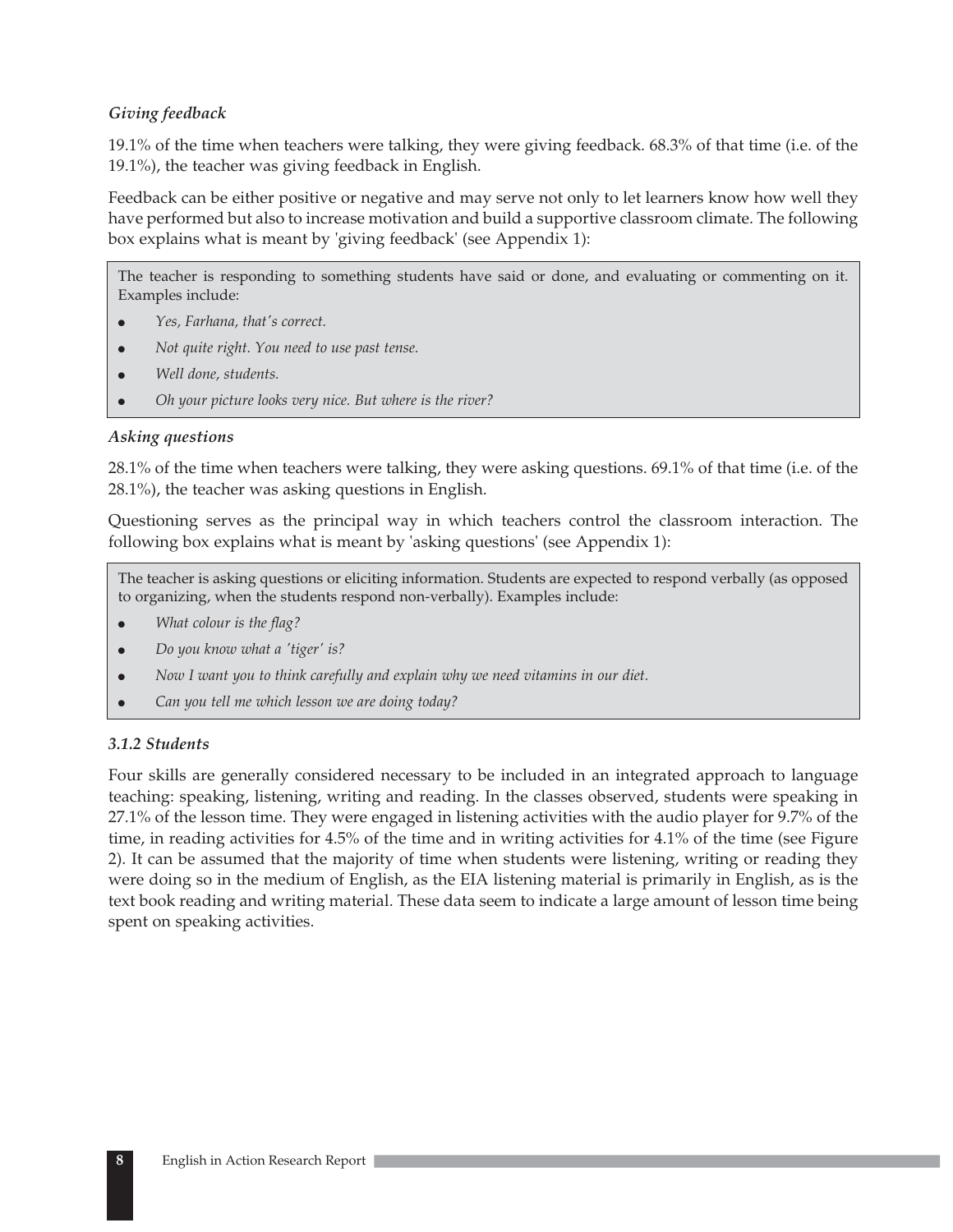### *Students talking: English vs. Bangla*

When students are talking, the data show that they are using much more English than Bangla in their classrooms: 87.6% of the time they were talking, this was in English (see Figure 5).





### *Types of classroom activities in which student talk occurred*

When students were talking, 30.3% of the time they were talking on their own (e.g. responding to a teacher's question); 13.6% of the time they were taking part in activities in which they were speaking in pairs; 15.6% of the time they were speaking in groups; and in 40.1% of the time they were speaking in chorus (see Figure 6). Here it can be seen that chorusing activities are the most popular in Primary classes, followed by a single student talking on his or her own. As both pair work and group work featured to a great extent, this seems to suggest an increase in interactive activities from the Baseline study 3, where in most classes students were not interactive at all.



### **Figure 6: Types of student talk (Primary)**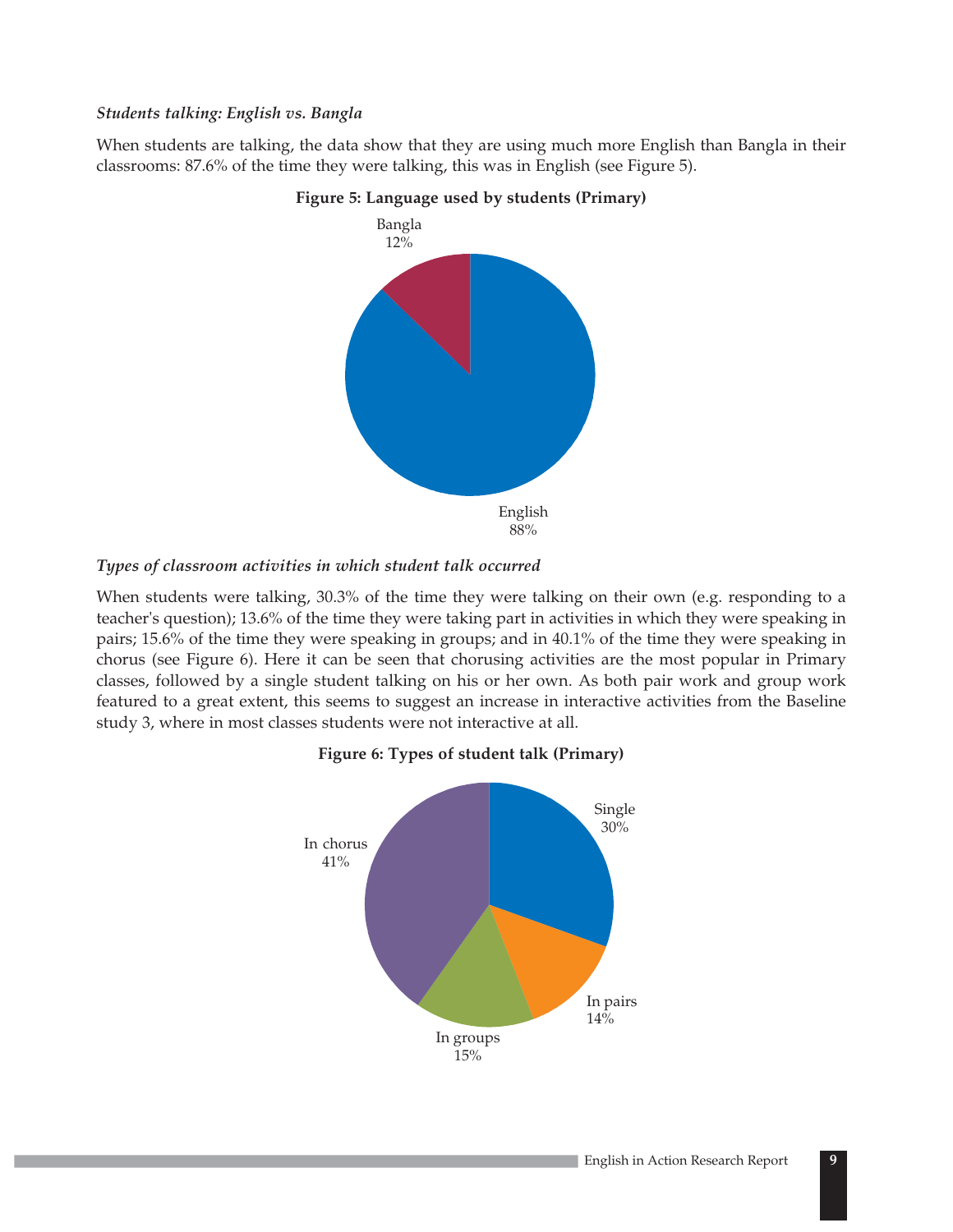For each of these types of student activities, the percentage of English and Bangla used was calculated. In each of the categories, English was used for a large majority of the time (see Table 3). The total percentage is less than 100% because of the missing data.

| Types of student talk | % English | % Bangla |
|-----------------------|-----------|----------|
| Single                | 80.0%     | $13.4\%$ |
| In pairs              | $79.2\%$  | 11.2%    |
| In groups             | 76.4%     | $14.0\%$ |
| In chorus             | 84.8%     | $8.2\%$  |

### **Table 3: Students' talk: English vs. Bangla (Primary)**

The percentages of each activity (speaking on own, in pairs, etc.) presented in this table are explained below.

### *A student speaking on his or her own*

30.3% of the time when students were speaking, one student was speaking on his or her own. The large majority of the time when a student was speaking on his or her own, he/she was doing so in English (80%). The observation schedule does not contain data on whether this was a limited group of students speaking, but the qualitative observation studies (2b) will give information on this.

### *Students speaking in pairs*

When students were speaking, 13.6% of that time they were speaking in pairs. According to the valid data, the large majority of time when students were speaking in pairs, they were doing so in English (79.2%).

### *Students speaking in groups*

When students were speaking, 15.4% of that time they were speaking in groups. The large majority of time when they were speaking in groups, they were doing so in English (76.4%).

### *Students speaking in chorus*

When students were speaking, 40.1% of that time they were speaking in chorus. The large majority of time when they were speaking in chorus, they were doing so in English (84.8%).

### *3.1.3 Summary*

While the total lesson time of the classes observed varied, the percentages of lesson time spent on the various activities measured might look like this, on average:

If the lesson was a total of 45 minutes, the teacher was talking for about 15 minutes and the students were talking for about 12 minutes of that time. For 5 minutes of the lesson, the students were listening to audio materials, for 2 minutes they were reading and for 2 minutes they were writing.

Of the 12 minutes when students were talking, they were talking in English for 10 of those minutes. Of those 12 minutes, students were chorusing for about 5 minutes, speaking in groups for about 2 minutes, and speaking in pairs for about 2 minutes and a single student was talking for about 4 minutes. These activities were happening in English the majority of the time (roughly 80%).

Of the 15 minutes when teachers were talking, they were talking in English for about 11 of those minutes. Of those 15 minutes, teachers were asking questions for 4 minutes, presenting for 3.5 minutes, giving feedback for 3 minutes and organising for 4 minutes. These activities were happening in English the majority of the time (roughly 65%).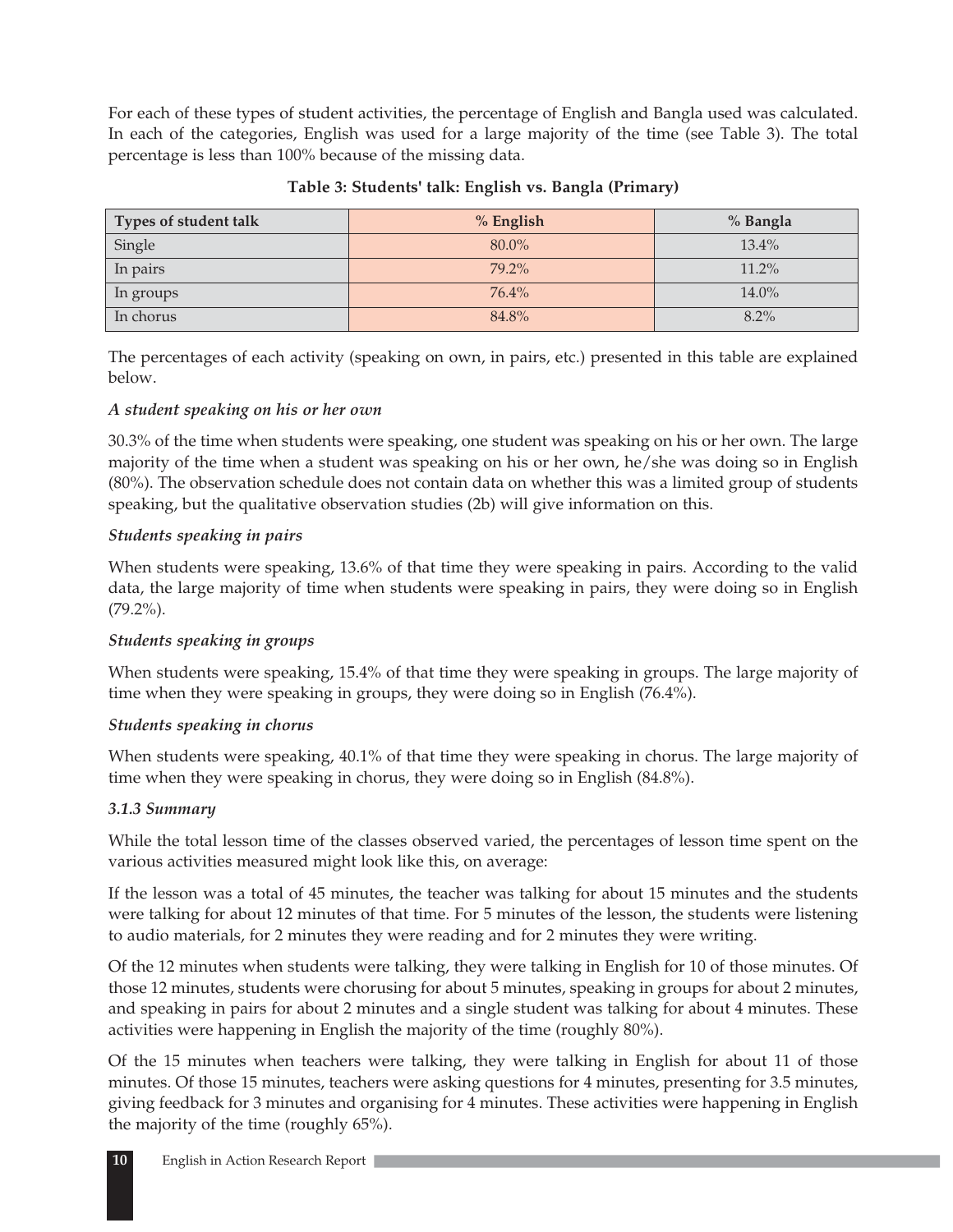Other activities were going on for 9.5 minutes. It is not clear from the data what these other activities were, but this will be investigated in follow-up studies (2b).

### **3.2 Secondary**

Teachers talking vs. students talking

The data show that the average percentage of teacher talk time was 33.0%, while the average percentage of student talk time was 22.6%. Students were engaged in listening activities for 4.1% of the time, in reading activities for 4.1% of the time and in writing activities for 8.1% of the time. 28.1% of the time other things were going on in the classroom (see Figure 7).





### *3.2.1 Teachers*

### *Teachers talking: English vs. Bangla*

When teachers were talking, the data show that they were using more English than Bangla in their classrooms: 86.2% of the time they were using English compared to 13.8% of the time using Bangla (see Figure 8).



### **Figure 8: Language used by teachers (Secondary)**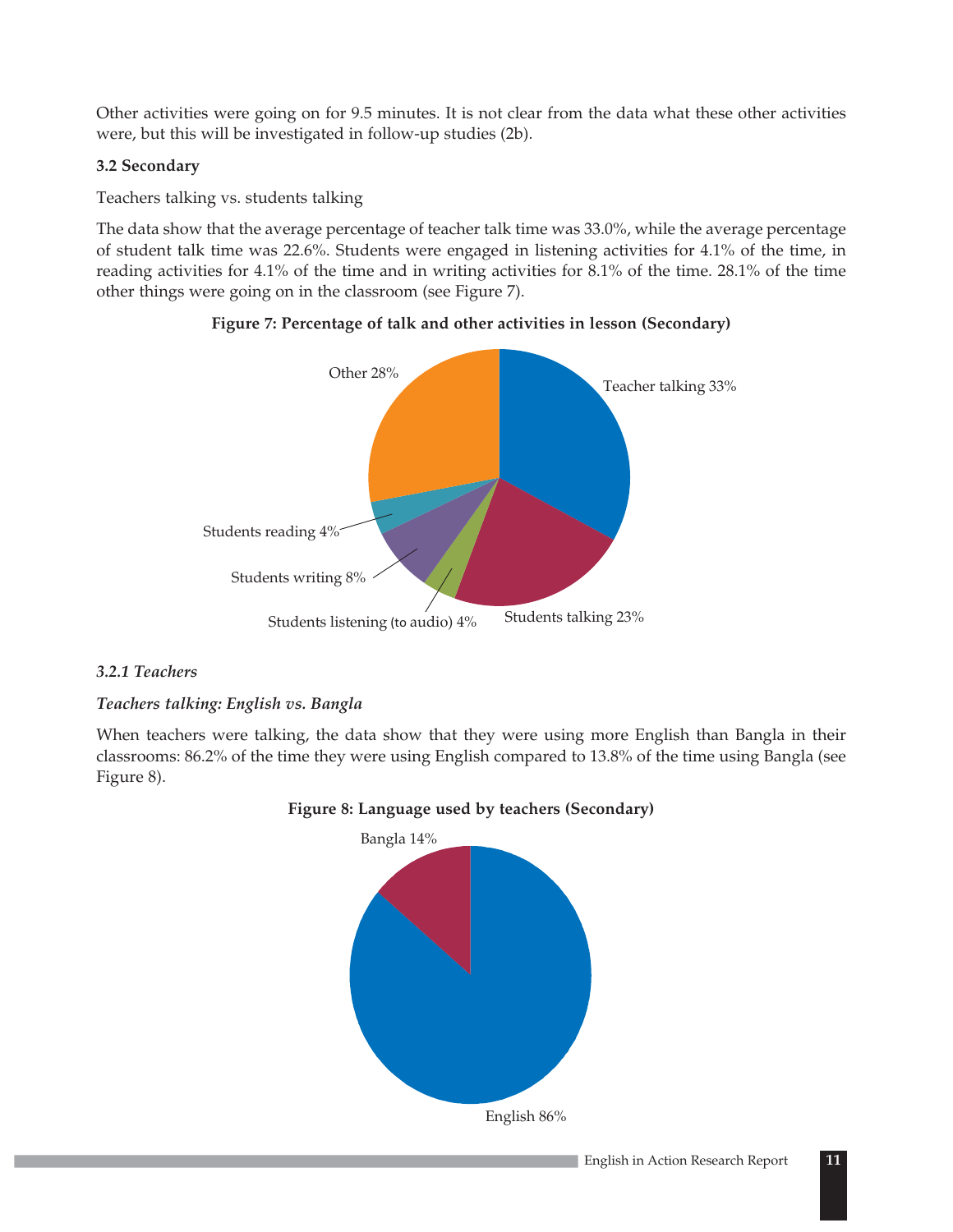### *Types of teacher talk*

When teachers were talking, they were presenting 30.3% of the time, organising 19.6% of the time, giving feedback 23.8% of the time and asking questions 26.0% of the time (see Figure 9; for definitions and examples of these types of activities, see Appendix 1). The total percentage is slightly less than 100% because of the missing data. The high percentage of time spent asking questions, organising and giving feedback seems to indicate that teachers are making great efforts to involve students in their English lessons.



### **Figure 9: Type of teacher talk: Secondary**

For each of these types of teacher talk, the percentage of English and Bangla used was calculated. In each of the categories, English was used the vast majority of the time (see Table 4). The total percentage is less than 100% because of the missing data.

### **Table 4: Types of teacher talk: English vs. Bangla (Secondary)**

| Teacher activity | $%$ English | % Bangla |
|------------------|-------------|----------|
| Presenting       | 80.1%       | 11.0%    |
| Organising       | 73.6%       | 15.9%    |
| Giving feedback  | 74.6%       | $12.7\%$ |
| Asking questions | 80.3%       | $7.9\%$  |

The percentages of each activity (presenting, organising, etc.) presented in this table are explained below along with illustrations of the nature of these activities.

### *Presenting*

30.3% of the time when teachers were talking, they were presenting material. 80.1% of that time (i.e. of the 30.3%), the teacher was presenting in English.

### *Organising*

19.6% of the time when teachers were talking, they were organising. 73.6% of that time (i.e. of the 19.6%), the teacher was organising in English.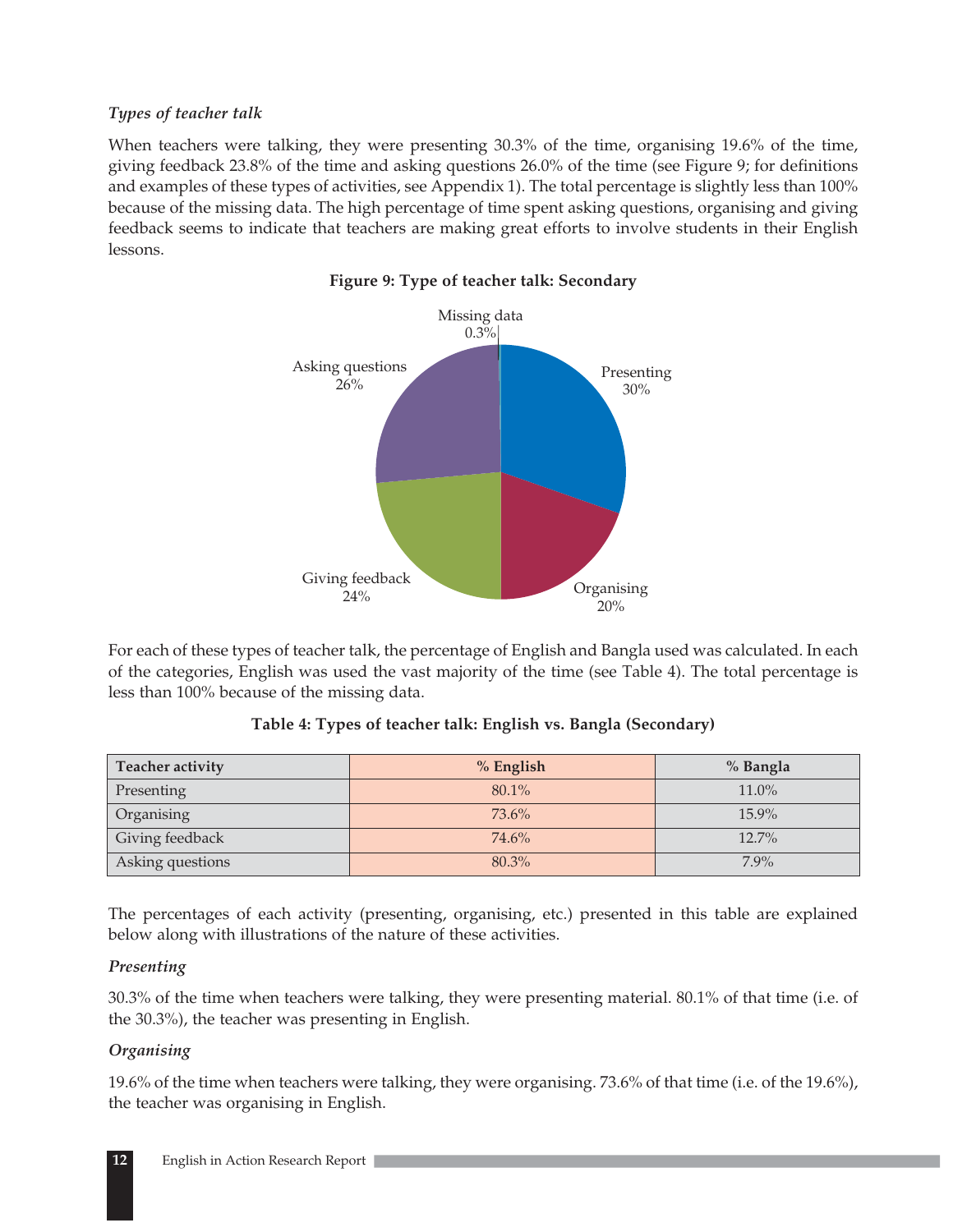### *Giving feedback*

23.8% of the time when teachers were talking, they were giving feedback. 74.6% of that time (i.e. of the 23.8%), the teacher was giving feedback in English.

### *Asking questions*

26.0% of the time when teachers were talking, they were asking questions. 80.3% of that time (i.e. of the 26.0%), the teacher was asking questions in English.

### **3.2.2 Students**

Four skills are generally considered necessary to be included in an integrated approach to language teaching: speaking, listening, writing and reading. In the classes observed, students were speaking in 22.6% of the lesson time. Students were engaged in listening activities with the audio player for 4.1% of the time, in reading activities for 4.1% of the time and in writing activities for 8.1% of the time (see Figure 9 above). Because the audio materials that teachers have are primarily in English, one can assume that most of this listening activity was taking place in English. And as the students reading and writing tasks primarily focus around the textbook, which is in English, one can also assume that the majority of this activity took place in English.

### *Students talking: English vs. Bangla*

When students were talking during the lesson, they were using more English than Bangla in their classrooms: 87.8% of the time they were talking in English (see Figure 10).



### **Figure 10: Language used by Students (Secondary)**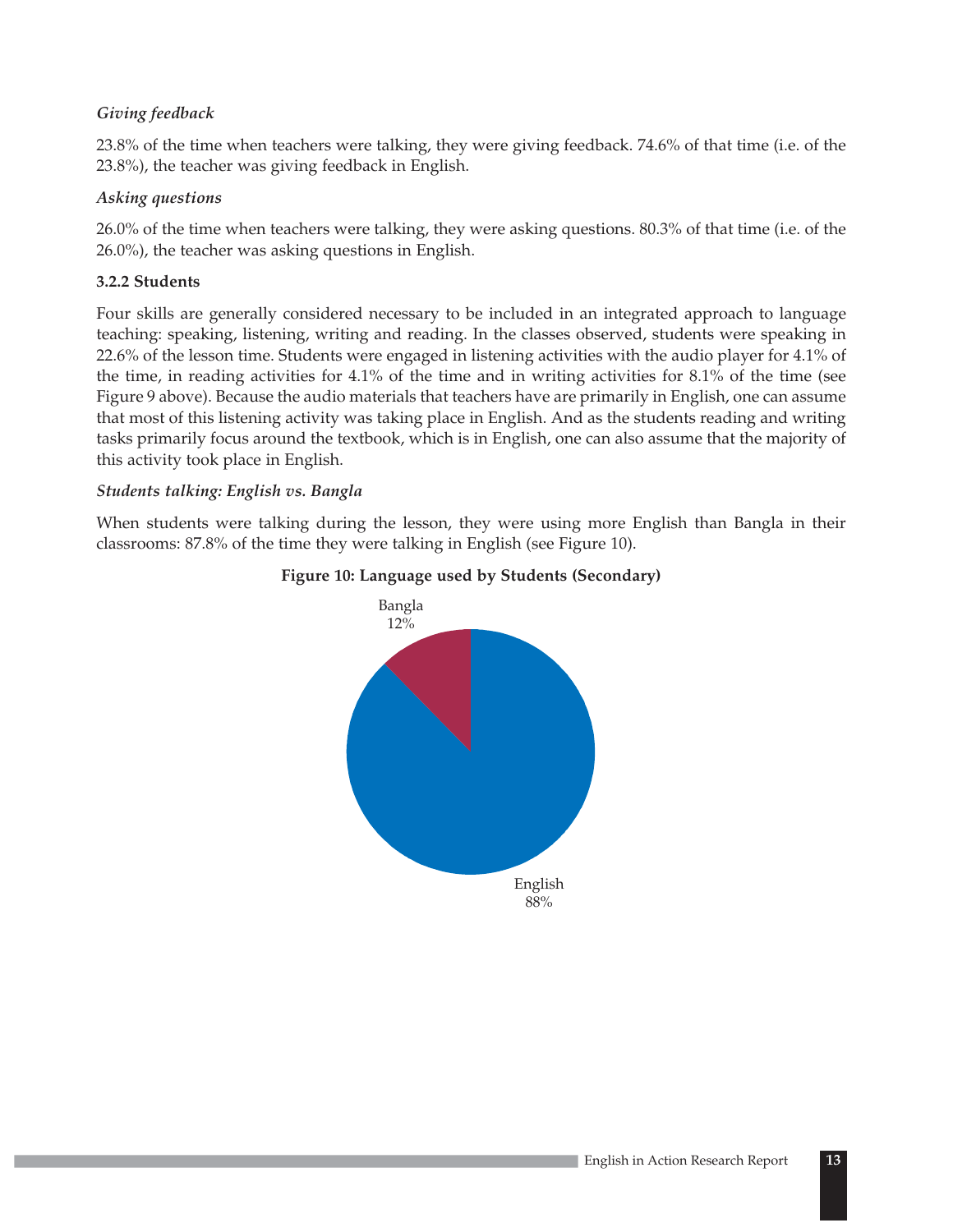### *Types of classroom activities in which student talk occurred*

When students were talking, 39.1% of the time they were talking on their own; 31.2% of the time they were taking part in activities in which they were speaking in pairs; 26.3% of the time they were speaking in groups; and 3.4% of the time they were speaking in chorus (see Figure 11). While there is still a relatively high number of activities that only require a response from one student, there is also a large amount of pair and group work going on. This suggests that students are often engaged in activities in which they interact with their classmates.



### **Figure 11: Types of Student Talk (Secondary)**

For each of these types of student talk, the percentage of English and Bangla used was calculated. In each category, English was used the vast majority of the time (see Table 5). The total percentage is less than 100% because of the missing data.

| Types of student talk | % English | % Bangla |
|-----------------------|-----------|----------|
| Single                | 71.2%     | $10.4\%$ |
| In pairs              | 68.9%     | $11.7\%$ |
| In groups             | $72.1\%$  | 16.6%    |
| In chorus             | 76.1%     | $1.6\%$  |

### **Table 5: Students' talk: English vs. Bangla (Secondary)**

The percentages of each activity (speaking on own, in pairs etc.) presented in this table are explained below.

### *A student speaking on his or her own*

39.1% of the time when students were speaking, one student was speaking on their own. The majority of time when a student was speaking on their own, they were doing so in English (71.2%).

### *Students speaking in pairs*

When students were speaking, 31.2% of that time they were speaking in pairs. According to the valid data, the majority of time when students were speaking in pairs, they were doing so in English (68.9%).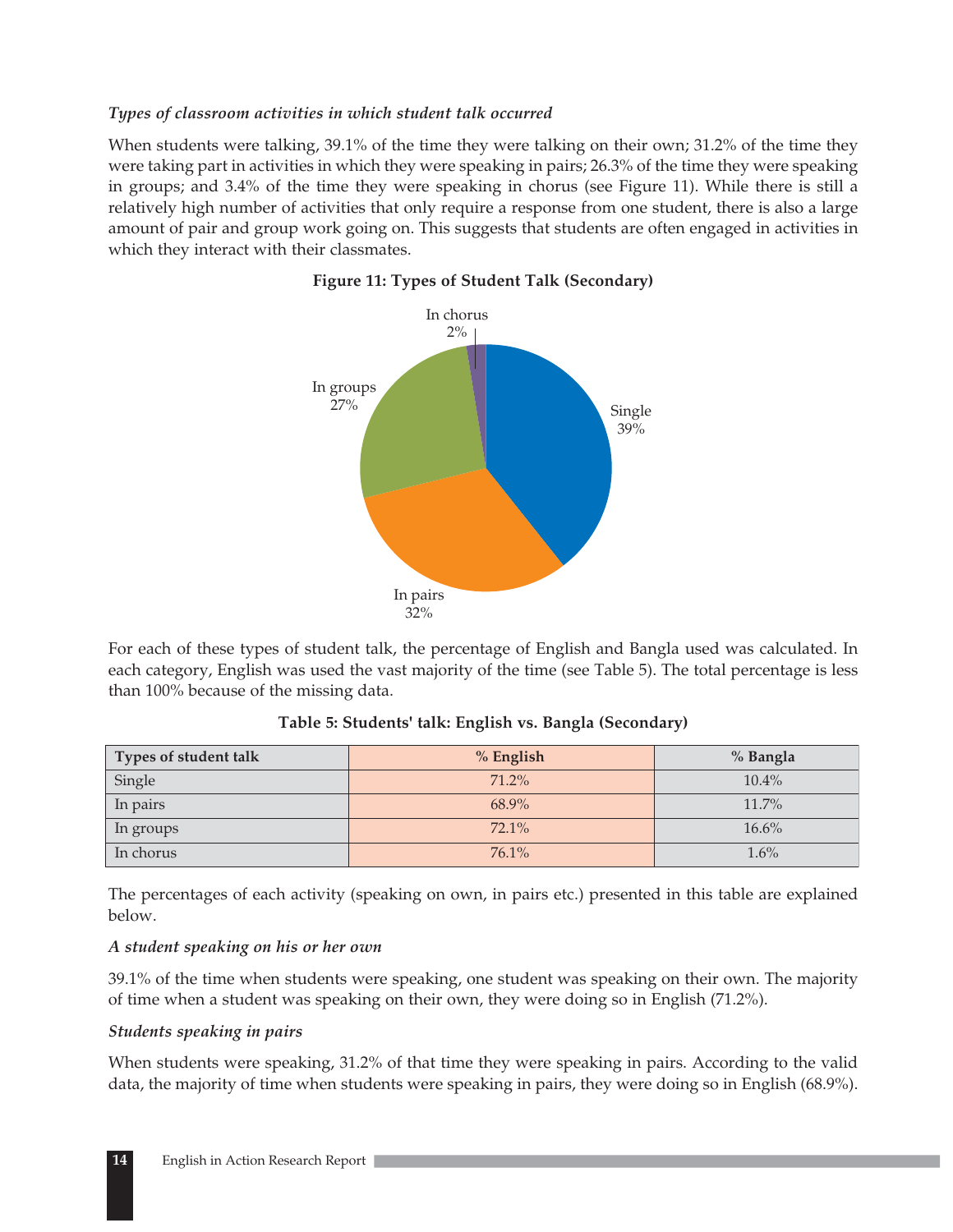### *Students speaking in groups*

When students were speaking, 26.3% of that time they were speaking in groups. The majority of time when they were speaking in groups, they were doing so in English (72.1%).

### *Students speaking in chorus*

When students were speaking, 3.4% of that time they were speaking in chorus. The majority of time when they were speaking in chorus, they were doing so in English (76.1%).

### **3.2.3 Summary**

While the total lesson time of the classes observed varied, the percentages of lesson time spent on the various activities measured might look like this, on average:

If the lesson was a total of 45 minutes, the teacher was talking for about 15 minutes and the students were talking for about 10 minutes of that time. For 2 minutes of the lesson the students were listening to audio materials, for 2 minutes they were reading and for 3.5 minutes they were writing.

Of the 10 minutes when students were talking, they were talking in English for 9 of those minutes. Of those 10 minutes, students were speaking in groups for about 3 minutes and speaking in pairs for about 3 minutes, there was almost no chorusing, and a single student was talking for about 4 minutes. These activities were happening in English the majority of the time (roughly 72%).

Of the 15 minutes when teachers were talking, they were talking in English for about 13 of those minutes. Of those 15 minutes, teachers were asking questions for 4 minutes, presenting for 4.5 minutes, giving feedback for 3.5 minutes and organising for 3 minutes. These activities were happening in English the majority of the time (roughly 78%).

Other activities were going on for 12.5 minutes. It is not clear from the data what these other activities are, but this can be investigated in follow-up studies.

### **3.3 Comparing Primary to Secondary**

### *Teacher vs. student talk time*

In the Primary and Secondary samples, the teachers were doing roughly the same amount of talking in the lesson: 34% in Primary and 33% in Secondary. The Primary students were spending a slightly larger percentage of the lesson talking: 27.1% in Primary and 22.6% in Secondary. The Secondary students were involved in writing activities more often than the Primary students (8.1% compared to 4.1% of lesson time), reflecting a higher level of competence.

### *Teachers talking: English vs. Bangla*

In both Primary and Secondary classrooms, teachers were using much more English than in the Baseline study 3, with over 70% of teacher talk in English in both cases. The Secondary school teachers in the study were even more likely to speak English than their Primary counterparts in classroom: Primary teachers spent 71.2% of the time speaking in English, while Secondary teachers used English 86.2% of the time. This difference was statistically significant (df=43, P<0.05).

### *Students talking: English vs. Bangla*

Primary and Secondary students were using English about the same amount when they were talking (87.6% for Primary and 87.8% of the time for Secondary.)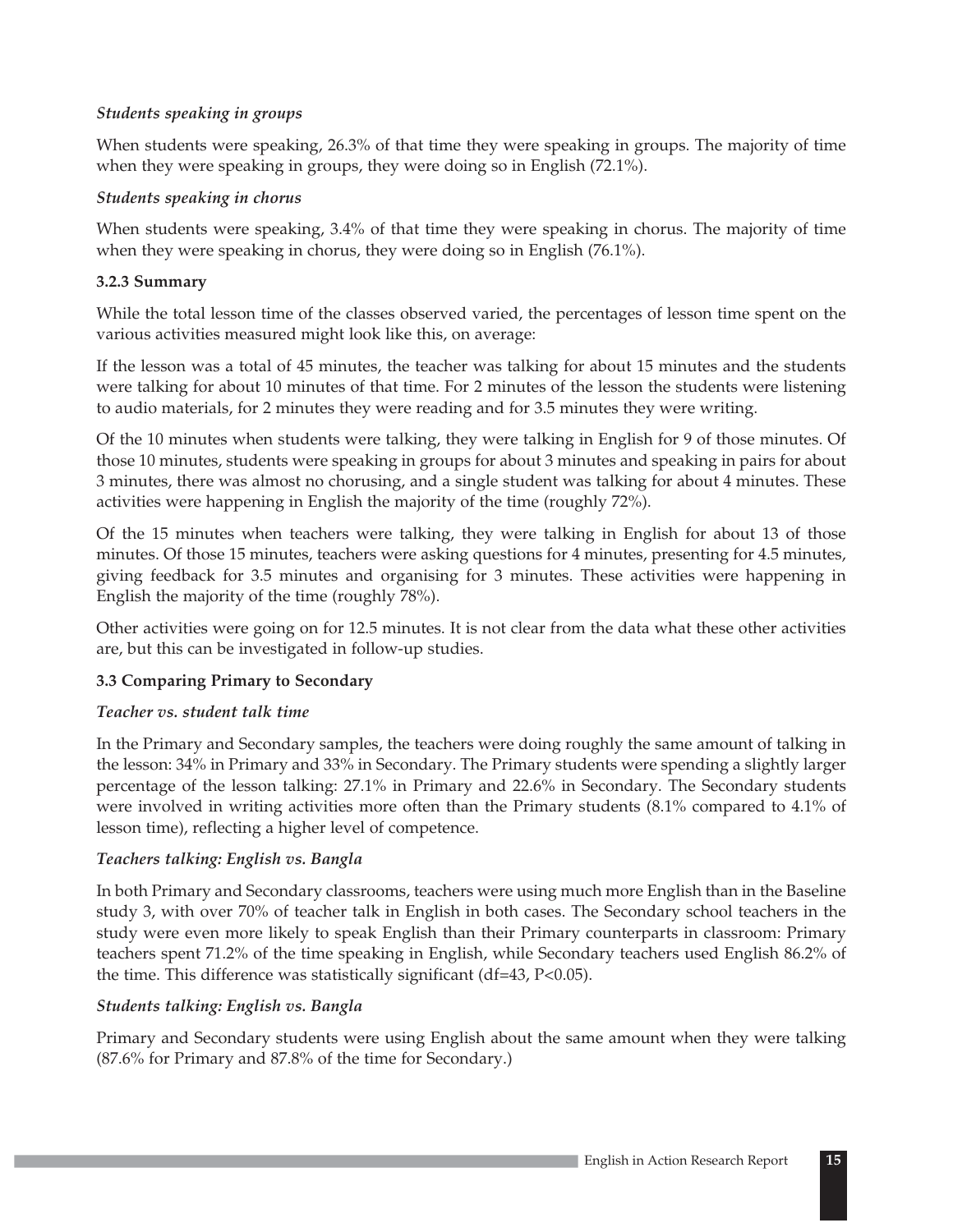### **Types of student talk**

### *A student speaking on their own*

Activities involving a single student seem to be more common in Secondary classes. When students were speaking, 30.3% of the time in Primary and 39.1% of the time in Secondary, one student was speaking on his or her own. When a student was speaking on his/her own, English seems to be used slightly more often in Primary classrooms: 80.0% of the time for Primary and 71.2% for Secondary.

### *Students speaking in pairs*

Pair work seems to be much more common an activity in Secondary classes. When students were speaking they did so in pairs 13.6% of the time in Primary and 31.2% of the time in Secondary, students. However, English seems to be used slightly more often for these activities in Primary classrooms: 80% of the time for Primary and 71.2% for Secondary. In both cases, the amount of pair work could be increased even further to ensure the involvement of more students.

### *Students speaking in groups*

Students speaking in groups also seems to be much more common activity in Secondary classes. When students were speaking they did so in groups 15.4% of the time in Primary and 26.3% of the time in Secondary. English seems to be used slightly more often for these activities in Primary classrooms: 76.4% of the time for Primary and 72.1% for Secondary. In both cases, the amount of group work could be increased even further to ensure even more involvement of more students.

### *Students speaking in chorus*

Students speaking in chorus is a much more common activity in Primary than Secondary classes. When students were speaking they did so in chorus 40.1% of the time in Primary but only 3.4% of the time in Secondary. Here too English seems to be used slightly more often for these activities in Primary classrooms: 84.8% of the time for Primary and 76.1% for Secondary. The data do not indicate what kind of choral work the students are involved with - whether it is simply repetitive or more interactive choral dialogues (this will become clearer in later studies).

### **3.4 Comparison with results from other studies: cross-tabulations**

The analysis also examined whether there were any differences in use of English in the classroom in terms of teachers' gender, age, school location, qualification, and other related demographic background information. The demographic categories were defined as follows:

| Demographic                                                     | Sub-categories                                                     |
|-----------------------------------------------------------------|--------------------------------------------------------------------|
| Gender                                                          | male; female                                                       |
| Age                                                             | 21-30; 31-40; 41-50; 51-60                                         |
| Highest qualification                                           | non-graduate; graduate; post-graduate                              |
| Teachers subject in higher education                            | English graduate/postgraduate vs. non-English<br>language subjects |
| School location 1                                               | urban; rural; semi-urban                                           |
| School location 2                                               | Upazila (area)                                                     |
| Teachers self-reported confidence in English language<br>skills | reading; writing; speaking; listening                              |
| Assessed Trinity level of English competency                    | fail; initial; elementary; intermediate                            |

### **Table 6: Demographic categories and sub-categories**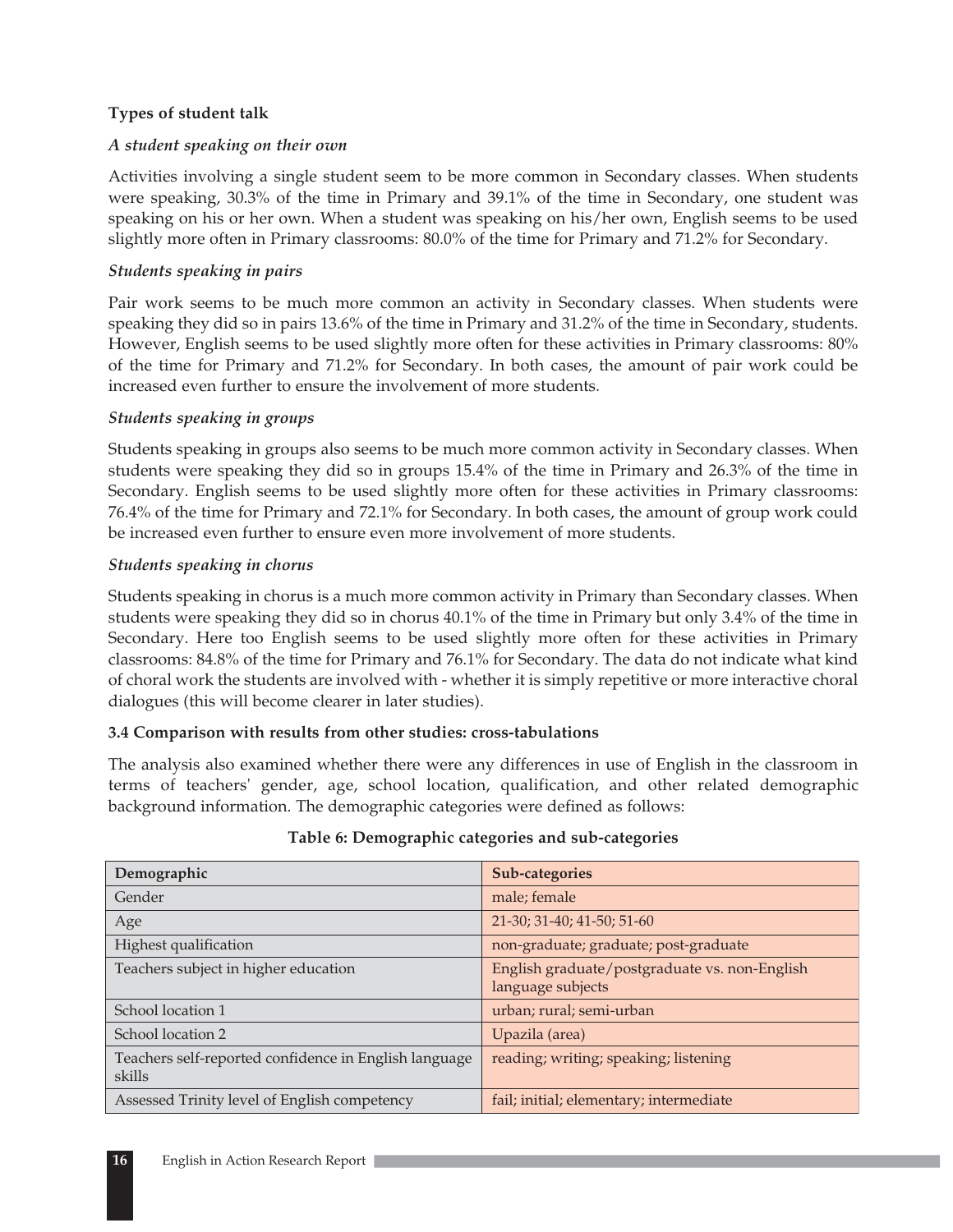### *The characteristics of teacher participants*

A total of 491 teachers participated in the 2a classroom observation studies. 350 teachers were from Primary schools and 141 were from Secondary schools. However, 70 teachers did not have their ID recorded on the 2a data set; therefore it was not possible to link their observation data to the entry questionnaire database which recorded teachers' demographic information. As a result, only 421 teachers were included in the specific analysis related to their demographic background (i.e. a smaller number than for the analyses in the previous sections).

A summary of the characteristics of teachers who were observed in the 2a classroom study is presented below (see Table 7).

A Chi-square test was conducted to compare differences in variables like gender which had two subcategories, while a one-way ANOVA was used to test for differences in variables like age where there were three or more sub-categories (21-30, 31-40, 41-50, 51-60). (The results of the analyses used in this section are provided in Appendix 3)

The results should be interpreted with caution as a considerable amount of data were missing from teachers' demographic information (the teacher entry questionnaire). Therefore, for some subdemographic groups the sample size is rather small, even when both Primary and Secondary teachers were combined. All samples include both Primary and Secondary teachers.

| Characteristic                                                    |                                               | <b>Primary (Column</b><br>percentage) | <b>Secondary (Column</b><br>percentage) | <b>Total (Percentage</b><br>/Number)      |
|-------------------------------------------------------------------|-----------------------------------------------|---------------------------------------|-----------------------------------------|-------------------------------------------|
| Gender                                                            | Male<br>Female                                | 42.9%<br>57.1%                        | 71.7%<br>28.3%                          | 52.7%<br>47.3%<br>(376)                   |
| Age                                                               | $21 - 30$<br>$31 - 40$<br>41-50<br>$51 - 60$  | 28.2%<br>50.4%<br>17.3%<br>4.0%       | 13.4%<br>51.2%<br>25.2%<br>10.2%        | 23.2%<br>50.7%<br>20.0%<br>6.10%<br>(345) |
| <b>Highest qualification</b>                                      | Non-graduate<br>Graduate<br>Postgraduate      | 30.9%<br>45.9%<br>23.2%               | $0.0\%$<br>63.2%<br>36.8%               | 19.7%<br>52.2%<br>28.1%<br>(375)          |
| <b>Subject in English</b>                                         | Graduate study<br>Postgraduate study          | 2.5%<br>1.8%                          | 39.2%<br>1.1%                           |                                           |
| <b>School location</b>                                            | Rural<br>Semi-urban<br>Urban                  | 83.1%<br>13.5%<br>34%                 | 60.8%<br>32.0%<br>7.2%                  | 75.4%<br>19.9%<br>4.7%<br>(362)           |
| Self-reported English skills<br>(very confident and<br>confident) | Listening<br>Speaking<br>Reading<br>Writing   | 93.5%<br>85.5%<br>97.0%<br>91.2%      | 93.8%<br>86.8%<br>100%<br>95.9%         | 93.6%<br>86.2%<br>98.3%<br>93.4%          |
| <b>Trinity level</b>                                              | Fail<br>Initial<br>Elementary<br>Intermediate | 2.7%<br>75.1%<br>21.7%<br>0.5%        | 1.8%<br>65.4%<br>28.6%<br>4.2%          | 1.8%<br>65.4%<br>28.6%<br>4.2%<br>(332)   |

| Table 7: The characteristics of teachers participating in the 2a Classroom observation studies |  |
|------------------------------------------------------------------------------------------------|--|
| (i.e. those 421 who had a unique Teacher ID; Primary : 67.9%, Secondary: 32.1%)                |  |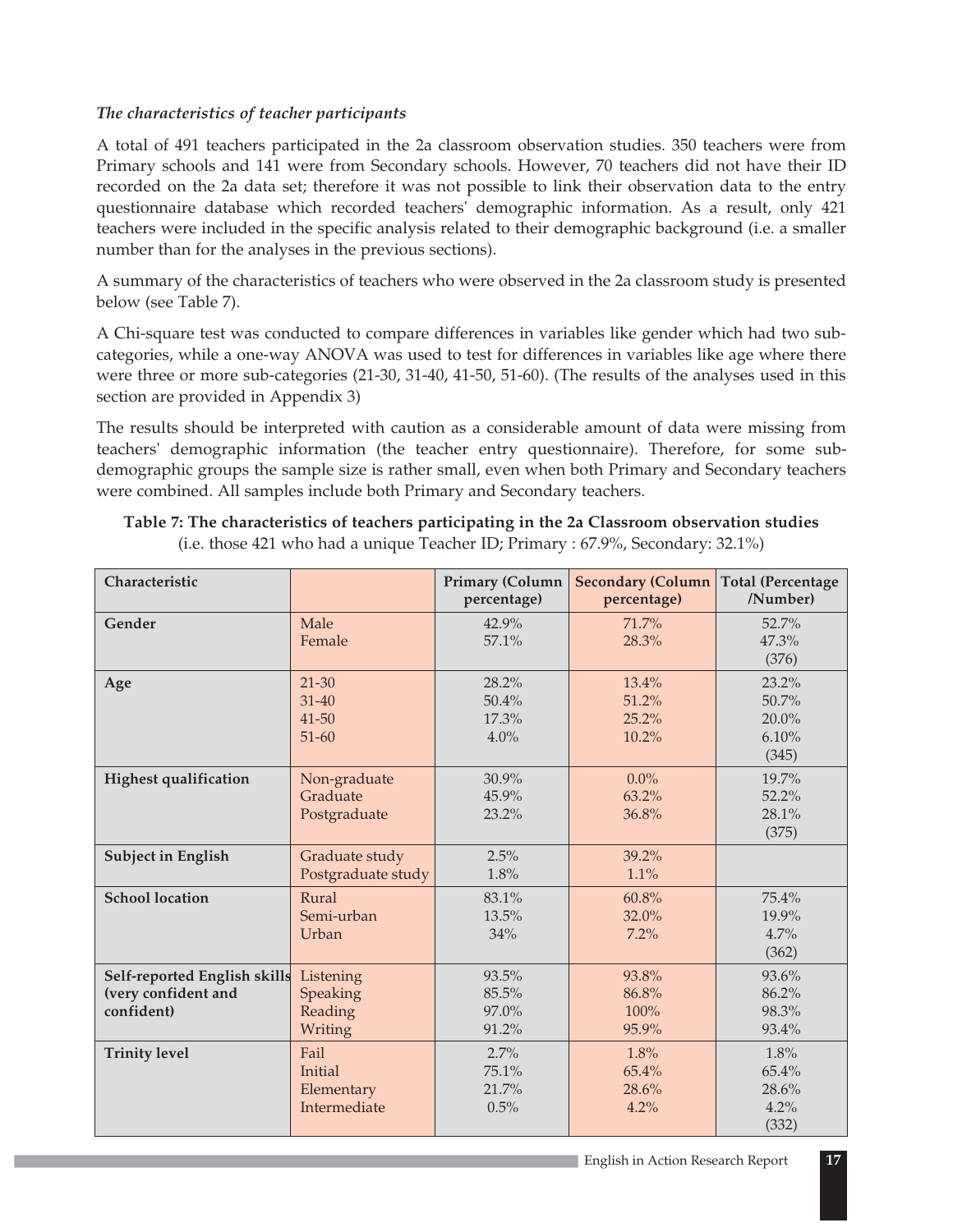### *Age*

There was no significant different in the amount of time spent on speaking in English between different age groups. Although the teachers aged between 21 and 30 were slightly more likely to use English, the difference was not statistically significant (F=.560, P=.462).

### *Gender*

Overall, male teachers were more likely to spend more time talking in English than female teachers, but the difference was not statistically significant (df=43, p=.238).

### *School location*

There was a significant difference in terms of teachers speaking in English in classrooms among different geographic locations of the schools. Teachers in semi-urban schools spent more time using English compared to their counterparts in urban and rural areas. The teachers in rural areas spent less time using English than those teaching in semi-urban and urban schools. The difference was significant (F=9.150, P<0.001).

### *School administrative area (Upazilas)*

The results suggest that teachers who teach in different administrative areas (Upazilas) seem to spend different amounts of time speaking in English in the classroom. Teachers in Dhaka spend more time speaking in English than teachers in other areas. Teachers in Khulna spent the least amount of time speaking in English among the areas. The difference is statistically significant (F=2.572, P<0.05). Teachers in Lalmonirhat were excluded from the analysis, as there were only two teachers from that area included in the sample (for which demographic data existed). (This did not affect the level of significance)

### *Highest qualification*

No significant differences were found among teachers who had different levels of qualification (F=1.337, P=.264). Teachers who hold a higher qualification (postgraduate) were not more likely to spend more time talking in English compared to those who had a lower qualification (non-graduate and graduate). The first Baseline study 3 reported that 'teachers trained to teach English were more likely to speak in English during the lesson' (EIA 2009b, p. 41), whereas in the second phase of fieldwork in different divisions, the picture was more complex: 'Surprisingly, the use of English in lessons was less among the teachers trained to teach English than the teachers without any additional educational training.' (EIA 2009c, p. 39). However, trained English teachers did better than those who had a general training. Thus the picture from this current study and baseline studies is unclear and needs further investigation.

### *Trinity test grade*

There was significant difference in the amount of time spent talking in English among teachers who had different levels of trinity test grade (F=5.442, P<0.05). The results suggest that teachers who achieved a higher grade were more likely to use more English in the classroom compared to those who achieved a lower grade. Teachers who achieved Elementary level on the Trinity examination spent more time talking in English than teachers who achieved Initial level. Because of the small sample size of both the Fail and Intermediate groups, they were not included in the test. (This did not affect the level of significance)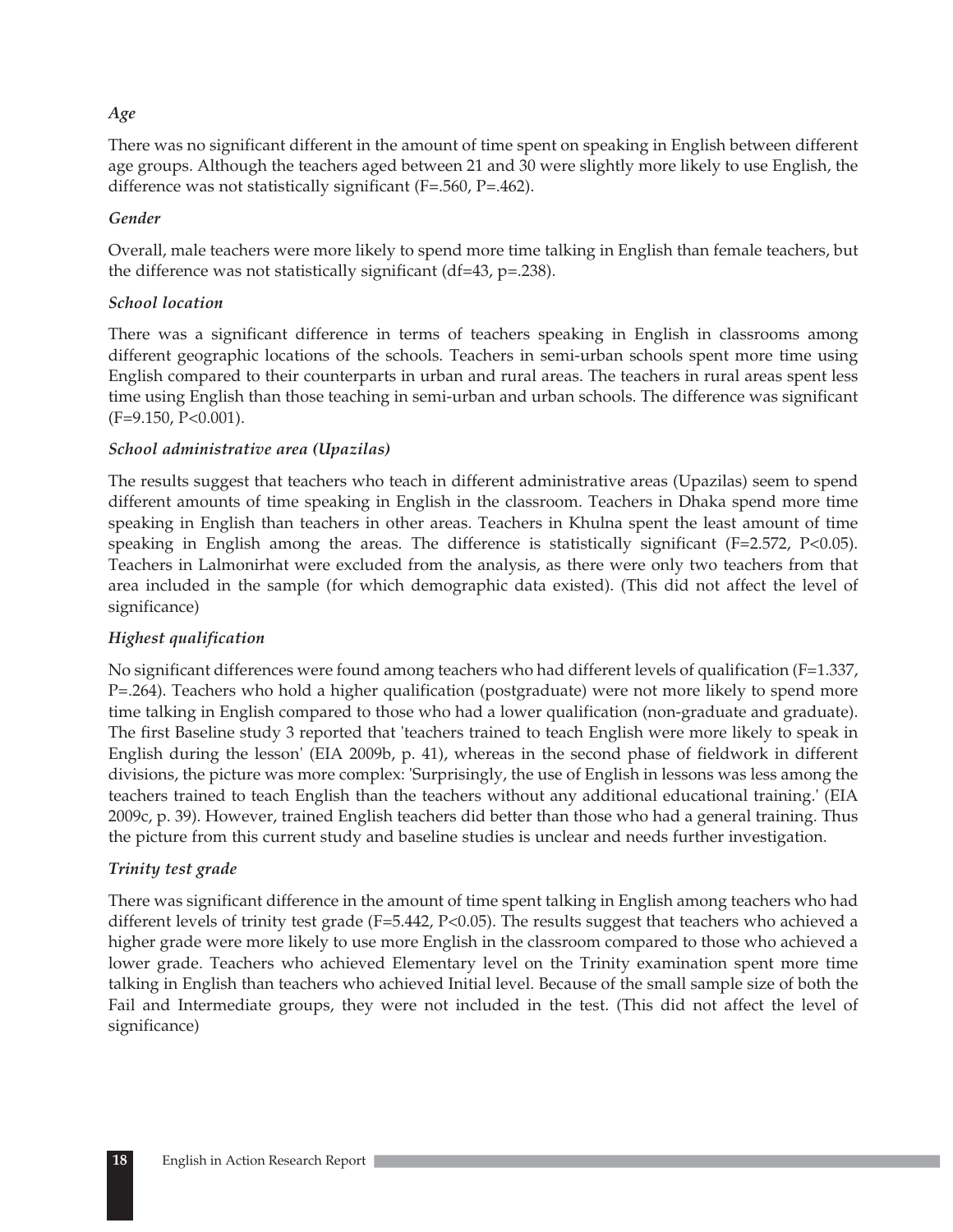# **4. Conclusions**

The purpose of this study was to determine the extent of any change observed in the classroom practice of teachers participating in EIA with reference to that observed in a baseline study of a sample of schools prior to the intervention. The study provides insight into the following aspects of communicative language teaching and interactive pedagogy and finds evidence of positive change in teacher practices and the use of English in the classes observed:

#### $\bullet$ **The amount of teacher talk time versus the amount of student talk time**

The implication of a successful implementation would result in a decrease in teacher talk time and an increase in student talk time. Indeed, the study found that in both Primary and Secondary classes, teacher talk time takes up only a third of the lesson, while student talk time takes up around a quarter of the lesson. This is an improvement from the findings in Baseline study 3 (EIA, 2009b) where in only a small proportion of lessons did the students have opportunities to participate actively in discussion or to answer questions.

#### $\bullet$ **Teachers' uses of English**

Continued progress of EIA methods would result in an increase in the amount of English being used by teachers. The results show that both Primary and Secondary teachers in the EIA intervention were observed to be using English more often than those observed in Baseline study 3, where teachers spoke English less than Bangla in two-thirds of the lessons. This could indicate that the EIA programme is good for boosting teachers' confidence to activate their English language skills in the classroom. The findings indicate that teachers with higher English-language proficiency are more likely to use English in the classroom, but that teachers do not necessarily need high levels of English to use it in the classroom. Furthermore, there is a statistically significant difference in the amount of English used by teachers in various locations, but this is not dependent on age, gender or previous qualifications.

#### $\bullet$ **Students' uses of English**

Continued progress of EIA methods would result in an increase in the amount of English being used by students, and the data clearly support the observation that both Primary and Secondary students are using English the majority of the time when they talk in lessons. This is an improvement from the findings in Baseline study 3, where in only a small proportion of lessons did the students speak in English.

#### $\bullet$ **Teachers' use of interactive teaching strategies**

Continued progress of EIA methods would result in an increase in teachers' uses of more interactive and inclusive teaching strategies, evidenced by organising activities in pairs and groups, asking questions and giving feedback. The results support the perception that both Primary and Secondary teachers are attempting to use a wide range of activities in the classroom and to involve a greater number of students in activities. This is a change from Baseline study 3, where teachers were observed to be primarily reading from the textbook and rarely involving students in activities.

#### $\bullet$ **Students' participation in interactive activities**

Continued progress of EIA methods would result in an increase in the number of activities in which students are speaking in pairs, groups or chorusing. The results indicate an increase in the amount of student pair and group work in both Primary and Secondary classrooms. This indicates a change from the Baseline study 3, where in most classes students were not interactive at all and the students only participated by answering the questions asked by the teacher.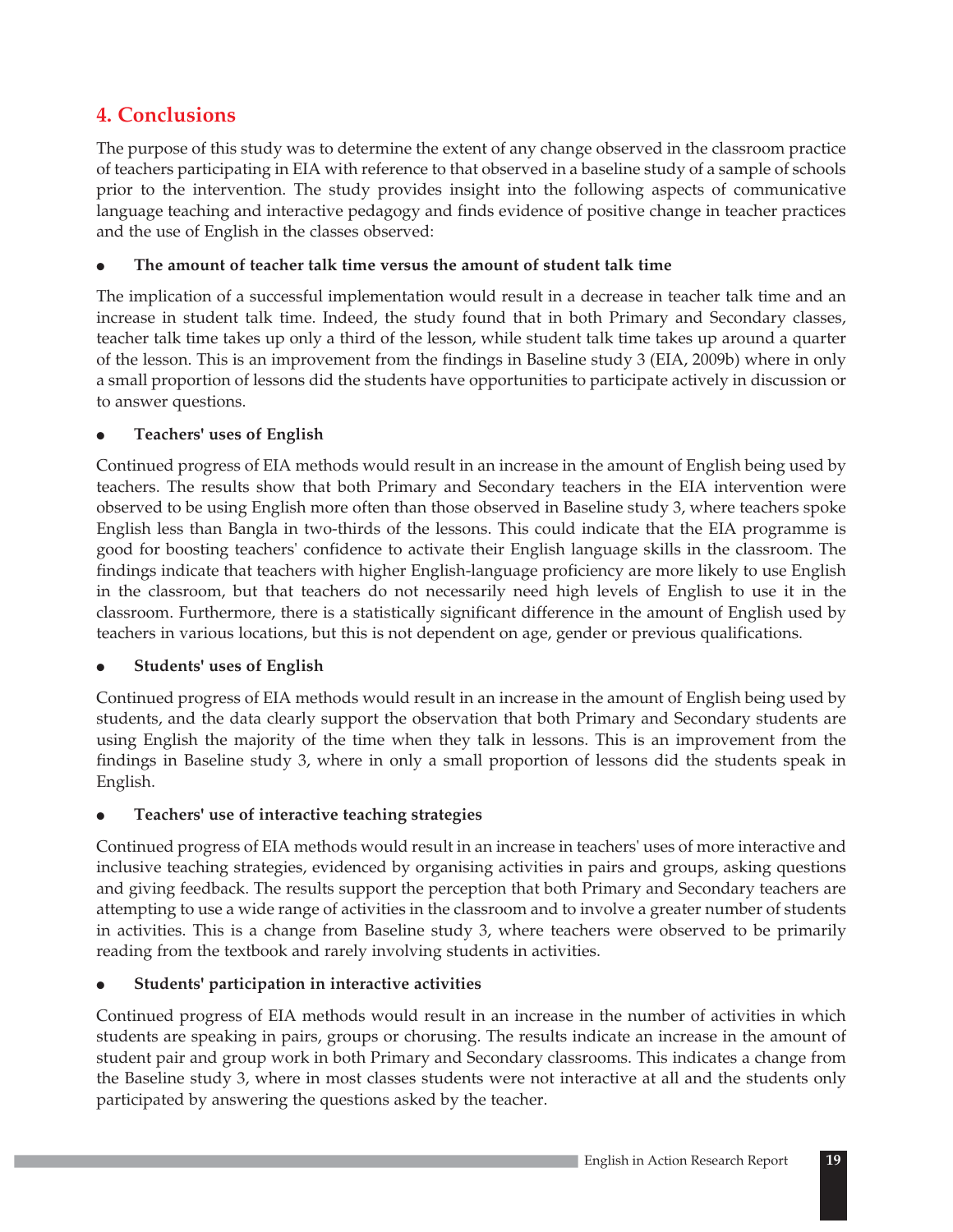#### $\bullet$ **The range of language skills practised in a lesson**

Continued progress of EIA methods would result in an increase in the amount of speaking and listening activities practised in lessons, along with reading and writing activities. Indeed the study observed that Primary and Secondary students were involved in speaking activities for around a quarter of their lessons, in reading activities for 4% of the lesson, and in writing activities for 4% of the lesson in Primary and 8% of the lesson in Secondary. This marks a change from the results of Baseline study 3, where teachers tended to read from the textbook, ask closed questions or move around the classroom monitoring and facilitating students as they worked individually. All other pedagogic activities were observed in less than 10% of classes.

#### $\bullet$ **Teachers' use of audio**

Continued progress of EIA methods would result in an increase in teachers' use of audio materials, and the results indicate that teachers are using audio materials for 10% of Primary lessons on average and 4% of Secondary lessons on average. The findings of Baseline study 3 did not indicate that audio materials were being used in any of the classes observed.

In sum, teachers involved in the EIA programme are using more English in their classes, involving students in more activities and encouraging them to talk in English.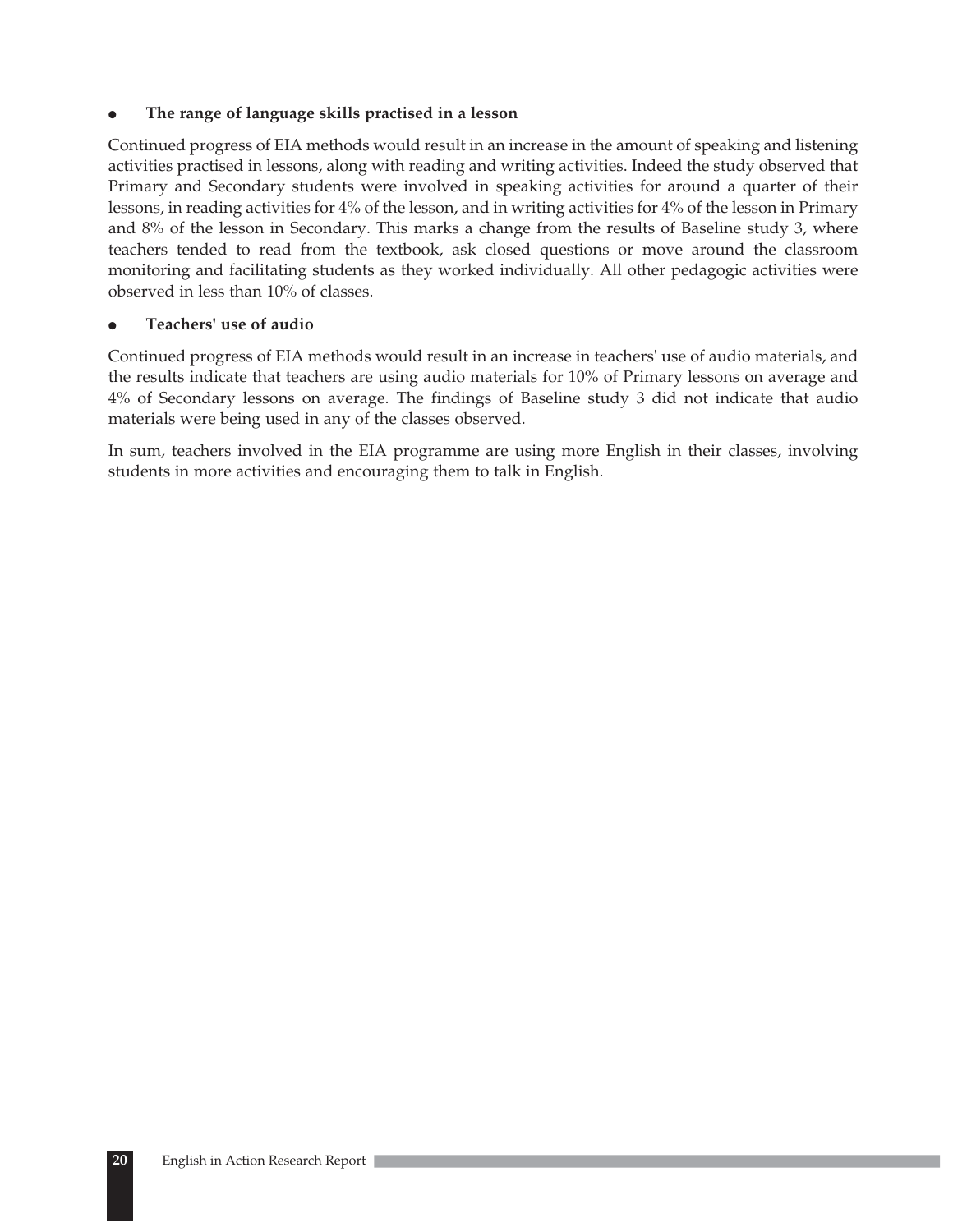# **5. Recommendations**

While this study clearly indicates that the EIA interventions are helping teachers to implement communicative language teaching practices in their classrooms, additional measures can be taken to further support and sustain the changes being made in the classroom, as well as to improve the observation and research methods used in this study.

As teachers with higher English language proficiency are more likely to use English in the classroom, further development of teachers' language skills would be beneficial to their implementation of communicative language teaching. Thus, EIA should explore additional means of improving teachers' English language competence.

While it is clear that teachers' own improvement in spoken English can support the implementation of communicative language teaching practices, future developments for the teachers should focus not on having an even stronger emphasis on the use of English in the classrooms, but on improving the quality of English language communication. Teachers need to use an appropriate level of English with their students, and use the mother-tongue judiciously to support their students' acquisition of English.

While teachers are attempting to use a wider range of activities in the classroom and to involve a greater number of students in activities, further support in this area is surely needed, as teachers are still presenting for a large percentage of the lesson time. The fact that teachers are asking more questions, organising and giving more feedback is surely an indication that they are attempting to implement more communicative practices in their teaching. However, a deeper understanding of teacher-student and student-student classroom interactions (to be obtained through studies 2b and 3b) will provide detailed insight into the techniques of communicative language teaching that the teachers are implementing, and where they need further support.

While students are speaking more in lessons, and using English the majority of the time because of an increase in the amount of pair and group work that students are involved in, this improvement needs to be reinforced. Further implementation of pair and group work among both Primary and Secondary, teachers should be encouraged. The implementation of increased communicative choral work should be supported, particularly in Secondary classrooms where it occurred relatively infrequently.

As there was only a small amount of reading and writing activity going on in the lessons observed (4- 8% of the time), this study suggests that teachers need support in introducing communicative activities that develop students' reading and writing skills. This might reflect an initial over-use of new EIA materials and spoken language activities, which is likely to reduce as teachers become more experienced. Further observations will allow better insight into how these skills are being integrated in classroom activities and the national curriculum. Follow-up studies will also provide insight into what is going on during the 'other activities' in the classroom, which take up a significant amount of class time (up to 28%) and do not seem to be related to English language teaching.

As this study indicates that there is a difference in the amount of English used by teachers in various areas, measures may need to be taken to better support teachers working in rural areas, particularly in the district of Khulna. Teachers in urban schools also seem to be at a slight disadvantage. A better understanding of the various contextual factors that inhibit teachers' implementation of EIA practices and use of English is needed to provide further support in these areas.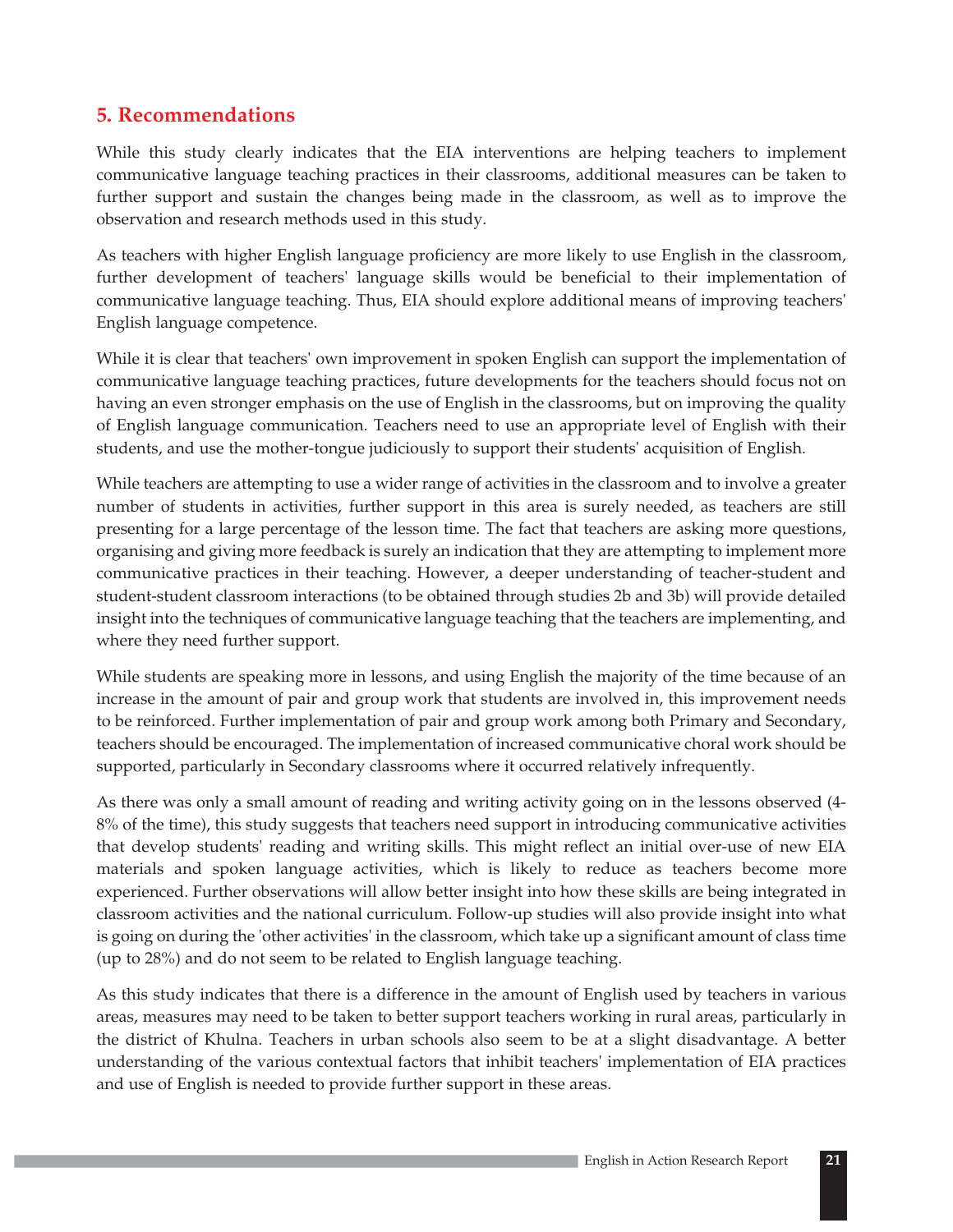This study indicates a broad acceptance of the pedagogies and practices promoted in EIA. The programme should work to sustain and enhance such changes, adding depth and quality to teachers' understanding of their practices and focusing on improved student engagement and learning. In followup studies 2b and 3b, a better understanding of the ways in which teachers need additional support to improve the quality of their English language teaching will be obtained.

Regarding the classroom observation, further training is needed to undertake such observations. Such training will enhance not only the quality of data collected but also the Teacher Facilitators' understanding of communicative language teaching practices. Regarding data management, processes need to be improved to ensure the quality of data. Additional training will further improve the capacity of those involved in the research.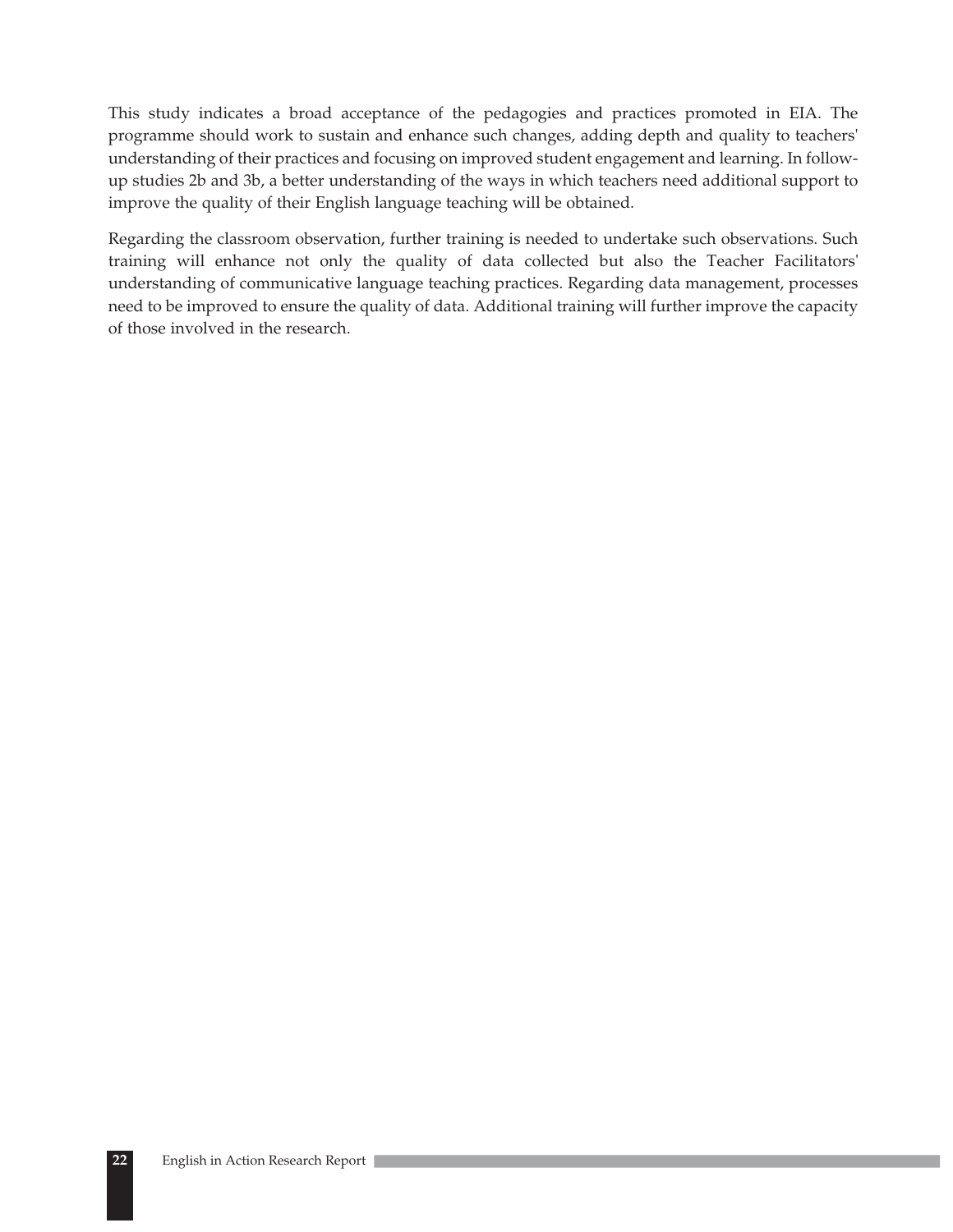# **References**

Cook, V. (2001) *Second Language Learning and Language Teaching*. Oxford: Oxford University Press.

EIA (English in Action) (2009a) 'Project Partners - Research Monitoring and Evaluation Action Plan - 2008 to 2011', October, EIA.

EIA (English in Action) (2009b) *Baseline Study 3: An Observation Study of English Lessons in Primary and Secondary Schools in Bangladesh*. Dhaka, Bangladesh: EIA.

EIA (English in Action) (2009c) Baseline Study 3, 2nd Phase of Fieldwork: An Observation Study of English Lessons in Primary and Secondary Schools in Bangladesh. Dhaka, Bangladesh: EIA.

EIA (English in Action) (2010) 'EIA Research Monitoring and Evaluation (RME) Activities related to the Project Log Frame', February, EIA.

Malamah-Thomas, A. (1987) *Classroom Interaction*. Oxford: Oxford University Press.

Nunan, D. (1991) *Language Teaching Methodology: A Textbook for Teachers*. Cambridge: Cambridge University Press.

Spada, N. (1990) 'Observing classroom behaviours and learning outcomes in different second language programs'. In J. Richards and D. Nunan (eds), *Second Language Teaching Education,* pp. 293-310. Cambridge: Cambridge University Press.

# **Acknowledgements**

We would like to thank the EIA Teacher Facilitators and researchers from the Institute of Education and Research (IER), University of Dhaka for their support in the collection and entry of data for this study, Dr Nai Li for her statistical advice and analysis, and Peter Smith, Department of Languages, The Open University, for his comments on the rigour of the reporting.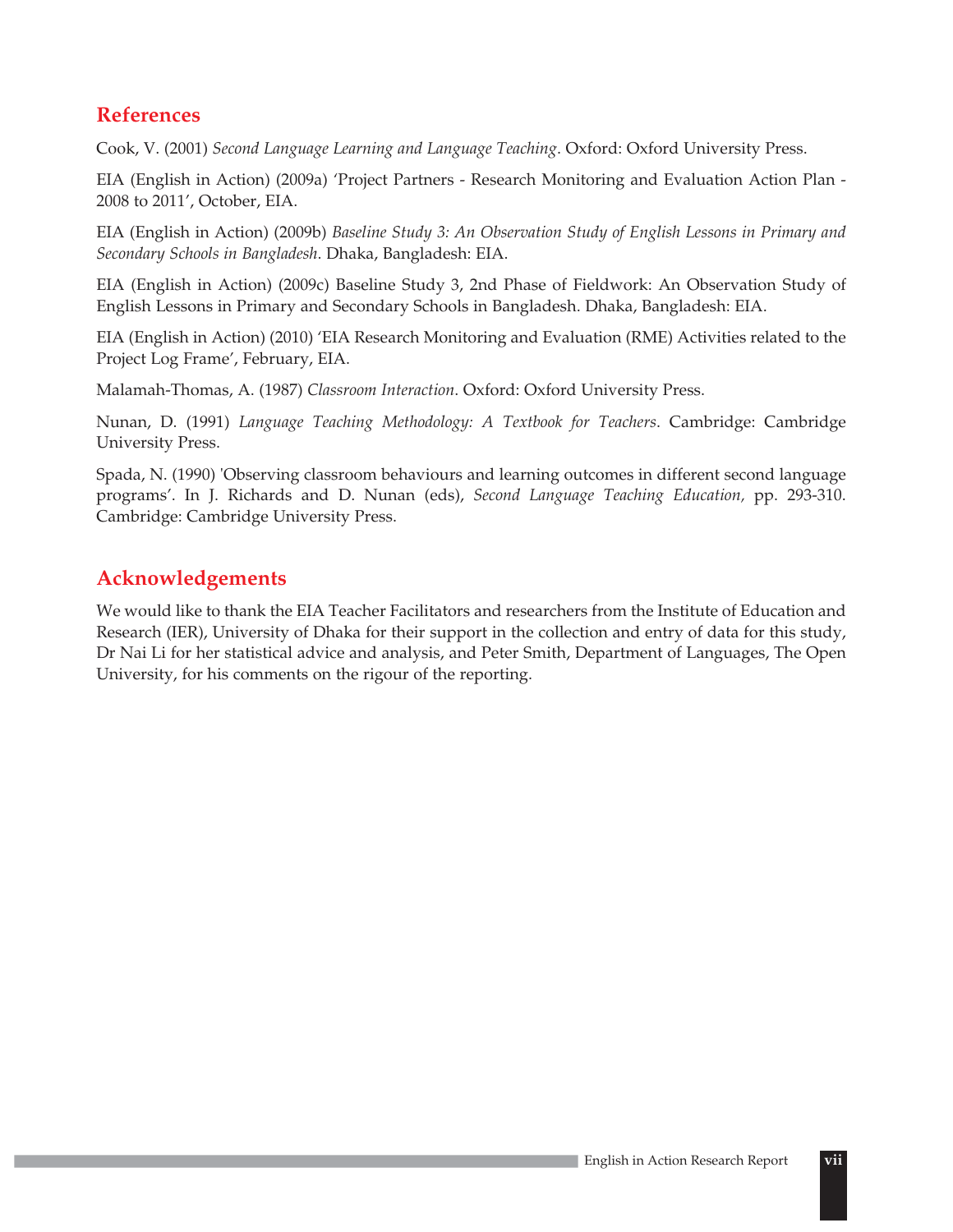|                                   |                      | <b>EIA Researcher Observation Sheet</b>                                                                                                                                                                                               |                                                                                                           |          |       |  |
|-----------------------------------|----------------------|---------------------------------------------------------------------------------------------------------------------------------------------------------------------------------------------------------------------------------------|-----------------------------------------------------------------------------------------------------------|----------|-------|--|
|                                   | School               |                                                                                                                                                                                                                                       | School ID                                                                                                 | Observer | Class |  |
|                                   | Teacher              |                                                                                                                                                                                                                                       | Teacher ID                                                                                                | Lesson   | Date  |  |
|                                   |                      | Every minute, identify what is happening at this precise moment of time and write E or B in the appropriate box, to show whether it is happening in<br>row.<br>English or Bangla. Write E or B only once in each                      |                                                                                                           |          |       |  |
| English in Action Research Report |                      | In addition to this, if visual materials are being used at the moment of observation, indicate this in the 'Visual materials being used' column. Use the<br>Is are being used:<br>following letters to indicate what kind of material |                                                                                                           |          |       |  |
|                                   |                      | P = EIA poster or wall chart being used                                                                                                                                                                                               |                                                                                                           |          |       |  |
|                                   |                      | $C = EIA$ cards (flash-cards) being used                                                                                                                                                                                              |                                                                                                           |          |       |  |
|                                   |                      | $F = EIA$ figurines being used                                                                                                                                                                                                        |                                                                                                           |          |       |  |
|                                   |                      | $O =$ other visual aid being used.                                                                                                                                                                                                    |                                                                                                           |          |       |  |
|                                   |                      | If neither teacher nor students are speaking, and<br>other kind of activity is taking place.                                                                                                                                          | students are not reading, writing or listening to audio, use the 'Other activity' column to indicate what |          |       |  |
|                                   | [Bangla translation] |                                                                                                                                                                                                                                       |                                                                                                           |          |       |  |
|                                   |                      |                                                                                                                                                                                                                                       |                                                                                                           |          |       |  |
|                                   |                      |                                                                                                                                                                                                                                       |                                                                                                           |          |       |  |
|                                   |                      |                                                                                                                                                                                                                                       |                                                                                                           |          |       |  |
|                                   |                      |                                                                                                                                                                                                                                       |                                                                                                           |          |       |  |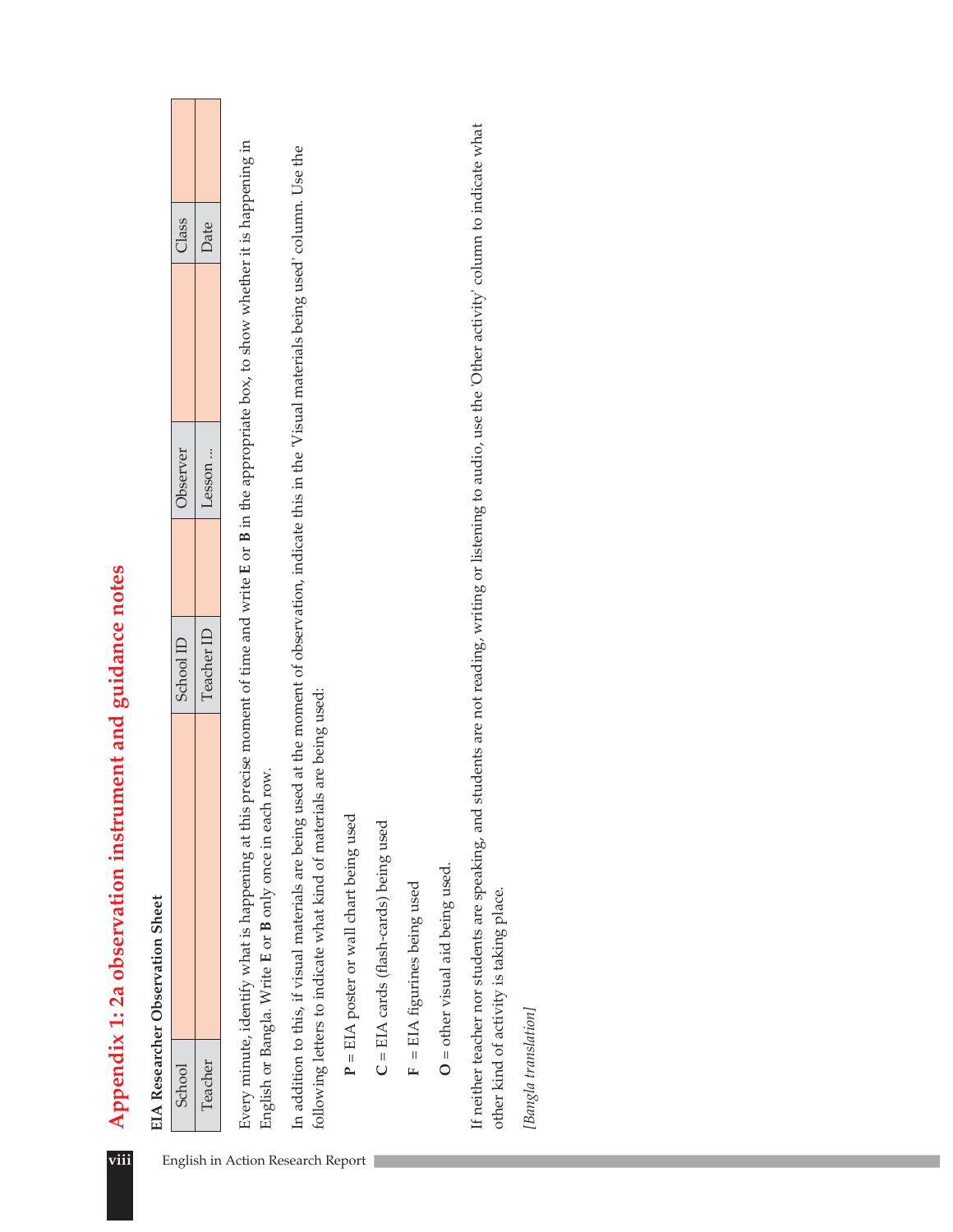| activity<br>Other                 |                       |                |                 |          |   |                 |         |                                               |          |               |        |
|-----------------------------------|-----------------------|----------------|-----------------|----------|---|-----------------|---------|-----------------------------------------------|----------|---------------|--------|
| being used<br>materials<br>Visual |                       |                |                 |          |   |                 |         |                                               |          |               |        |
|                                   | Listening<br>to audio |                |                 |          |   |                 |         |                                               |          |               |        |
| Students are:                     | Writing               |                |                 |          |   |                 |         |                                               |          |               |        |
|                                   | Reading               |                |                 |          |   |                 |         |                                               |          |               |        |
|                                   | Chorus                |                |                 |          |   |                 |         |                                               |          |               |        |
|                                   | Groups                |                |                 |          |   |                 |         |                                               |          |               |        |
| Student(s) are speaking           | Pairs                 |                |                 |          |   |                 |         |                                               |          |               |        |
|                                   | Single                |                |                 |          |   |                 |         |                                               |          |               |        |
|                                   | feedback<br>Giving    |                |                 |          |   |                 |         |                                               |          |               |        |
|                                   | questions<br>Asking   |                |                 |          |   |                 |         |                                               |          |               |        |
| Teacher is speaking               | Presenting Organizing |                |                 |          |   |                 |         |                                               |          |               |        |
|                                   |                       |                |                 |          |   |                 |         |                                               |          |               |        |
| Time                              | mintue                | $\overline{ }$ | $\mathbf{\sim}$ | $\infty$ | 4 | $\overline{10}$ | $\circ$ | $\mathord{\hspace{1pt}\text{--}\hspace{1pt}}$ | $\infty$ | $\mathcal{O}$ | $10\,$ |

Continues to allow for 60 minutes.... Continues to allow for 60 minutes….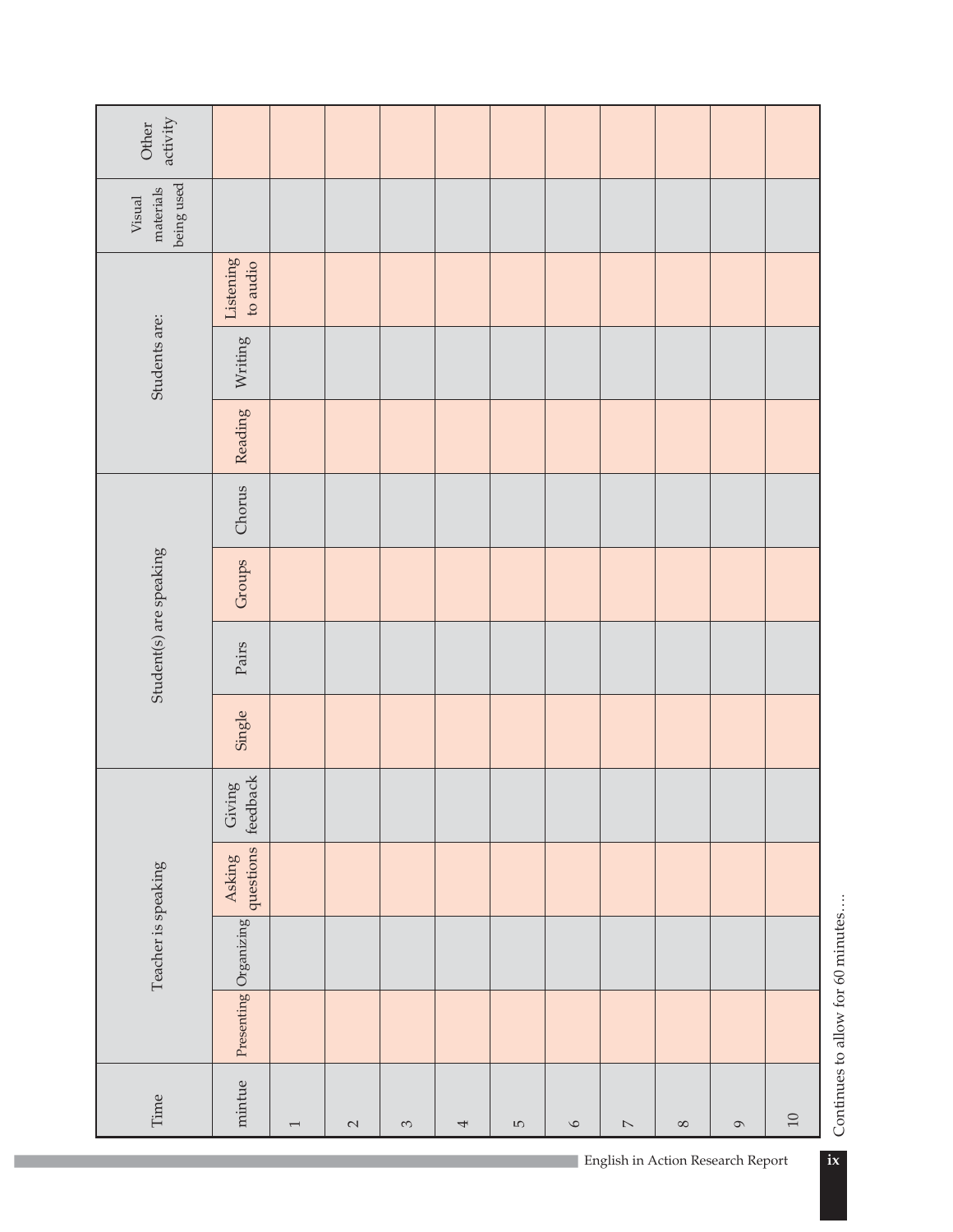### **Teacher is speaking**

### **Presenting**

The teacher is giving information to the students. They may be describing, explaining or narrating, whether from the textbook or from their own knowledge, or from any other source. Students are expected to listen to the information. Examples include:

- $\bullet$ *This is a story about a young girl who was born in Holland.*
- $\bullet$ *We use the present tense to talk about people's habits and routines.*
- $\bullet$ *Drinking contaminated water can cause diseases.*
- $\bullet$ *Tomorrow there will be a test.*

### **Organizing**

The teacher is telling the students what to do. Students are expected not only to listen, but also to do something according to the teacher's directions. Examples include:

- $\bullet$ *OK students, now turn and face your partner.*
- $\bullet$ *I want you to look at me and listen carefully.*
- $\bullet$ *Repeat after me.*
- $\bullet$ *Malik, can you take this letter to the school office?*
- $\bullet$ *It's time to go to your next class.*

### **Asking questions**

The teacher is asking questions or eliciting information. Students are expected to respond verbally (as opposed to organizing, when the students respond non-verbally). Examples include:

- $\bullet$ *What colour is the flag?*
- $\bullet$ *Do you know what a "tiger" is?*
- $\bullet$ *Now I want you to think carefully and explain why we need vitamins in our diet.*
- $\bullet$ *Can you tell me which lesson we are doing today?*

### **Giving feedback**

The teacher is responding to something students have said or done, and evaluating or commenting on it. Examples include:

- $\bullet$ *Yes, Farhana, that's correct.*
- $\bullet$ *Not quite right. You need to use past tense.*
- $\bullet$ *Well done, students.*
- $\bullet$ *Oh your picture looks very nice. But where is the river?*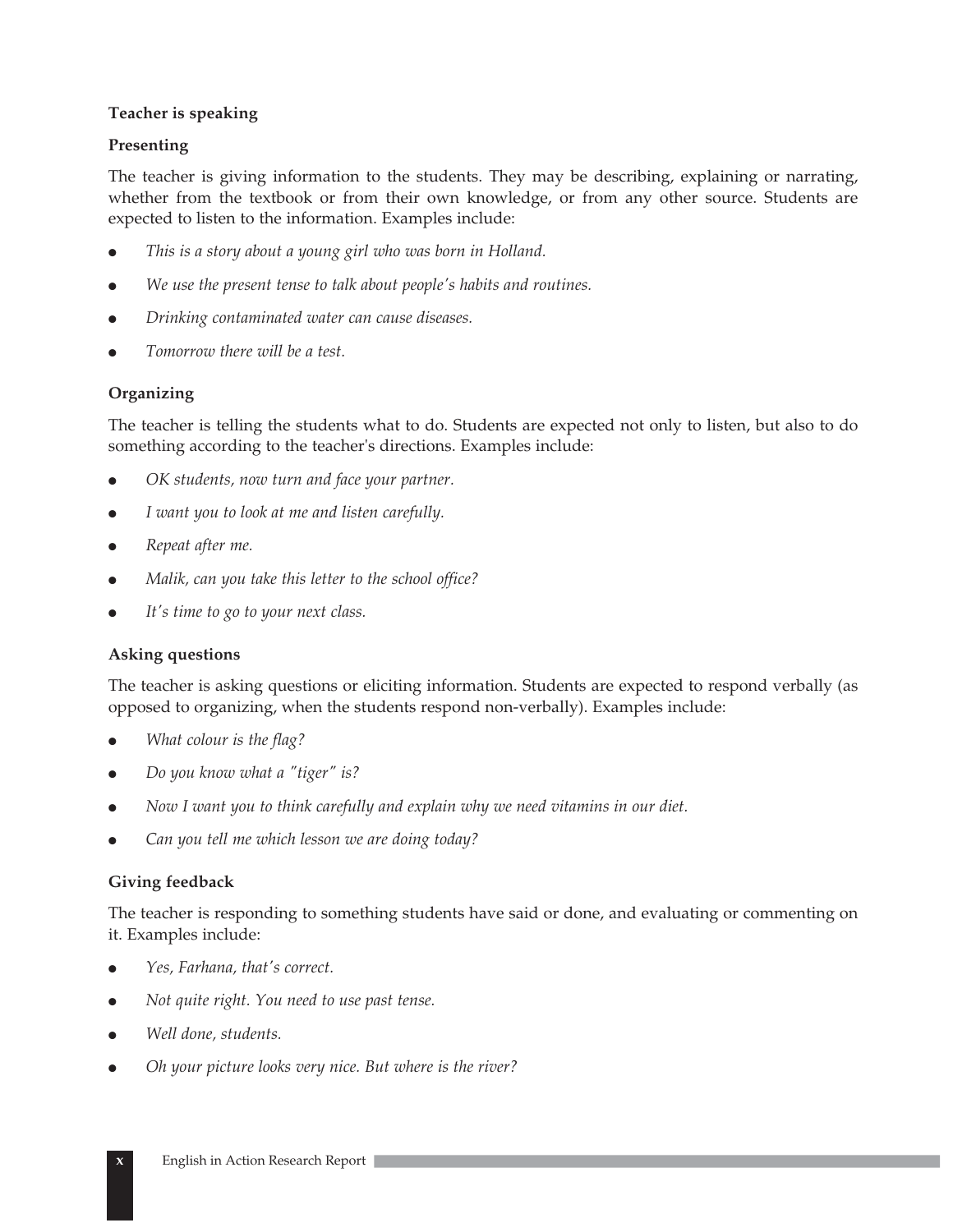### **Student(s) are speaking**

### **Single**

One student is speaking at this particular moment. The student may be talking to the teacher or with another student, or they may be reading aloud.

### **Pairs**

The students are all talking to each other in pairs.

### **Groups**

The students are all talking to each other in groups.

### **Chorus**

The class is speaking in chorus all at the same time.

### **Students are reading**

All or most of the students are reading something quietly. (If they are reading aloud, enter the activity under 'Student(s) are speaking')

### **Students are writing**

All or most of the students are writing something quietly. (If they are discussing a writing task in pairs or groups, enter the activity under 'Student(s) are speaking')

### **Students are listening to audio**

The teacher is playing an audio resource and students are listening.

### **Other activity**

This could be anything happening in the classroom which does not fit into the categories above. For example, students are singing a song, the teacher is talking to a colleague, the Head Teacher is making an announcement, etc. (Please add a brief note saying what the activity is.)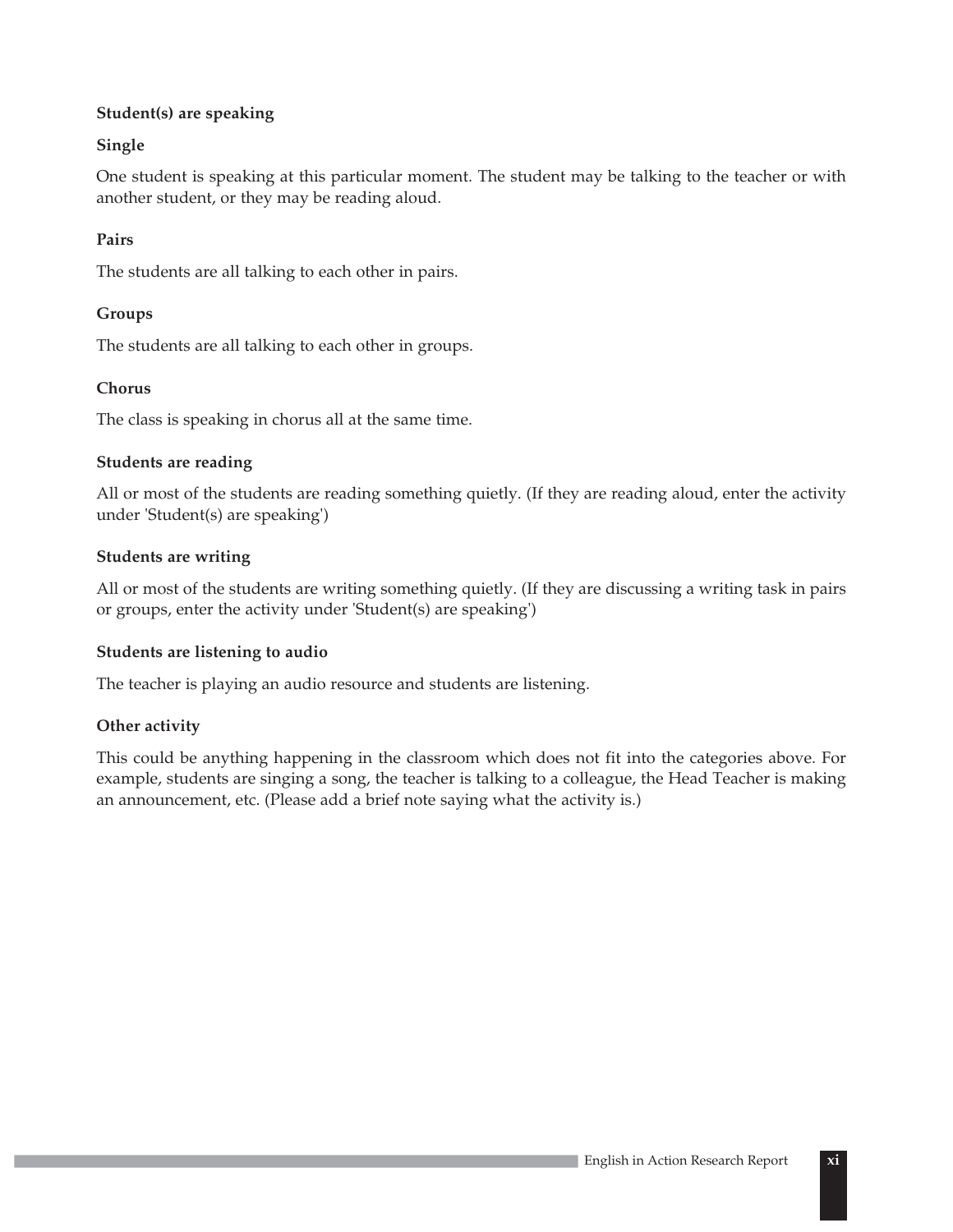# **RME Study 2a: Classroom practices**

### **Guidance notes for Teacher Facilitators**

The aim of this study (or piece of research) is simply to find out exactly what teachers are doing each minute of the lesson. The aim is to find out how much the methods of EIA are being used in the classroom in order to help the people who are working on EIA. It is not to test the teachers or their students in any way at all. Please remember that all you need to do is tick the appropriate column. Nothing more.

A minute is a short time and ticks need to be regular so try not to let your attention wonder. On the other hand, if you find that you have missed a minute, don't worry, just leave that one blank and wait for the next minute.

Ideally, your presence in the classroom should be felt as little as possible - the lesson should proceed exactly as if you were not there at all. In English, we have an expression for this - you should be like a 'fly on the wall'!

**Before the observation** please talk to the teacher to convey all the information above. It is important to stress:

- $\bullet$  You are not there to judge the teachers (or their students) at all, and it is not like a normal classroom observation.
- $\bullet$ You are simply there to record what will happen.
- $\bullet$  The form that you are filling in is only for the use of the EIA project people and will not be seen or used by anyone in authority over the teachers.
- $\bullet$ The lesson should go ahead as if you are not in the classroom at all.
- $\bullet$  You are not watching the content of the lesson - just systematically recording what the teacher is actually doing.

Also it is of course important to be polite and respectful of the teacher, recognising that you are "a peer" that is a guest in their classroom. Agree with them where you should sit to be as unobtrusive as possible. Also agree with them what the teacher will say the students… essentially conveying the information above.

**After the observation** make sure you have gathered all your papers and that don't try to fill in any missed parts at the end. See the teacher and thank them warmly on behalf of yourself, for allowing you to be in their classroom, and on behalf of EIA, for helping us to think about the best way of running the project in the future.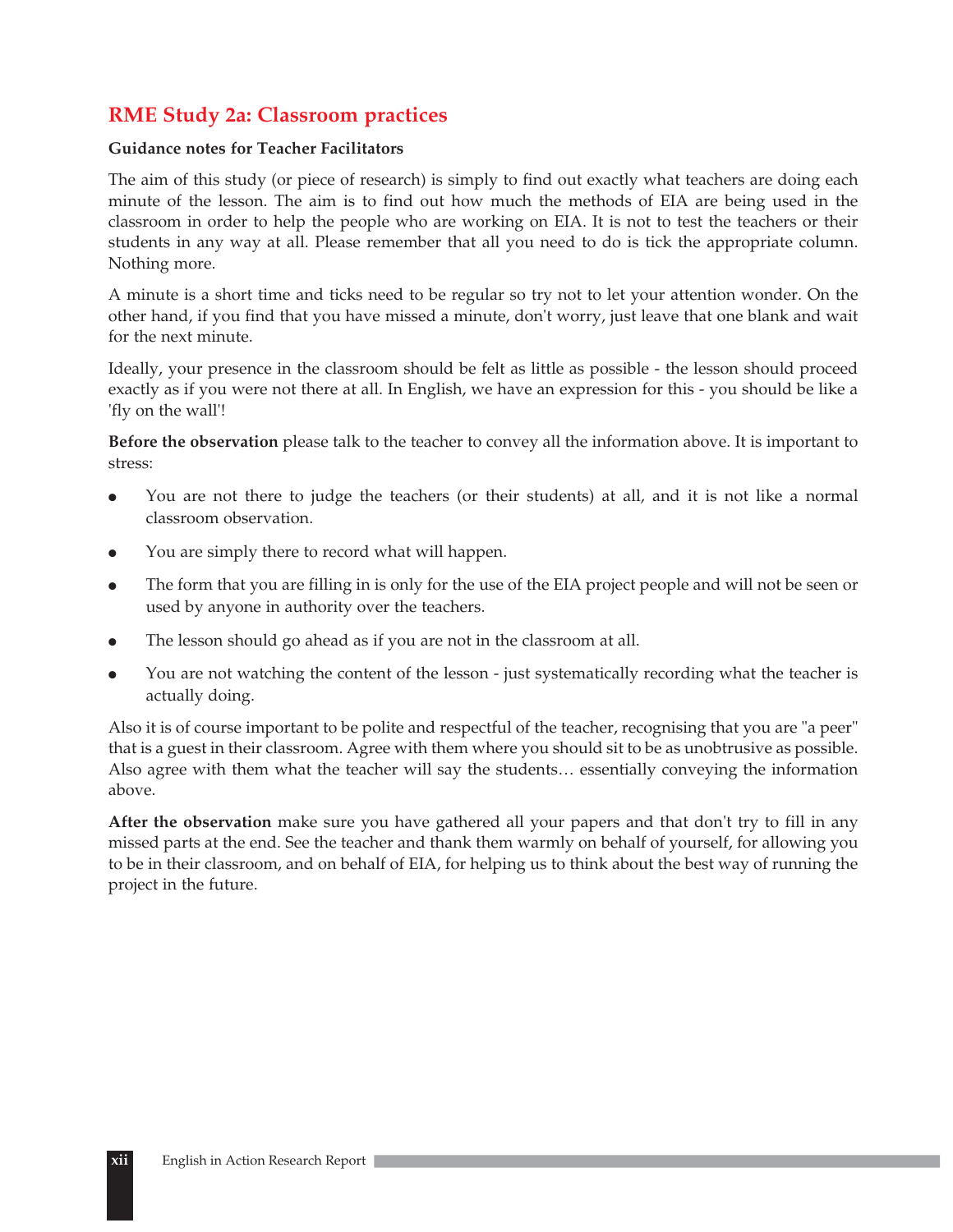# **Appendix 2: Statistical tables relating to descriptive statistics from classroom observations (Sections 3.1-3.3)**

### **Primary**

### *Teachers talking vs. students talking*

| <b>Descriptive Statistics</b>              |     |         |         |         |                   |  |  |  |
|--------------------------------------------|-----|---------|---------|---------|-------------------|--|--|--|
|                                            | N   | Minimum | Maximum | Mean    | Std.<br>Deviation |  |  |  |
| TeTalk Total of Teacher talking time       | 350 | .00     | 75.00   | 20.4286 | 13.47030          |  |  |  |
| StTalk Total of Student talking time       | 350 | .00     | 51.00   | 16.2514 | 9.59612           |  |  |  |
| StOth Total of Student other activity time | 350 | .00     | 45.00   | 10.9971 | 6.51008           |  |  |  |
| TotTime Total of class time                | 350 | 60.00   | 60.00   | 60,0000 | .00000            |  |  |  |
| Valid N (listwise)                         | 350 |         |         |         |                   |  |  |  |

### *Teachers talking: English vs. Bangla*

### **Descriptive Statistics**

|                    | N   | Minimum | Maximum | Mean  | Std.      |
|--------------------|-----|---------|---------|-------|-----------|
|                    |     |         |         |       | Deviation |
| TeTalkEp           | 330 | .00     | 1.00    | .7122 | .23273    |
| TeTalkBp           | 330 | .00     | 1.00    | .2878 | .23273    |
| StTalkEp           | 329 | .00     | 1.00    | .8763 | .17329    |
| StTalkBp           | 329 | .00     | 1.00    | .1237 | .17329    |
| Valid N (listwise) | 329 |         |         |       |           |

### *Types of teacher talk*

|                    | N   | Minimum | Maximum | Mean  | Std.<br>Deviation |
|--------------------|-----|---------|---------|-------|-------------------|
| TePreP             | 330 | .00     | .88     | .2311 | .15284            |
| TeOrgP             | 330 | .00     | 1.67    | .2714 | .20990            |
| TeGivP             | 330 | .00     | 1.56    | .1905 | .13518            |
| TeAskP             | 330 | .00     | 1.40    | .2812 | .19450            |
| Valid N (listwise) | 330 |         |         |       |                   |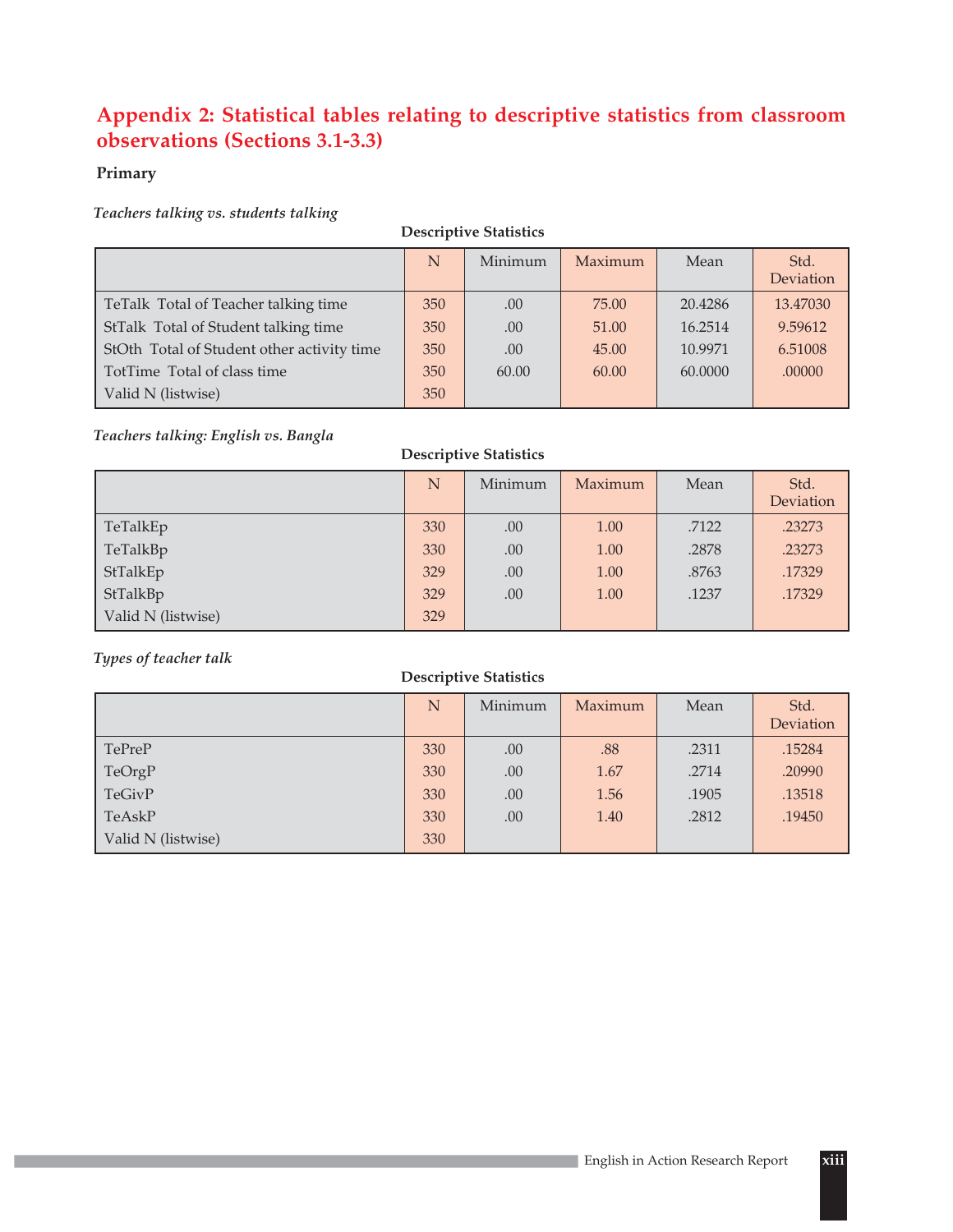### *Types of teacher talk: English vs. Bangla*

|                    | N   | Minimum | Maximum | Mean  | Std.<br>Deviation |
|--------------------|-----|---------|---------|-------|-------------------|
| TePreEP            | 337 | .00     | 1.00    | .6602 | .37325            |
| TeOrgEP            | 331 | .00     | 1.00    | .5447 | .38598            |
| TeGivEP            | 326 | .00     | 1.00    | .6829 | .39586            |
| TeAskEP            | 337 | .00     | 1.00    | .6911 | .33010            |
| TePreBP            | 337 | .00     | 1.00    | .2423 | .33399            |
| TeOrgBP            | 331 | .00     | 1.00    | .3271 | .36351            |
| <b>TeGivBP</b>     | 326 | .00     | 1.00    | .2442 | .36463            |
| TeAskBP            | 337 | .00     | 1.00    | .2243 | .28485            |
| Valid N (listwise) | 290 |         |         |       |                   |

### **Descriptive Statistics**

### *Students talking: English vs. Bangla*

# N Minimum Maximum Mean Std. deviation in the contract of the contract of the contract of the contract of the contract of the contract of t 1.17329 .00 .8763 .17329 .00 .8763 .17329 17329 .00 .1237 .1237 .17329 .00 .00 .1237 .17329 **Descriptive Statistics**

# **Descriptive Statistics** *Types of student talk*

|                    | N   | Minimum | Maximum | Mean  | Std.<br>Deviation |
|--------------------|-----|---------|---------|-------|-------------------|
| <b>StSinP</b>      | 329 | .00     | 1.00    | .3030 | .19202            |
| StPaiP             | 329 | .00     | 1.00    | .1359 | .14419            |
| StGrpP             | 329 | .00     | .75     | .1542 | .16347            |
| <b>StChoP</b>      | 329 | .00     | 1.33    | .4014 | .23177            |
| Valid N (listwise) | 329 |         |         |       |                   |

### *Types of student talk: English vs. Bangla*

|                    | N   | Minimum | Maximum | Mean  | Std.<br>Deviation |
|--------------------|-----|---------|---------|-------|-------------------|
|                    |     |         |         |       |                   |
| StSinEP            | 322 | .00     | 1.00    | .7996 | .30482            |
| StPaiEP            | 235 | .00     | 1.00    | .7919 | .35821            |
| StGrpEP            | 238 | .00     | 1.00    | .7641 | .37787            |
| StChoEP            | 324 | .00     | 1.00    | .8479 | .28175            |
| StSinBP            | 322 | .00     | 1.00    | .1343 | .23261            |
| StPaiBP            | 235 | .00     | 1.00    | .1122 | .26273            |
| StGrpBP            | 238 | .00     | 1.00    | .1401 | .29634            |
| <b>StChoBP</b>     | 324 | .00     | 1.00    | .0819 | .17621            |
| Valid N (listwise) | 157 |         |         |       |                   |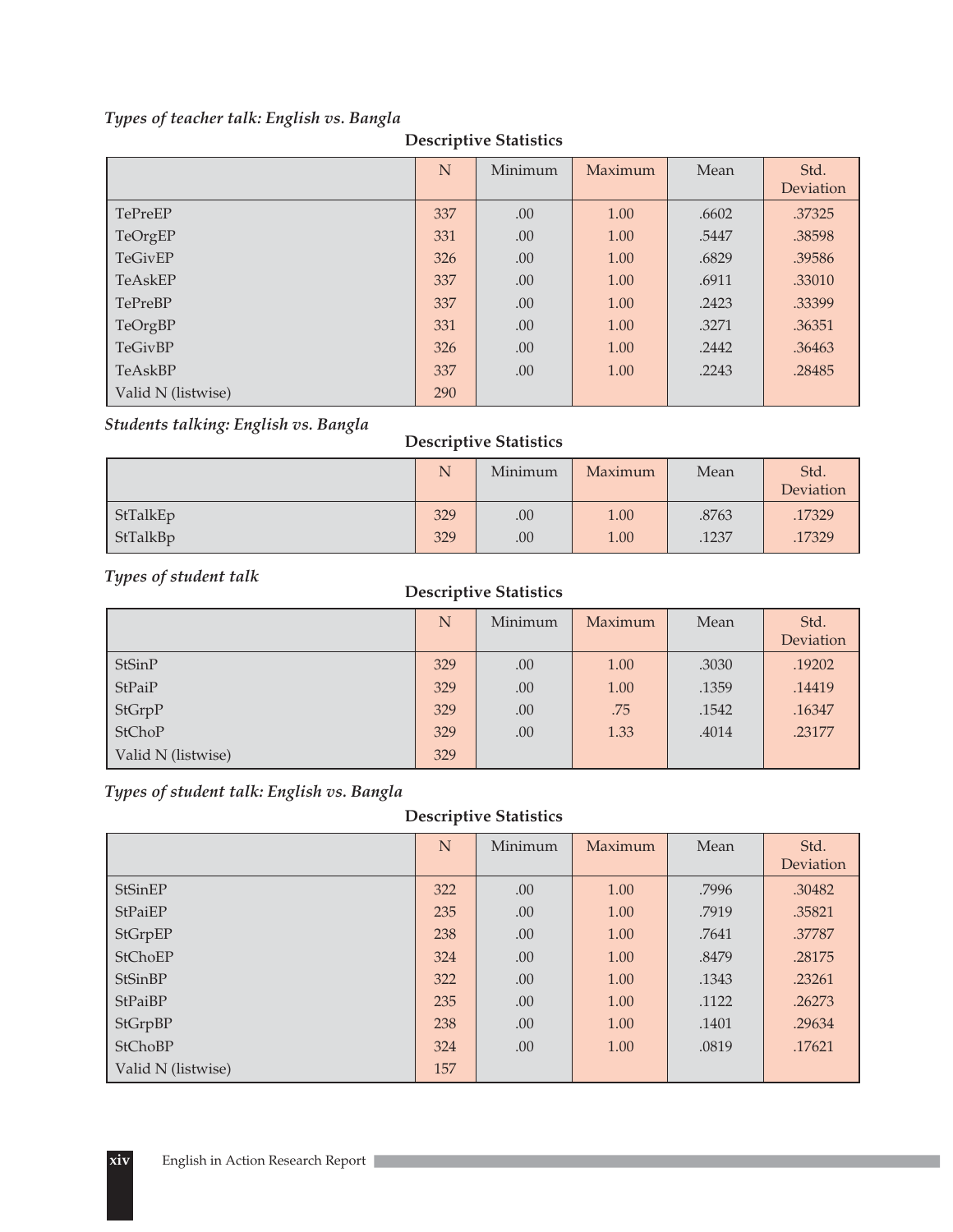### **Secondary**

### *Teachers talking vs. students talking*

### **Descriptive Statistics**

|                                            | N   | Minimum | Maximum | Mean    | Std.<br>Deviation |
|--------------------------------------------|-----|---------|---------|---------|-------------------|
|                                            |     |         |         |         |                   |
| TeTalk Total of Teacher talking time       | 141 | .00     | 56.00   | 19.7801 | 9.85690           |
| StTalk Total of Student talking time       | 141 | .00     | 38.00   | 13.5461 | 7.53987           |
| StOth Total of Student other activity time | 141 | .00     | 35.00   | 9.8085  | 6.23803           |
| TotTime Total of class time                | 141 | 60.00   | 60.00   | 60.0000 | .00000            |
| Valid N (listwise)                         | 141 |         |         |         |                   |

### *Teachers talking: English vs. Bangla*

### **Descriptive Statistics**

|                    | N   | Minimum | Maximum | Mean  | Std.      |
|--------------------|-----|---------|---------|-------|-----------|
|                    |     |         |         |       | Deviation |
| TeTalkEp           | 132 | .00     | 1.00    | .8617 | .22954    |
| TeTalkBp           | 132 | .00     | 1.00    | .1383 | .22954    |
| StTalkEp           | 116 | .00     | 1.00    | .8778 | .19671    |
| StTalkBp           | 116 | .00     | 1.00    | .1222 | .19671    |
| Valid N (listwise) | 116 |         |         |       |           |

# *Types of teacher talk*

### **Descriptive Statistics**

|                    | N   | Minimum | Maximum | Mean  | Std.<br>Deviation |
|--------------------|-----|---------|---------|-------|-------------------|
| TePreP             | 132 | .00     | 1.40    | .3026 | .21643            |
| TeOrgP             | 132 | .00     | 1.00    | .1963 | .14325            |
| TeGivP             | 132 | .00     | 1.00    | .2376 | .15684            |
| TeAskP             | 132 | .00     | 3.50    | .2605 | .52049            |
| Valid N (listwise) | 132 |         |         |       |                   |

### *Types of teacher talk: English vs. Bangla*

|                    | N   | Minimum | Maximum | Mean  | Std.<br>Deviation |
|--------------------|-----|---------|---------|-------|-------------------|
|                    |     |         |         |       |                   |
| TePreEP            | 131 | .00     | 1.00    | .8007 | .34349            |
| TeOrgEP            | 126 | .00     | 1.00    | .7364 | .41096            |
| TeGivEP            | 125 | .00     | 1.00    | .7459 | .39146            |
| TeAskEP            | 135 | .00     | 1.00    | .8026 | .33672            |
| TePreBP            | 131 | .00     | 1.00    | .1103 | .25306            |
| TeOrgBP            | 126 | .00     | 1.00    | .1595 | .33616            |
| TeGivBP            | 125 | .00     | 1.00    | .1267 | .28052            |
| TeAskBP            | 135 | .00     | 1.00    | .0794 | .17816            |
| Valid N (listwise) | 102 |         |         |       |                   |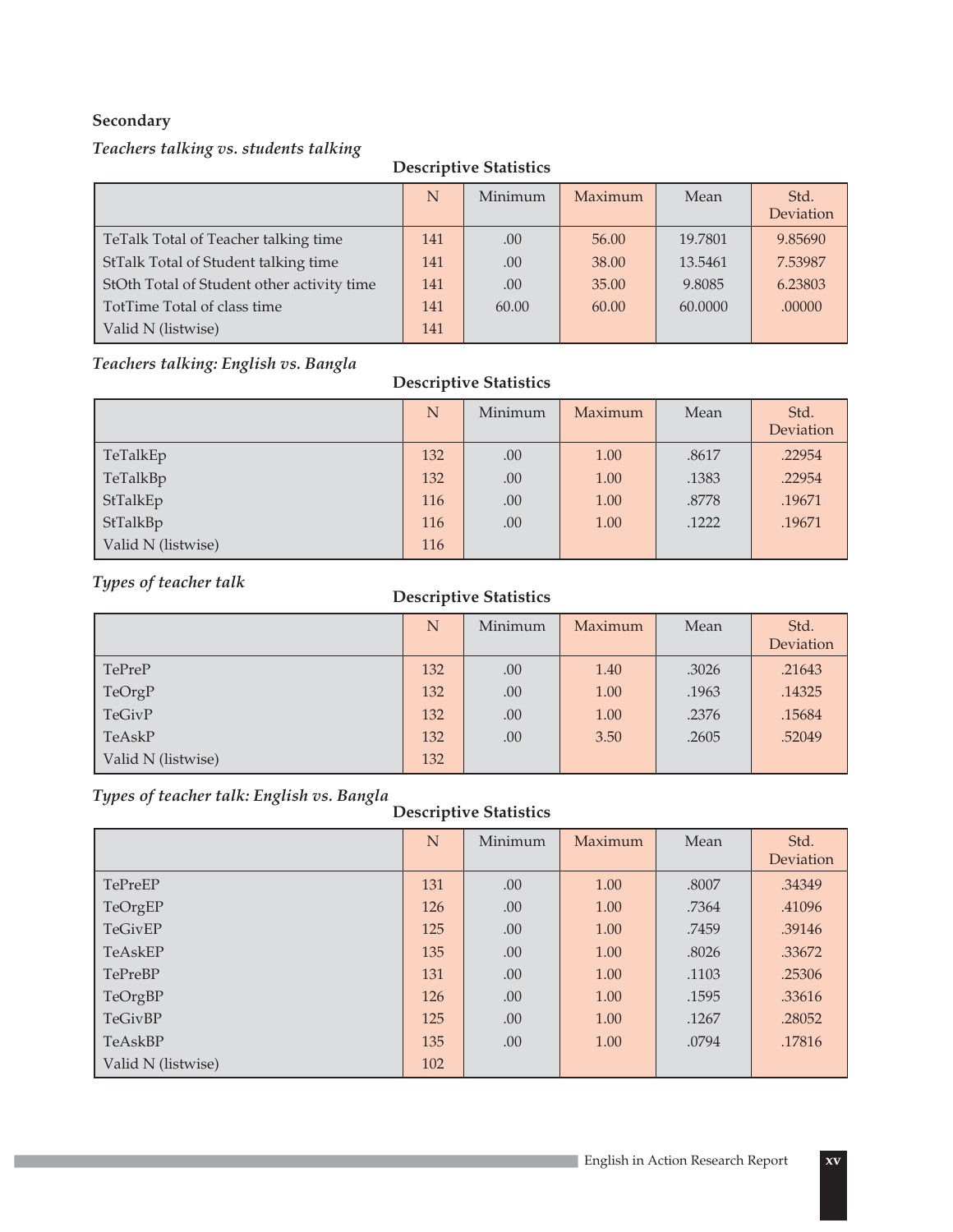# *Students talking: English vs. Bangla*

### **Descriptive Statistics**

|          | N   | Minimum | Maximum | Mean  | Std.<br>Deviation |
|----------|-----|---------|---------|-------|-------------------|
| StTalkEp | 116 | .00     | 1.00    | .8778 | .19671            |
| StTalkBp | 116 | .00     | 1.00    | .1222 | .19671            |

### *Types of student talk*

### **Descriptive Statistics**

|                    | N   | Minimum | Maximum | Mean  | Std.<br>Deviation |
|--------------------|-----|---------|---------|-------|-------------------|
| StSinP             | 116 | .00     | 6.00    | .3911 | .58238            |
| StPaiP             | 116 | .00     | 3.67    | .3118 | .40481            |
| StGrpP             | 116 | .00     | 1.00    | .2635 | .23112            |
| <b>StChoP</b>      | 116 | .00     | 1.00    | .0341 | .19886            |
| Valid N (listwise) | 116 |         |         |       |                   |

### *Types of student talk: English vs. Bangla*

|                    | N   | Minimum | Maximum | Mean  | Std.<br>Deviation |
|--------------------|-----|---------|---------|-------|-------------------|
| StSinEP            | 118 | .00     | 1.00    | .7124 | .41036            |
| StPaiEP            | 101 | .00     | 1.00    | .6886 | .42981            |
| StGrpEP            | 89  | .00     | 1.00    | .7205 | .37656            |
| StChoEP            | 77  | .00     | 1.00    | .7608 | .41565            |
| StSinBP            | 118 | .00     | 1.00    | .1045 | .24459            |
| StPaiBP            | 101 | .00     | 1.00    | .1169 | .27523            |
| StGrpBP            | 89  | .00     | 1.00    | .1664 | .29353            |
| StChoBP            | 77  | .00     | 1.00    | .0162 | .11710            |
| Valid N (listwise) | 38  |         |         |       |                   |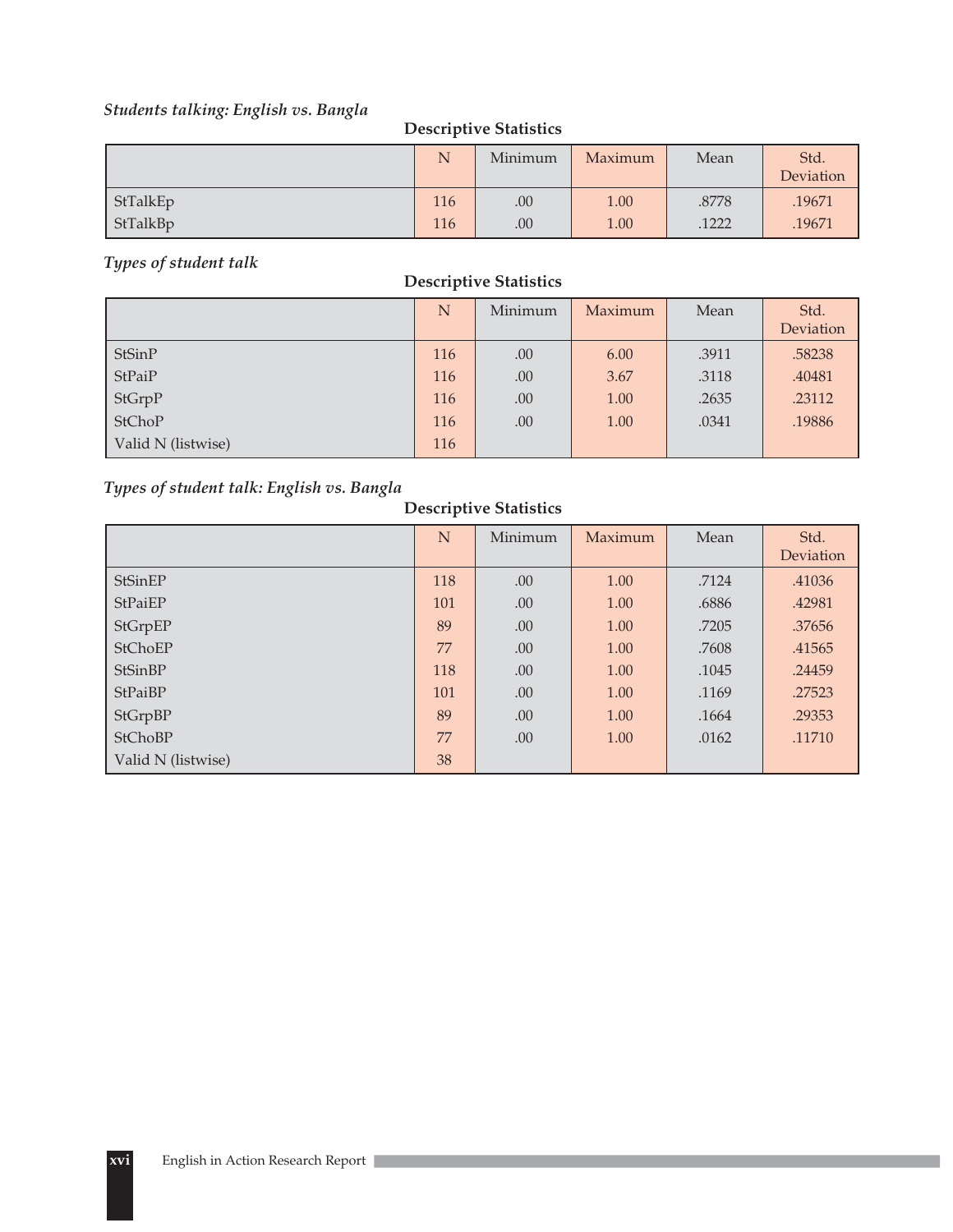# **Appendix 3: Statistical tables relating to cross-tabulations (Section 3.4)**

| <b>Primary v Secondary</b><br><b>Chi-Square Tests</b> |         |    |                       |  |  |
|-------------------------------------------------------|---------|----|-----------------------|--|--|
|                                                       | Value   |    | Asymp. Sig. (2-sided) |  |  |
| Pearson Chi-Square                                    | 61.873a | 43 | .031                  |  |  |
| Likelihood Ratio                                      | 66.972  | 43 | .011                  |  |  |
| Linear-by-Linear Association                          | 17.541  |    | .000                  |  |  |
| N of Valid Cases                                      | 376     |    |                       |  |  |

### **School location**

### **TeTalkE Teacher speaking English by school location**

| Sch_Situ_E4 School situated in | Mean    | N   | Std. Deviation |
|--------------------------------|---------|-----|----------------|
| 1 Rural                        | 11.9121 | 273 | 8.23637        |
| 2 Semi-urban                   | 17.1944 | 72  | 13.04341       |
| 3 Urban                        | 14.2941 | 17  | 8.57150        |
| Total                          | 13.0746 | 362 | 9.60768        |

### **ANOVA**

### **TeTalkE Teacher speaking English**

|                | Sum of Squares | df             | Mean Square | $\mathbf{E}$ | Sig. |
|----------------|----------------|----------------|-------------|--------------|------|
| Between Groups | 1616.289       | $\bigcap$<br>∸ | 808.144     | 9.150        | .000 |
| Within Groups  | 31706.697      | 359            | 88.319      |              |      |
| Total          | 33322.986      | 361            |             |              |      |

### **Trinity test grade**

### **TeTalkE Teacher speaking English**

| TriGradeR2 Trinity test grade regrouped | Mean    |     | Std. Deviation |
|-----------------------------------------|---------|-----|----------------|
| $1.00$ Fail                             | 4.6667  | h   | 3.98330        |
| 2.00 Initial                            | 11.8433 | 217 | 9.21971        |
| 3.00 Elementary                         | 15.8105 | 95  | 10.73401       |
| 4.00 Intermediate                       | 14.5000 | 14  | 6.95867        |
| Total                                   | 12.9608 | 332 | 9.73803        |

### **ANOVA**

### **TeTalkE Teacher speaking English**

|                | Sum of Squares | df  | Mean Square |       | Sig. |
|----------------|----------------|-----|-------------|-------|------|
| Between Groups | 1488.395       |     | 496.132     | 5.442 | .001 |
| Within Groups  | 29900.096      | 328 | 91.159      |       |      |
| Total          | 31388.491      | 331 |             |       |      |

### **School Admin division**

### **TeTalkE Teacher speaking English**

| DivisionR School admin division | Mean    | N   | Std. Deviation |
|---------------------------------|---------|-----|----------------|
| 1.00 Barisal                    | 10.0667 | 45  | 5.71044        |
| 2.00 Bogra                      | 11.3678 | 87  | 6.61238        |
| 4.00 Dhaka                      | 15.2195 | 41  | 9.15836        |
| 5.00 Khulna                     | 9.8571  | 49  | 7.75672        |
| 7.00 Sylhet                     | 10.7031 | 64  | 10.50424       |
| Total                           | 11.2882 | 286 | 8.18792        |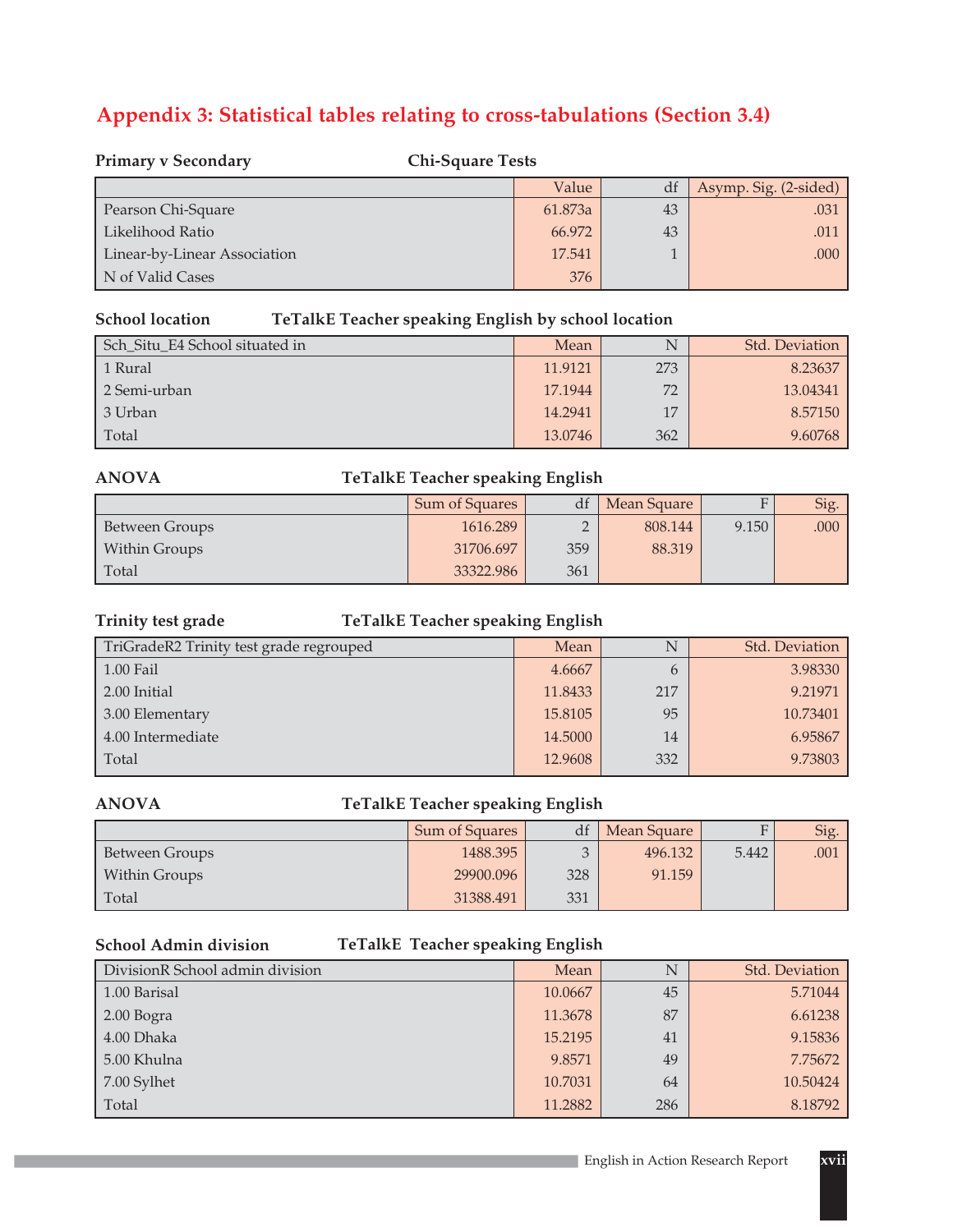| <b>TeTalkE</b> Teacher speaking English<br><b>ANOVA</b> |                |                   |         |       |      |  |  |
|---------------------------------------------------------|----------------|-------------------|---------|-------|------|--|--|
|                                                         | Sum of Squares | df<br>Mean Square |         |       |      |  |  |
| Between Groups                                          | 843.209        |                   | 168.639 | 2.798 | .022 |  |  |
| <b>Within Groups</b>                                    | 18407.034      | 280               | 67.237  |       |      |  |  |
| Total                                                   | 19250.343      | 284               |         |       |      |  |  |

### **Teachers self-reported confidence in English language skills**

### **TeTalkE Teacher reading English**

| Read_D1 Very confident in Reading | Mean    |     | Std. Deviation |
|-----------------------------------|---------|-----|----------------|
| 1 Very Confident                  | 13.8980 | 147 | 9.61715        |
| 2 Confident                       | 13.0051 | 198 | 9.59933        |
| 3 Not Sure                        | 9.8333  |     | 4.07022        |
| 4 Unconfident                     | 6.0000  |     |                |
| Total                             | 13.3040 | 352 | 9.53842        |

### **TeTalkE Teacher speaking English**

| Speak_D1 Very confident in Speaking | Mean    |     | Std. Deviation |
|-------------------------------------|---------|-----|----------------|
| 1 Very Confident                    | 11.5644 | 101 | 8.97487        |
| 2 Confident                         | 14.0603 | 199 | 10.17307       |
| 3 Not Sure                          | 13.6875 | 32  | 8.09395        |
| 4 Unconfident                       | 15.8125 | 16  | 7.03533        |
| 5 Very Confident                    | 15,0000 |     |                |
| Total                               | 13.3868 | 349 | 9.56598        |

# **TeTalkE Teacher listening to English**

| Listen_D1 Very confident in Listening | Mean    |     | Std. Deviation |
|---------------------------------------|---------|-----|----------------|
| 1 Very Confident                      | 13.0904 | 177 | 9.21047        |
| 2 Confident                           | 13.4615 | 169 | 10.11187       |
| 3 Not Sure                            | 14.3000 | 10  | 12.45481       |
| 4 Unconfident                         | 8.0000  |     |                |
| 88                                    | 5.3571  | 14  | 6.69796        |
| Total                                 | 12.9865 | 371 | 9.72388        |

**Report**